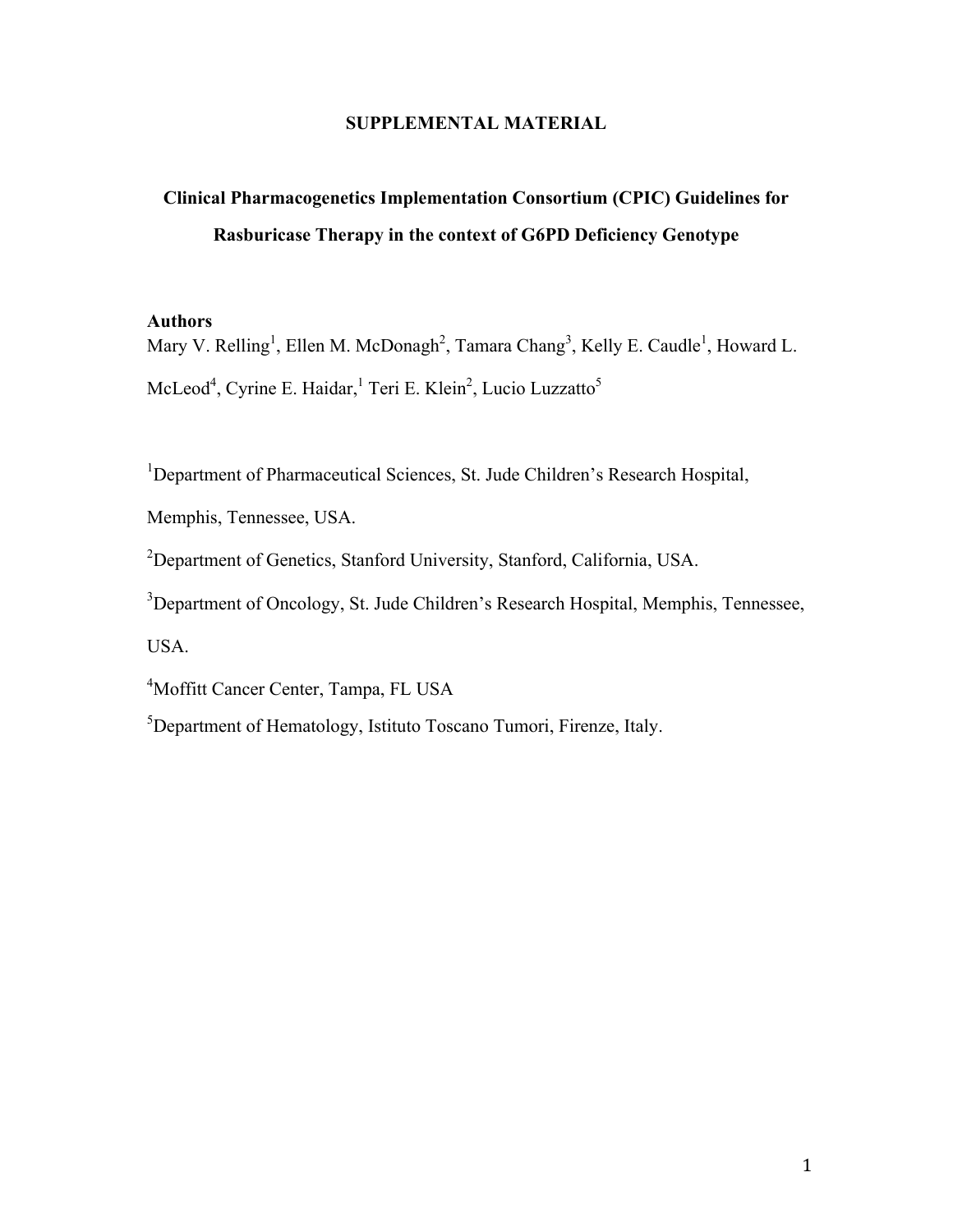| <b>Table of Contents</b> |  |
|--------------------------|--|
|--------------------------|--|

| Supplemental Table S1. G6PD genetic variants and likely conferred enzyme                |  |
|-----------------------------------------------------------------------------------------|--|
| Supplemental Table S2. Association between allelic variants and G6PD function as        |  |
| Supplemental Table S3. World-wide estimates of G6PD deficiency prevalence overall       |  |
| Supplemental Table S4. Frequencies of G6PD variants available with commercial           |  |
| Supplemental Table S5. Frequencies of <i>G6PD</i> variants in specific populations.  21 |  |
| Supplemental Table S6. Drug and compound safety reviews for G6PD deficient              |  |
| Supplemental Table S7. Evidence linking G6PD deficiency to Rasburicase-induced          |  |
|                                                                                         |  |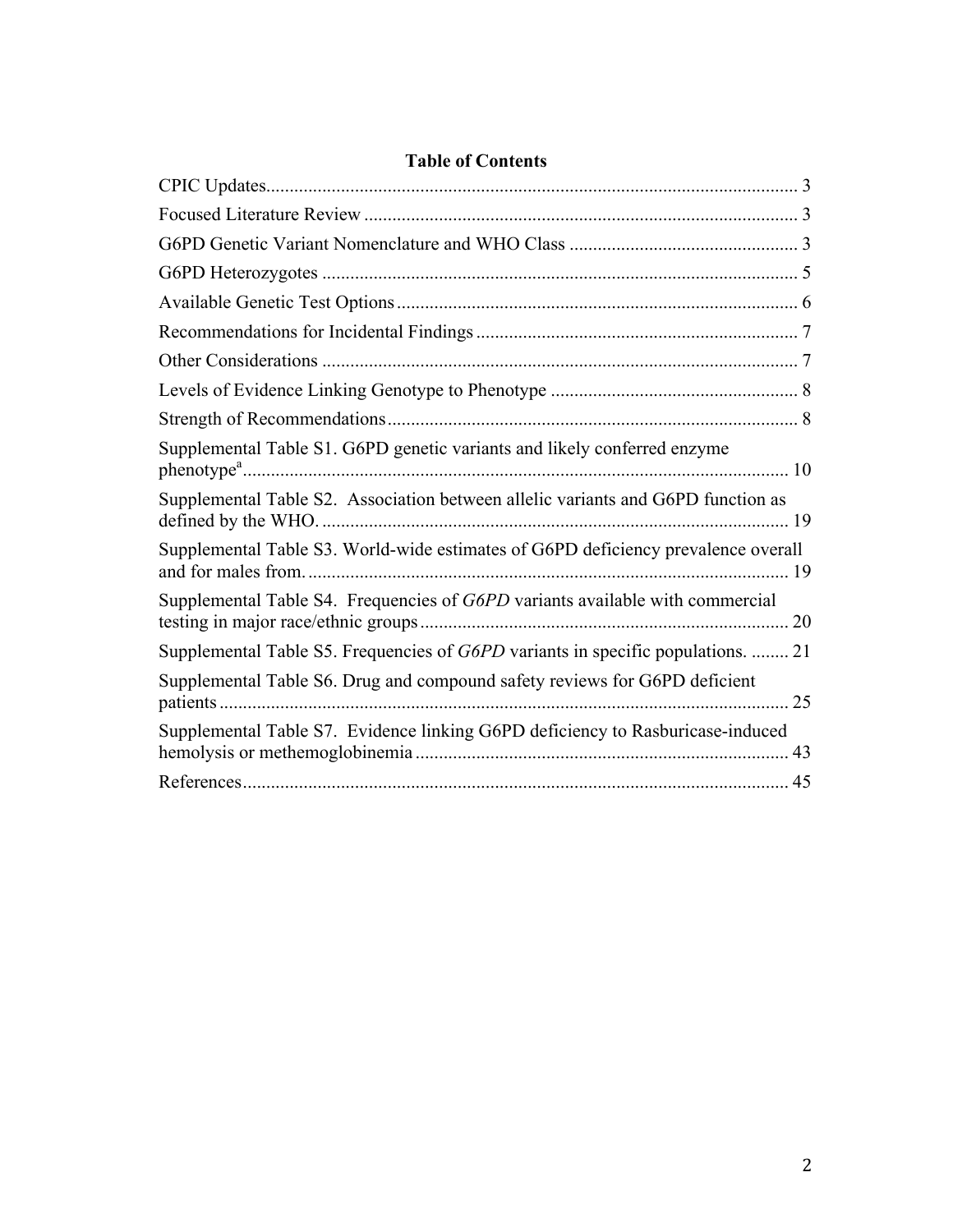#### **CPIC Updates**

Clinical Pharmacogenetics Implementation Consortium (CPIC) guidelines are published in full on the PharmGKB website (http://www.pharmgkb.org/page/cpic). Information relevant to this guideline will be periodically reviewed and updated guidelines will be published online.

#### **Focused Literature Review**

We searched the PubMed database (1966 to August 2013) and OVID MEDLINE (1950 to August 2013) for keywords (rasburicase OR urate oxidase OR uricase OR elitek OR Fasturtec) AND (G6PD OR glucose-6-phosphate dehydrogenase OR G-6-PD). General searches for (rasburicase OR urate oxidase OR uricase OR elitek OR Fasturtec and (G6PD OR glucose-6-phosphate dehydrogenase OR G-6-PD were also carried out. Definitive reviews (1-10) were relied upon to summarize much of the earlier literature.

#### **G6PD Genetic Variant Nomenclature and WHO Class**

Criteria for the identification and characterization of *G6PD* variants were established by the WHO Scientific Group starting in 1967 (11), based primarily on samples from hemizygous males. Characteristics used to classify alleles have included G6PD activity in red blood cells, electrophoretic migration as compared to the normal B enzyme, thermal stability, and Michaelis constant for G6P and rate of utilization. Nomenclature guidelines were outlined before the cDNA position for each was reported, and suggested the use of geographical or trivial names for new variants (11).

Along with being grouped by how much evidence existed for a particular variant, in 1971 the *G6PD* variants were also divided into 5 classes depending on phenotype, as determined by extent of enzyme deficiency and associated clinical manifestations (see Supplementary Table 2) (12). Standardized criteria for determining the class were defined and included erythrocyte activity level and electrophoretic mobility performed on samples from hemizygous males. It should be noted that the variants were "somewhat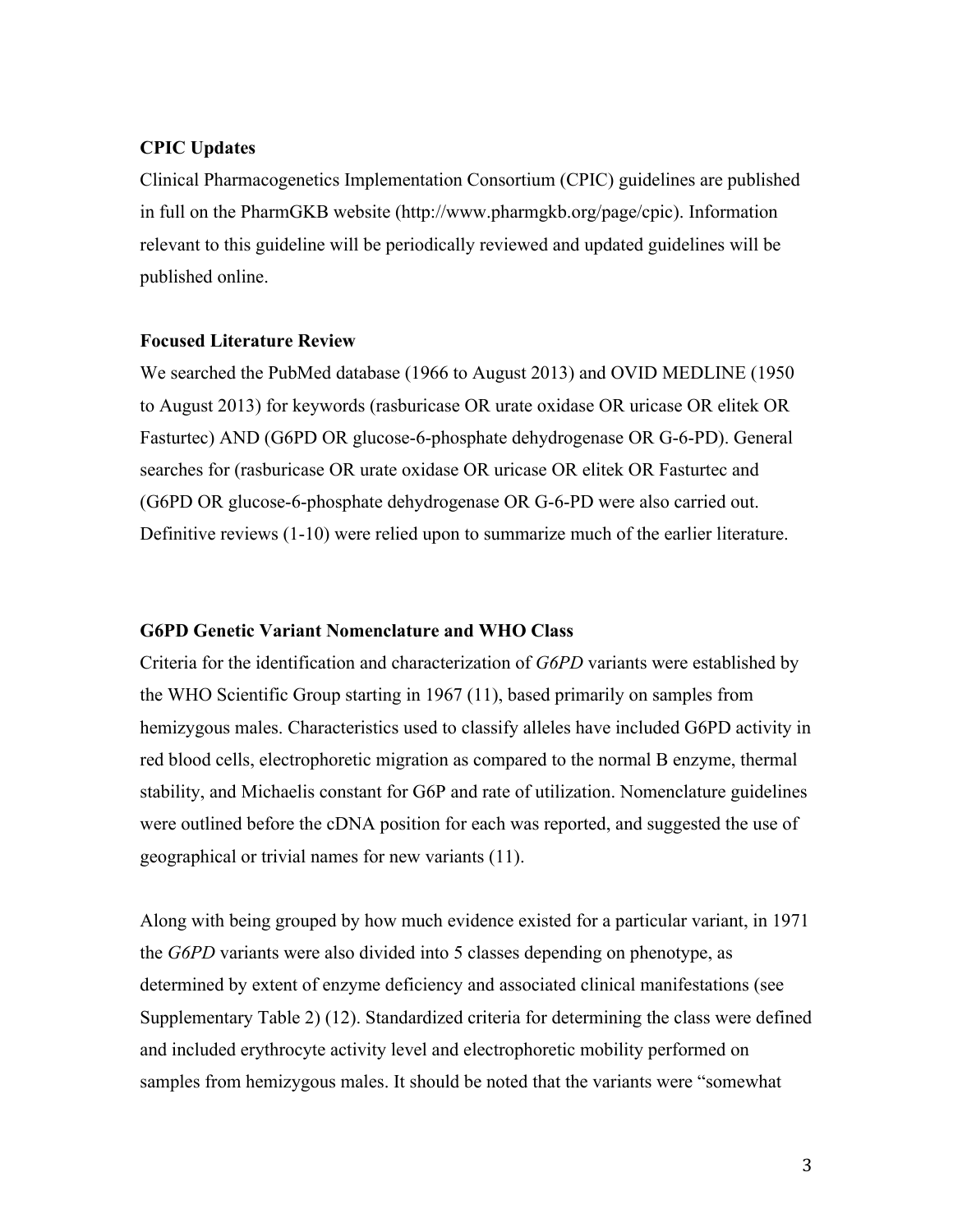arbitrarily divided into five classes" and that the "distinction between these classes is not always clear" (12). For example, although the Mediterranean variant (rs5030868 563C>T) is assigned a class II definition, it has also been associated with chronic nonspherocytic hemolytic anemia (CNSHA), consistent with the definition of class I variants (12). Some class I variants have higher enzyme activity *in vitro* than those of class III variants (12) and *in vivo* enzyme activity can be altered by numerous factors (1, 3). This class system was again reported in a WHO update article with slight differences in enzyme activity for class IV (normal activity described as 60-150%) and class V (described simply as increased activity)(10). This five class system describing phenotypes for *G6PD* variants has been used since; (13) however, recent school of thought and evidence suggests that the clinical phenotype is blurred between class II and III variants. Thus, class II and III variants should not be considered separate risk phenotypes and instead three phenotype classes should be used (11, 14), as we have used in this guideline (Tables 1 and 2 main manuscript). See Supplementary Table S1 for a list of *G6PD* variants, nucleotide and amino acid substitutions, and associated WHO class and phenotype, based on a published update of *G6PD* variants (13) and previous publications (15).

Despite establishing nomenclature rules, the same genetic variant may have several different names; for example Mediterranean, Dallas, Panama, Sassari, Birmingham and Cagliari are all conferred by allele T at position 563 (rs5030868) but the enzyme variation was discovered in different populations (15). In addition, restriction endonuclease analysis of DNA revealed that several G6PD variants thought to be the same had different underlying genetic variants; for example, the A- enzyme is a combination of the A variant (376A>G, rs1050829) and another variant, either 202A (rs1050828), or 680T (rs137852328), or 968C (rs76723693) (16). Worldwide estimates of G6PD deficiency prevalence (17) are listed in Supplementary Table S3. World distribution of G6PD low-function alleles correlates with malaria endemic regions, and this originally prompted the notion that G6PD deficiency confers protection from malaria. Populations from Asia, Africa and the Middle East are associated with the highest prevalence of G6PD deficiency (Supplemental Table S3, S4 and S5).

4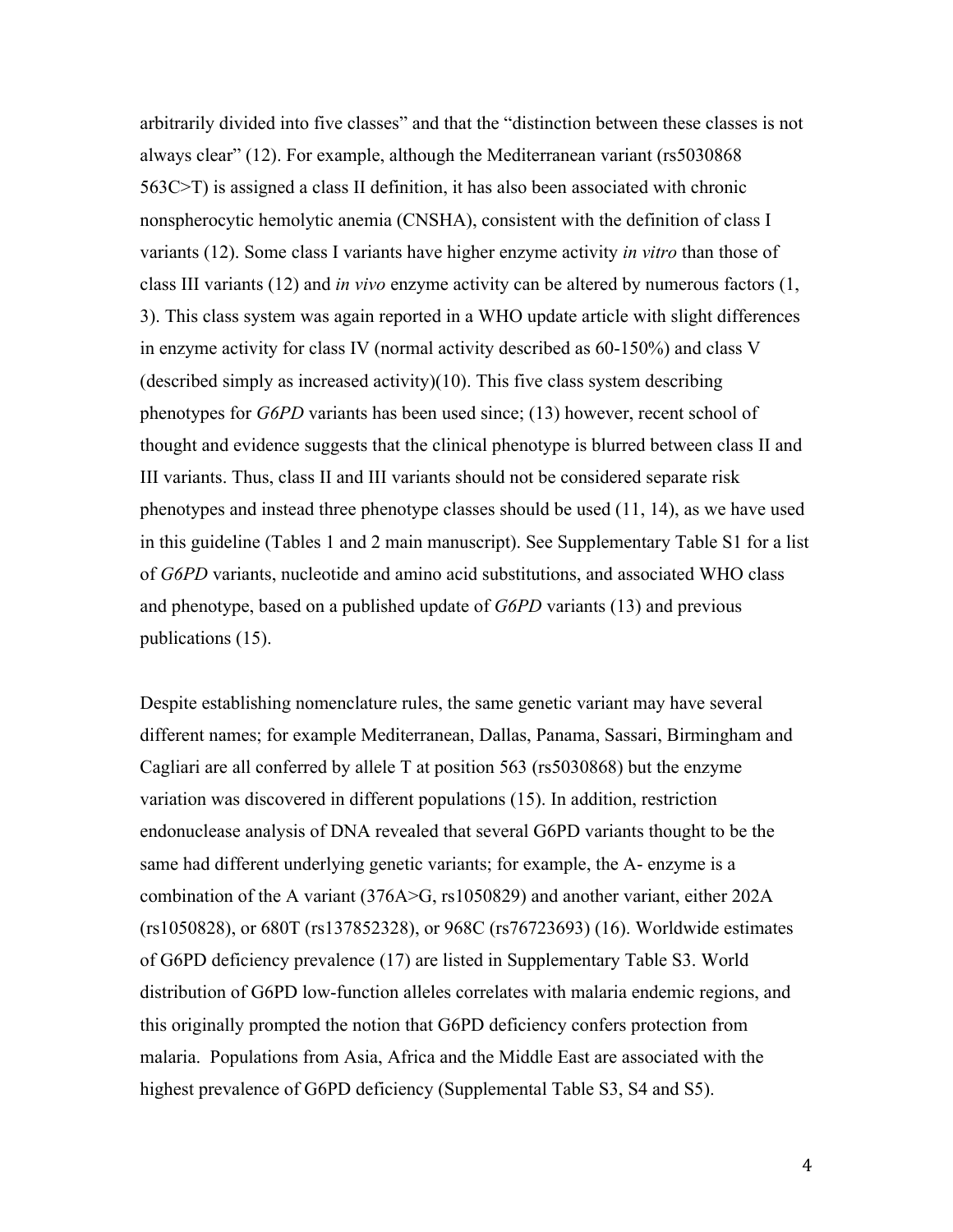Frequencies of alleles in major race/ethnic groups are listed in Supplementary Table S4. See Supplementary Table S5 for a detailed listing of racial/ethnic group assignments.

#### **G6PD Heterozygotes**

Determining G6PD phenotype in heterozygous females (one normal class IV allele and one deficient class I-III allele) is not possible based on genetic testing alone due to Xlinked chromosome inactivation. For example, in a study of Afghan refugees, the majority of women heterozygous for the Mediterranean variant (class II) had normal G6PD enzyme activity (by colorimetric assay), but one quarter were G6PD deficient (18). Variation in the percentage of G6PD deficient cells can change in the same individual over the space of a year, from  $0\%$  to  $31\%$  (19). Age is also a factor due to skewing of X chromosome inactivation. Newborn heterozygotes have a red cell population distribution skewed towards G6PD normal red blood cells, whereas heterozygous adults tend to show a more symmetrical distribution (20). Inactivation of the G6PD normal X chromosome increases in elderly heterozygotes, correlating with decreased G6PD activity levels (20, 21). This may mean as heterozygous females age they become more susceptible to clinical manifestations (21). For example, in a case report in which a novel class I variant was identified (Tondela), the mother was heterozygous and displayed chronic hemolytic anemia due to almost exclusive mRNA expression of the variant allele in reticulocytes resulting in G6PD deficiency, however two of her daughters were also heterozygous but asymptomatic with normal G6PD activity in red blood cells (22).

Determining whether a heterozygous female is at increased risk of drug-induced hemolytic anemia is therefore not possible without measuring G6PD activity. Previous studies of dapsone treatment in A- heterozygote children with uncomplicated malaria infection seemed to show they were not at an increased risk of drug-induced AHA, until data from several studies was combined (23). The report showed that average risk is somewhere in between that of children with G6PD deficiency (hemizygous or homozygous A-) and those with normal G6PD, but individually this risk is highly variable due to X-linked mosaicism; with some individuals showing severe hemolysis upon dapsone treatment with a similar profile to that of deficient children, whilst others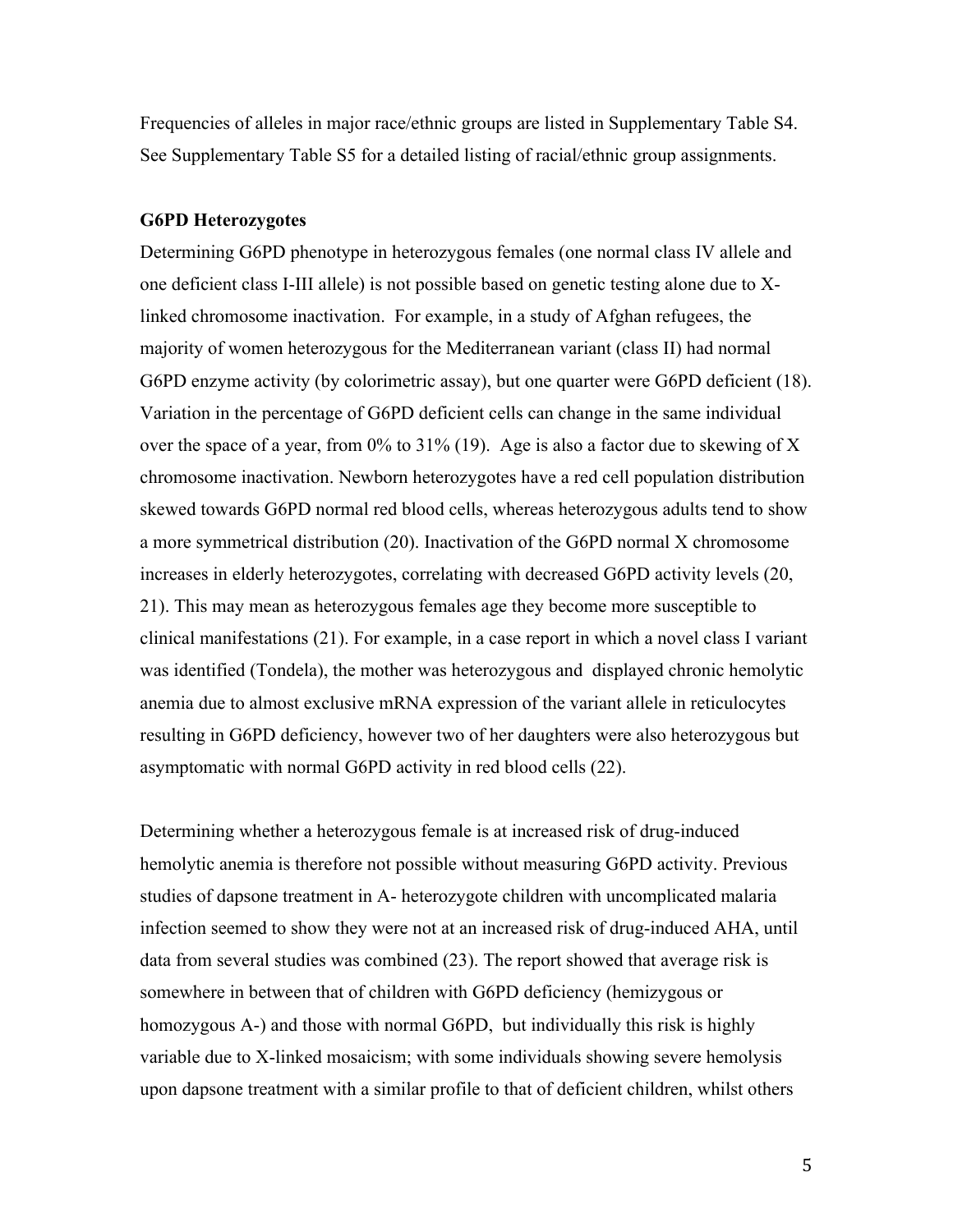had very similar responses in hemoglobin levels as 'normal' children (23). The studies support the idea that the A- variant cannot be considered 'mild', as depending on the strength of the drug challenge, can cause severe life-threatening AHA (23). It is not known if these children may have had other genetic variants that could have contributed to the severity, and malaria infection should also be taken into account. For example, in a separate study a 21-month girl heterozygous for A- suffered severe anemia with an antimalarial regime containing methylene blue, she also however had high parasitaemia, and overall heterozygotes were not reported to have a higher risk of hemoglobin decrease than wild-type children (24). Whether the response to rasburicase would be similar to that of dapsone is not known, as there are (to our knowledge) no known reported cases in heterozygous females (Supplemental Table S6).

Compound heterozygotes (carrying two deficient class I-III alleles with different variants) seem to be rarely reported in the literature; this may be due to most studies screening for a limited number of genetic variants rather than gene sequencing. Examples include: an 86 year-old Chinese female who displayed G6PD deficiency with the Canton/ Viangchan genotype (class II/II) (21), Mediterranean/ Clatham (class II/II) and Asahi/ Clatham (class III/II) in Saudi women with G6PD deficiency (25). This assignment of compound heterozygous status is based on the assumption that each *G6PD* allele carries a deficient variant, rather than the two different variants residing on the same chromosome.

#### **Available Genetic Test Options**

Several testing services for *G6PD* are available; however, commercially available genetic testing options change over time. An updated and fully linked table is available at http://www.pharmgkb.org/gene/PA28469. Furthermore, the Genetic Testing Registry (GTR) provides a central location for voluntary submission of genetic test information by providers and is available at http://www.ncbi.nlm.nih.gov/gtr/tests/?term=g6pd.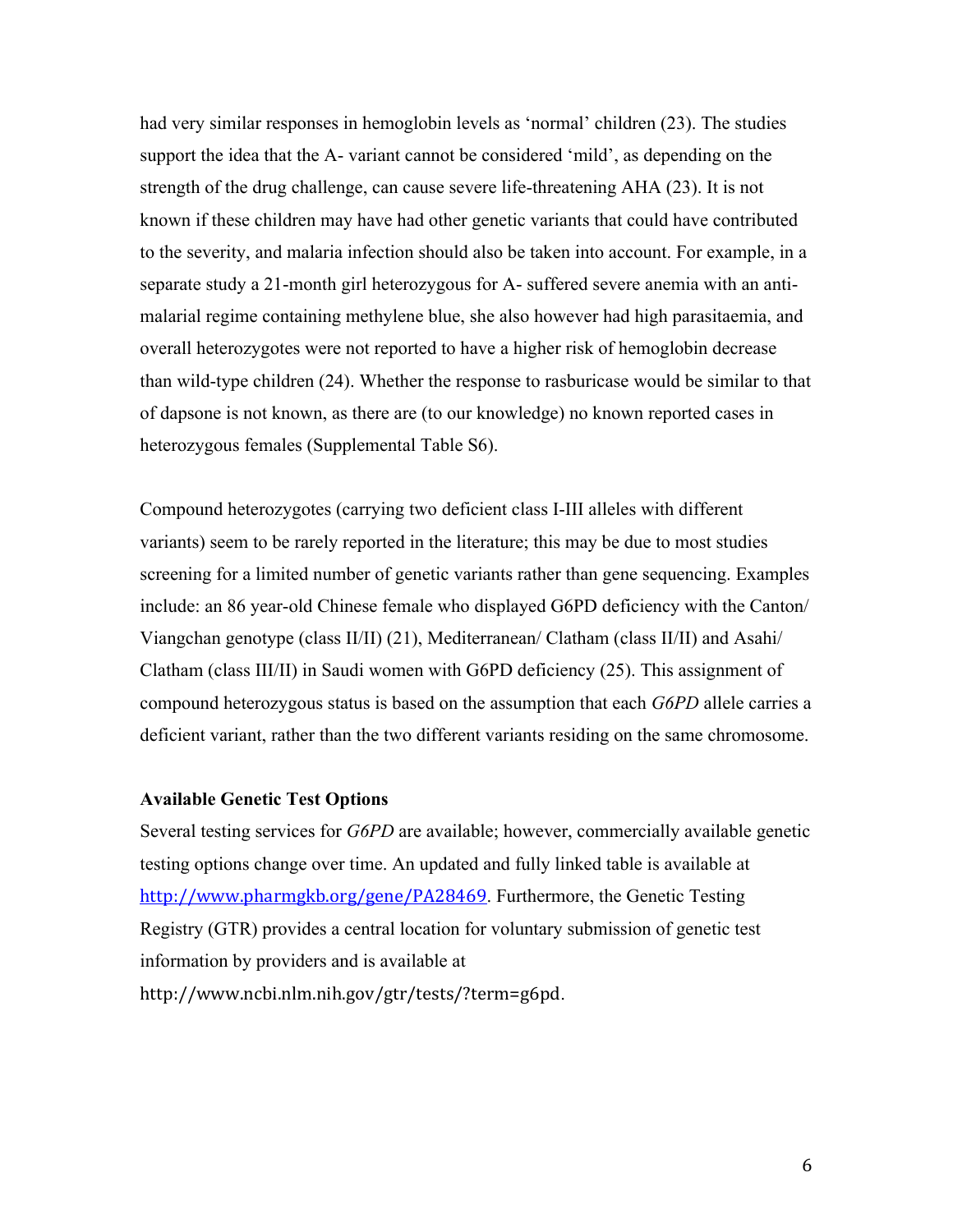#### **Recommendations for Incidental Findings**

There are a number of medications that have been suggested to be avoided in G6PD deficient individuals (Supplemental Table S7) (1, 4, 10, 26, 27). The development of a list of unsafe drugs in the setting of G6PD deficiency was historically developed through observations of hemolysis after ingestion of a drug or clinical investigations with  ${}^{51}Cr$ labeled erythrocytes to determine erythrocyte survival (1). More recently, several groups have attempted to consolidate the varying recommendations for safe and unsafe drugs in G6PD deficient individuals and have found that the evidence supporting a clear association with drug-induced hemolysis exists only for a small number of agents (3, 4). Future CPIC guidelines will provide additional information on the non-rasburicase G6PD drug substrates. Many drugs previously thought to be unsafe (i.e. aspirin) can be safely administered at therapeutic doses without evidence of hemolysis (4). Patients and clinicians should be aware of signs and symptoms that may indicate an acute hemolytic crisis or methemoglobinemia.

#### **Other Considerations**

Physiological factors other than genetic variants in the *G6PD* gene may result in differences in G6PD enzyme expression (28). As G6PD activity is usually measured in erythrocytes, conditions affecting reticulocytosis and blood transfusions could affect G6PD activity. Exogenous agents may also cause hemolysis in an individual at one time when previously it had no effect (10). Susceptibility to drug-induced hemolytic anemia can be influenced by factors that are not constant; dosage and drug pharmacokinetics, the pharmacodynamic effects of the drug on G6PD activity, the presence of additional oxidative stresses such as concomitant drug administration, drug-drug interactions and infection, or baseline characteristics such as hemoglobin concentration and erythrocyte population age (3).

Other inherited enzyme deficiencies may increase a patient's risk for hemolytic anemia, such as catalase deficiency (acatalasaemia) or the risk of methemoglobinemia, for example cytochrome b5 reductase deficiency or Hemoglobin M (29-31). Due to lower levels of enzymes that protect from oxidative stress, such as catalase, cytochrome b5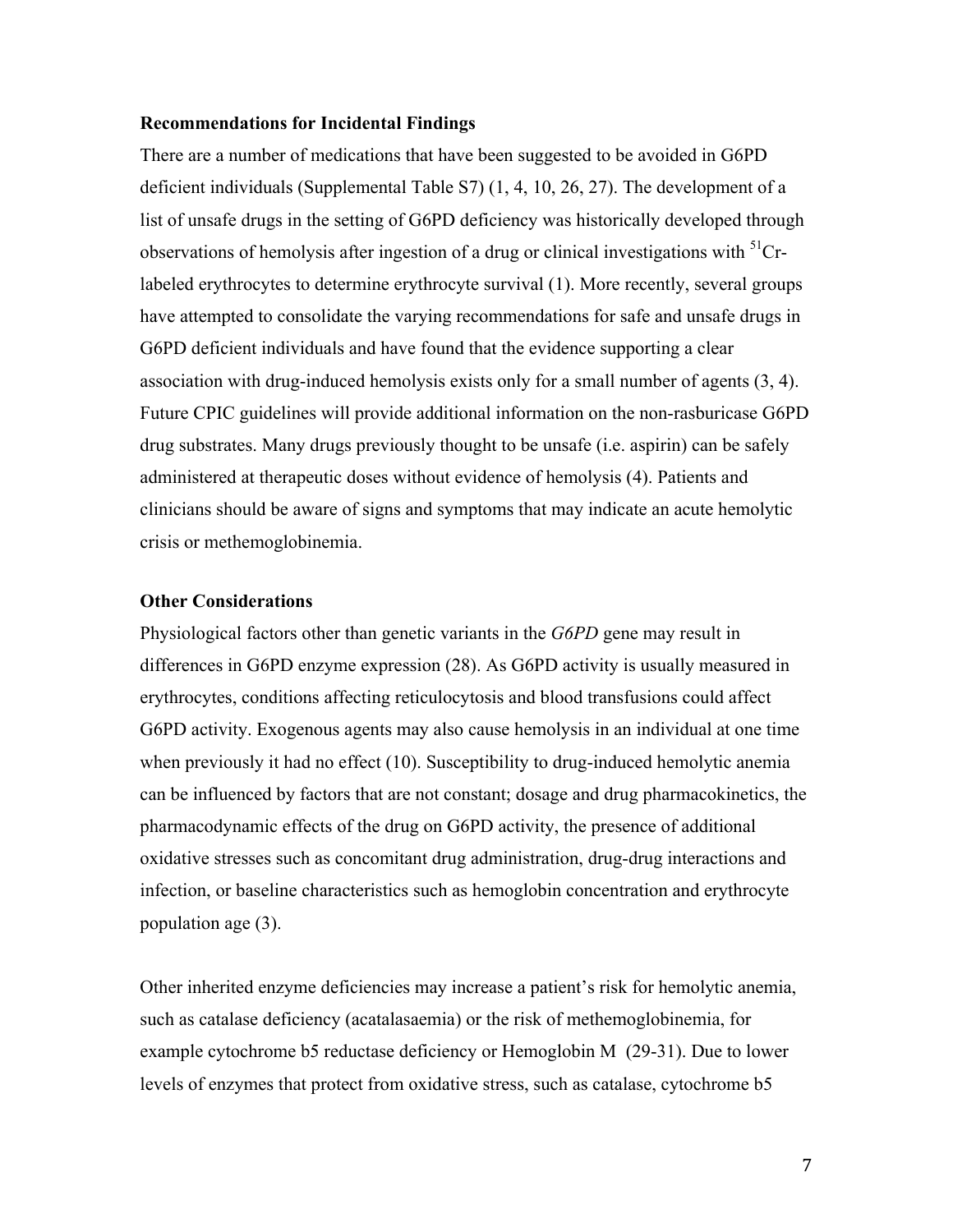reductase and glutathione peroxidase, newborns are more susceptible to methemoglobinemia (31-33).

*Unsafe Drugs for G6PD deficient patients.* Supplementary Table S7 summarizes the available drug and compound safety reviews for G6PD deficient patients available from the FDA, the Associazione Italiana Favismo from their website (www.g6pd.org) and published articles.

#### **Levels of Evidence Linking Genotype to Phenotype**

The evidence linking *G6PD* genotype to phenotype (adverse reaction to rasburicase) is summarized in Supplemental Table S6 and is graded using a scale modified slightly from Valdes, *et al (34)*:

**High:** Evidence includes consistent results from well-designed, well-conducted studies.

**Moderate:** Evidence is sufficient to determine effects, but the strength of the evidence is limited by the number, quality, or consistency of the individual studies; generalizability to routine practice; or indirect nature of the evidence. **Weak:** Evidence is insufficient to assess the effects on health outcomes because of limited number or power of studies, important flaws in their design or conduct, gaps in the chain of evidence, or lack of information.

#### **Strength of Recommendations**

CPIC's dosing recommendations are based weighting the evidence from a combination of preclinical functional and clinical data, as well as on some existing disease-specific consensus guidelines. Some of the factors that are taken into account include: *in vivo* clinical outcome for rasburicase, *in vivo* pharmacodynamics for rasburicase, *in vitro* enzyme activity for reference drug, *in vivo* clinical outcome with another drug plus variant type, *in vivo* pharmacokinetics/pharmacodynamics for another drug plus variant type, *in vitro* enzyme activity with another drug plus variant type, *in vitro* enzyme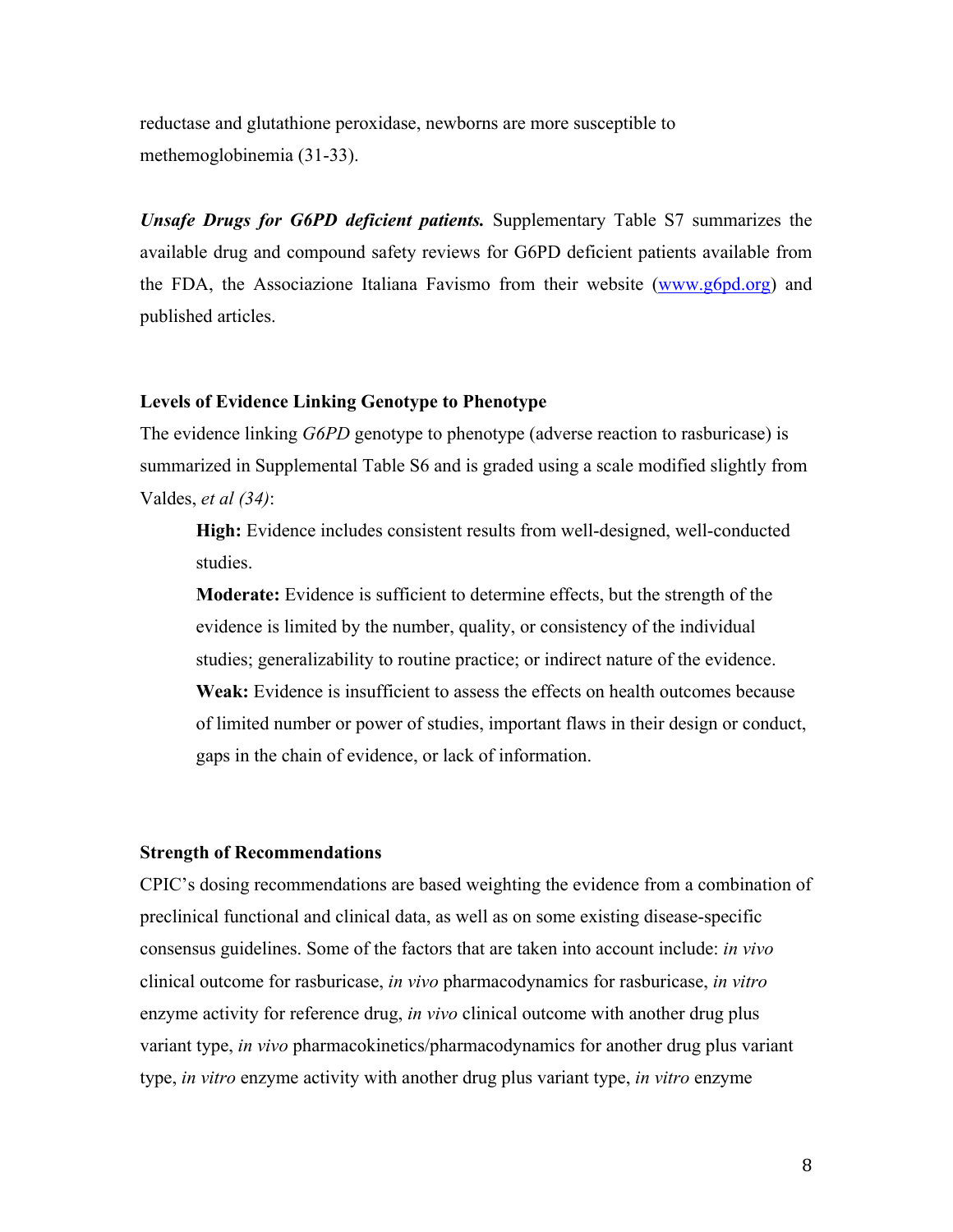activity with probe substrate only, *in vivo* clinical outcome with another drug only, *in vivo* pharmacokinetics/pharmacodynamics for another drug only, and *in vitro* enzyme functional (protein stability or enzyme activity with another drug).

Overall, the dosing recommendations are simplified to allow rapid interpretation by clinicians. We chose to use a slight modification of a transparent and simple system for just three categories for recommendations adopted from the rating scale for evidencebased recommendations on the use of retroviral agents (http://aidsinfo.nih.gov/contentfiles/AdultandAdolescentGL.pdf): strong, where "the evidence is high quality and the desirable effects clearly outweigh the undesirable effects"; moderate, in which "there is a close or uncertain balance" as to whether the evidence is high quality and the desirable clearly outweigh the undesirable effects; and optional, in which the desirable effects are closely balanced with undesirable effects and there is room for differences in opinion as to the need for the recommended course of action.

Strong recommendation for the statement Moderate recommendation for the statement Optional recommendation for the statement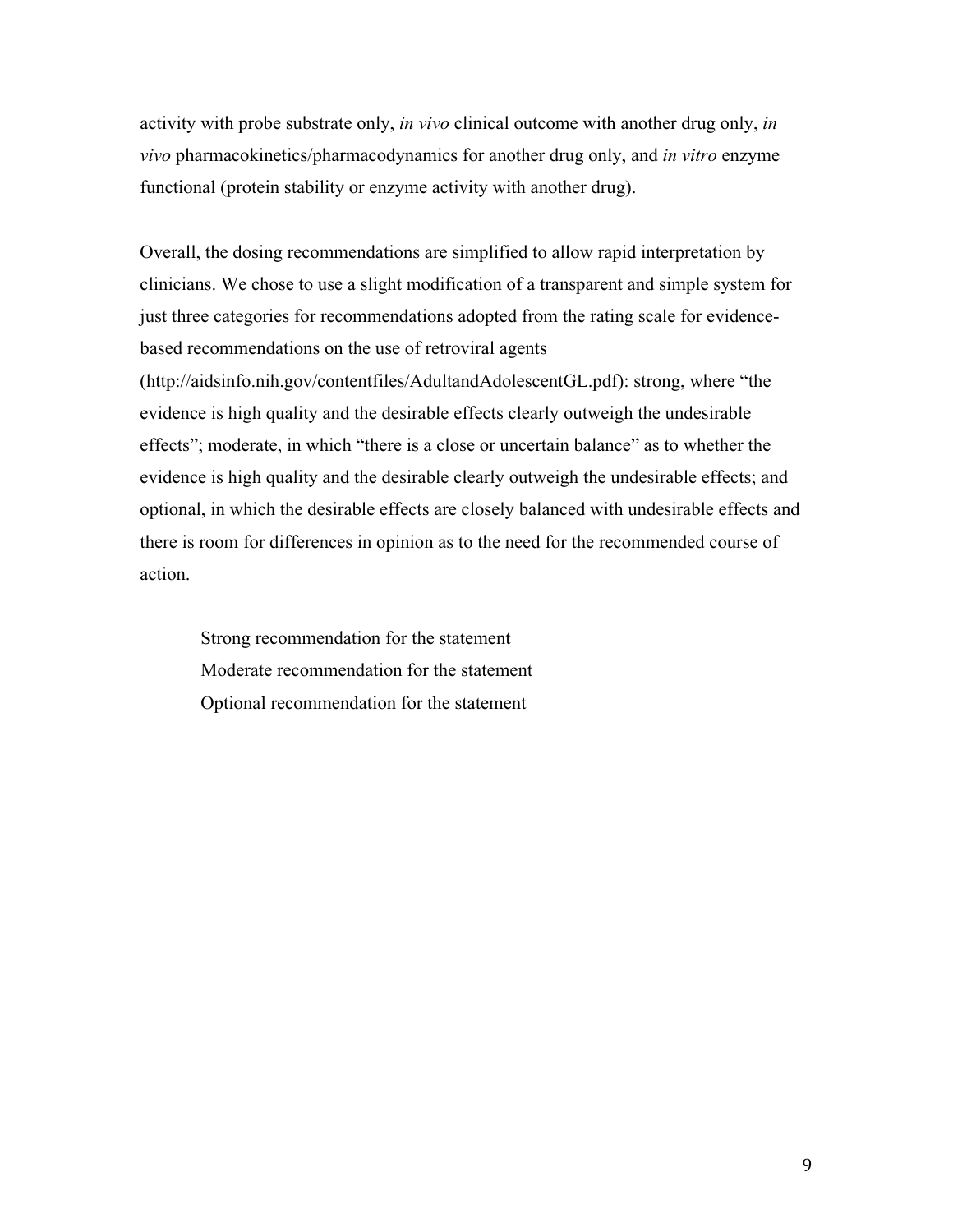|                                   | cDNA nucleotide substitution      |                           |                                      |                    |                       |                                     |                         |
|-----------------------------------|-----------------------------------|---------------------------|--------------------------------------|--------------------|-----------------------|-------------------------------------|-------------------------|
|                                   | (Negative chromosomal strand)     |                           |                                      |                    | <b>WHO</b>            |                                     |                         |
| <b>Variant Name<sup>a</sup></b>   | Constituted by genotypes at: a, b | $dbSNP$ rsID <sup>c</sup> | Amino acid substitution <sup>a</sup> | Codon <sup>a</sup> | Class <sup>a, d</sup> | <b>Likely Phenotype<sup>e</sup></b> | References <sup>a</sup> |
| Villeurbanne                      | 1000 1002delACC                   |                           | Thr                                  | 334                |                       | Deficient with CNSHA                | (35)                    |
| Torun                             | $1006A - G$                       |                           | Thr->Ala                             | 336                | I                     | Deficient with CNSHA                | (36)                    |
| Sunderland                        | 105 107delCAT                     |                           | <b>Ile</b>                           | 33 or 34           | $\mathbf I$           | Deficient with CNSHA                | (37)                    |
| Iwatsuki                          | 1081G > A                         |                           | $Ala$ - $Thr$                        | 361                | I                     | Deficient with CNSHA                | (38)                    |
| Serres                            | $1082C \rightarrow T$             |                           | Ala->Val                             | 361                | I                     | Deficient with CNSHA                | (39)                    |
| Tondela                           | 1084 1101delCTGAACGAGCGCAAGGCC    |                           | Leu-Asn-Glu-Arg-Lys-Ala              | 362-367            | $\mathbf I$           | Deficient with CNSHA                | (22)                    |
| Loma Linda                        | 1089C > A                         |                           | $Asn$ - $\geq$ Lys                   | 363                | $\mathbf I$           | Deficient with CNSHA                | (40)                    |
| Aachen                            | $1089C \rightarrow G$             |                           | $Asn$ - $\geq$ Lys                   | 363                | $\mathbf I$           | Deficient with CNSHA                | (41)                    |
| Tenri                             | $1096A - G$                       |                           | $Lys$ -> $Glu$                       | 366                | $\mathbf I$           | Deficient with CNSHA                | (42)                    |
| Montpellier                       | 1132G > A                         |                           | Gly>Ser                              | 378                | $\mathbf I$           | Deficient with CNSHA                | (35)                    |
| Calvo Mackenna                    | 1138A > G                         |                           | Ile->Val                             | 380                | $\mathbf{I}$          | Deficient with CNSHA                | (43)                    |
| Riley                             | 1139T > C                         |                           | Ile > Thr                            | 380                | I                     | Deficient with CNSHA                | (43)                    |
| Olomouc                           | 1141T > C                         |                           | Phe->Leu                             | 381                | $\mathbf I$           | Deficient with CNSHA                | (43)                    |
| Tomah                             | 1153T > C                         |                           | $Cys$ ->Arg                          | 385                | $\mathbf I$           | Deficient with CNSHA                | (43)                    |
| Lynwood                           | $1154G - T$                       |                           | $Cys$ ->Phe                          | 385                |                       | Deficient with CNSHA                | (38)                    |
| Madrid                            | 1155C > G                         |                           | $Cys-Trp$                            | 385                |                       | Deficient with CNSHA                | (44)                    |
| Iowa, Walter Reed,<br>Springfield | 1156A > G                         |                           | $Lys$ -> $Glu$                       | 386                | $\mathbf I$           | Deficient with CNSHA                | (45)                    |
| Guadalajara                       | $1159C-FT$                        |                           | $Arg$ -> $Cys$                       | 387                | I                     | Deficient with CNSHA                | (46)                    |

# **Supplemental Table S1. G6PD genetic variants and likely conferred enzyme phenotype<sup>a</sup>**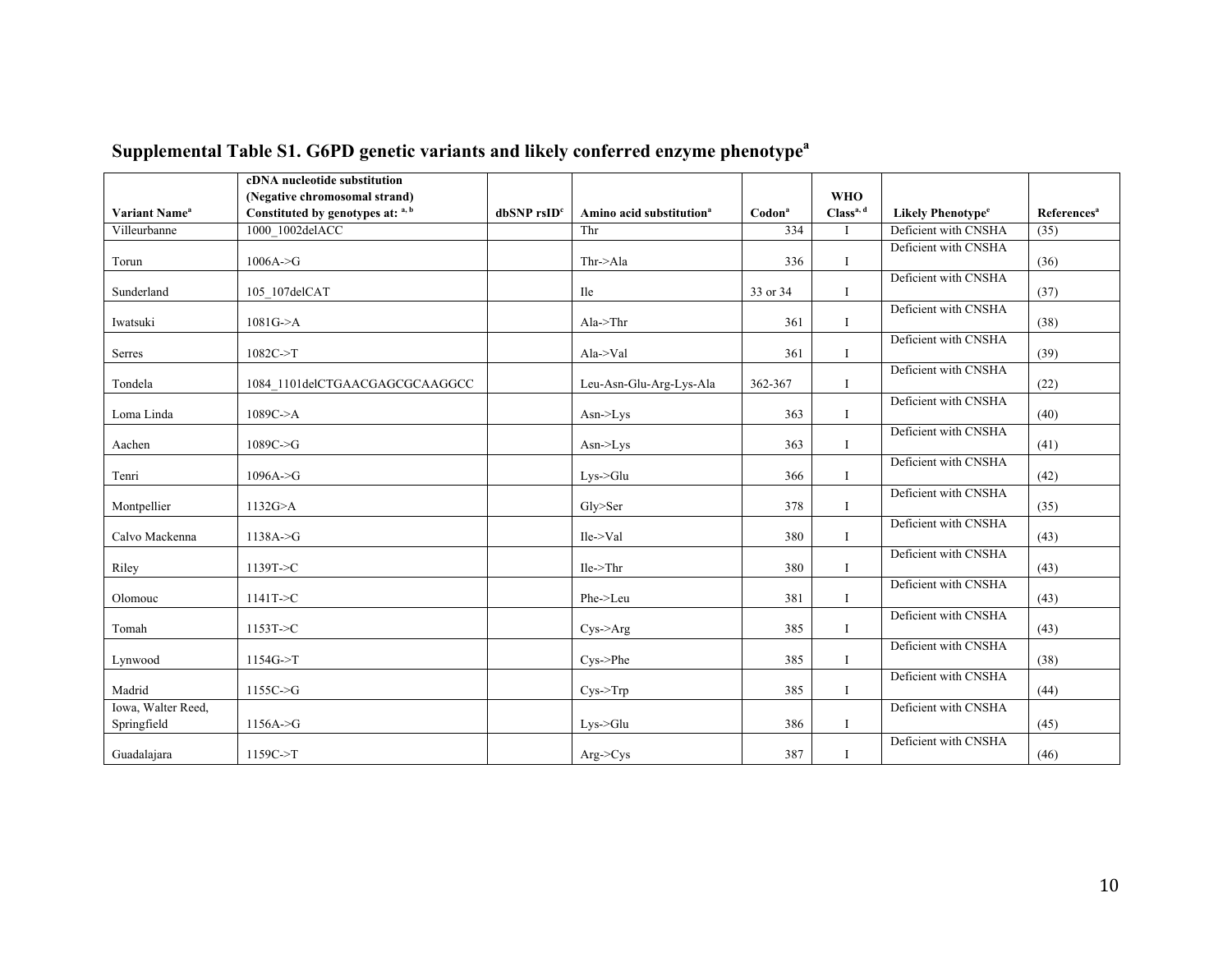|                                | cDNA nucleotide substitution      |                  |                                      |                    |                       |                                     |                         |
|--------------------------------|-----------------------------------|------------------|--------------------------------------|--------------------|-----------------------|-------------------------------------|-------------------------|
|                                | (Negative chromosomal strand)     |                  |                                      |                    | <b>WHO</b>            |                                     |                         |
| Variant Name <sup>a</sup>      | Constituted by genotypes at: a, b | $dbSNP$ rs $IDc$ | Amino acid substitution <sup>a</sup> | Codon <sup>ª</sup> | Class <sup>a, d</sup> | <b>Likely Phenotype<sup>e</sup></b> | References <sup>a</sup> |
| Beverly Hills, Genova,         |                                   |                  |                                      |                    |                       | Deficient with CNSHA                |                         |
| Iwate, Niigata,                |                                   |                  |                                      |                    |                       |                                     |                         |
| Yamaguchi                      | 1160G > A                         |                  | Arg > His                            | 387                | $\mathbf{I}$          |                                     | (47, 48)                |
| Hartford                       | 1162A > G                         |                  | $Asn$ ->Asp                          | 388                | $\mathbf{I}$          | Deficient with CNSHA                | (38)                    |
| Praha                          | 1166A > G                         |                  | $Glu$ -> $Glv$                       | 389                | $\mathbf{I}$          | Deficient with CNSHA                | (49)                    |
| Krakow                         | 1175T>C                           |                  | Ile>Thr                              | 392                | $\mathbf{I}$          | Deficient with CNSHA                | (50)                    |
| Wisconsin                      | 1177C > G                         |                  | Arg > Gly                            | 393                | $\mathbf{I}$          | Deficient with CNSHA                | (43)                    |
| Nashville, Anaheim,<br>Portici | 1178G > A                         |                  | Arg->His                             | 393                | $\mathbf I$           | Deficient with CNSHA                | (40, 51)                |
| Alhambra                       | 1180G > C                         |                  | Val->Leu                             | 394                | $\mathbf{I}$          | Deficient with CNSHA                | (49)                    |
| Bari                           | $1187C \rightarrow T$             |                  | Pro->Leu                             | 396                | Ι                     | Deficient with CNSHA                | (52)                    |
| Puerto Limon                   | 1192G > A                         |                  | $Glu$ - $\geq$ Lys                   | 398                | $\mathbf{I}$          | Deficient with CNSHA                | (53)                    |
| Covao do Lobo                  | 1205C > A                         |                  | Thr>Asn                              | 402                | I                     | Deficient with CNSHA                | (54)                    |
| Clinic                         | 1215G > A                         |                  | Met->Ile                             | 405                | $\mathbf{I}$          | Deficient with CNSHA                | (55)                    |
| Utrecht                        | $1225C-FT$                        |                  | Pro->Ser                             | 409                | I                     | Deficient with CNSHA                | (56)                    |
| Suwalki                        | $1226C \rightarrow G$             |                  | $Pro\geq Arg$                        | 409                | $\bf{I}$              | Deficient with CNSHA                | (57)                    |
| Riverside                      | $1228G - T$                       |                  | $Gly$ - $>Cys$                       | 410                | I                     | Deficient with CNSHA                | (45)                    |
| Japan, Shinagawa               | 1229G > A                         |                  | $Gly$ ->Asp                          | 410                | I                     | Deficient with CNSHA                | (58, 59)                |
| Kawasaki                       | $1229G - C$                       |                  | Gly > Ala                            | 410                | $\bf{I}$              | Deficient with CNSHA                | (38)                    |
| Munich                         | 1231A > G                         |                  | Met->Val                             | 411                | $\mathbf{I}$          | Deficient with CNSHA                | (60)                    |
| Georgia                        | $1284C \rightarrow A$             |                  | Tyr->End                             | 428                | $\bf{I}$              | Deficient with CNSHA                | (49)                    |
| Sumare                         | 1292T > G                         |                  | Val->Gly                             | 431                | I                     | Deficient with CNSHA                | (61)                    |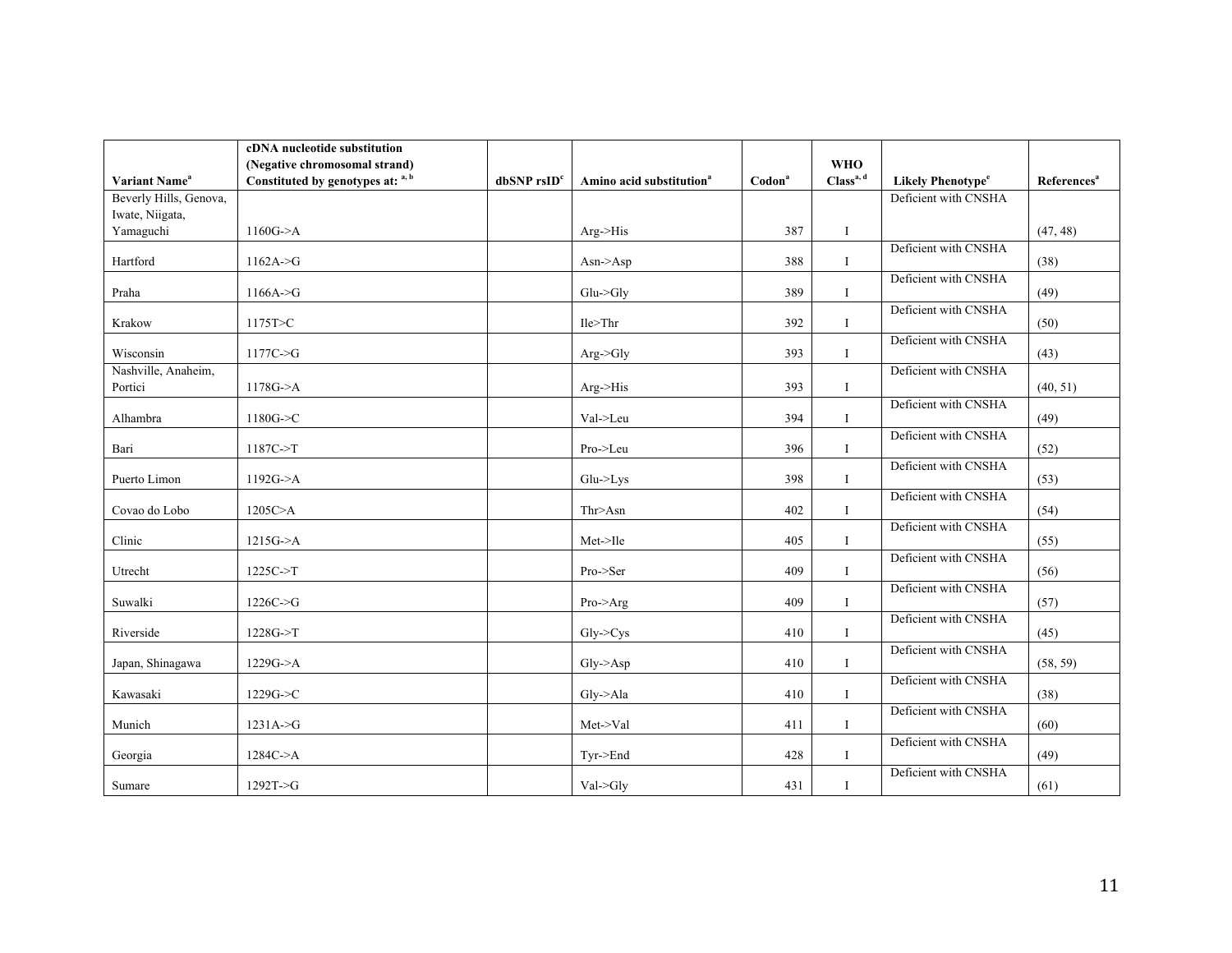| (Negative chromosomal strand)<br><b>WHO</b><br>Class <sup>a, d</sup><br>Constituted by genotypes at: a, b<br>Variant Name <sup>a</sup><br>$dbSNP$ rs $IDc$<br>Amino acid substitution <sup>a</sup><br>$\mathbf{Codon}^a$<br><b>Likely Phenotype<sup>e</sup></b><br>References <sup>a</sup><br>Deficient with CNSHA<br>1318C->T<br>Telti/Kobe<br>Leu->Phe<br>440<br>$\bf{I}$<br>(62)<br>Deficient with CNSHA<br>Santiago de Cuba,<br>Morioka<br>1339G > A<br>(48, 63)<br>447<br>$Gly$ ->Arg<br>$\mathbf I$<br>Deficient with CNSHA<br>1358T > A<br>Val->Glu<br>453<br>(38)<br>Harima<br>$\mathbf{I}$<br>Deficient with CNSHA<br>1366G > C<br>Figuera da Foz<br>$Asp-His$<br>456<br>$\mathbf{I}$<br>(64)<br>Deficient with CNSHA<br>1367A > T<br>Asp>Val<br>Amiens<br>456<br>$\mathbf I$<br>(35)<br>rs72554665,<br>Deficient with CNSHA<br>Bangkok Noi<br>1376G->T, 1502T->G<br>unknown<br>Arg->Leu, Phe-Cys<br>459, 501<br>(65)<br>I<br>Deficient with CNSHA<br>1462G > A<br>$Gly$ ->Ser<br>488<br>Fukaya<br>(38)<br>$\mathbf{I}$<br>Deficient with CNSHA<br>$1463G \rightarrow T$<br>$Gly$ - $\geq$ Val<br>488<br>(66)<br>Campinas<br>$\mathbf I$ |
|---------------------------------------------------------------------------------------------------------------------------------------------------------------------------------------------------------------------------------------------------------------------------------------------------------------------------------------------------------------------------------------------------------------------------------------------------------------------------------------------------------------------------------------------------------------------------------------------------------------------------------------------------------------------------------------------------------------------------------------------------------------------------------------------------------------------------------------------------------------------------------------------------------------------------------------------------------------------------------------------------------------------------------------------------------------------------------------------------------------------------------------------------|
|                                                                                                                                                                                                                                                                                                                                                                                                                                                                                                                                                                                                                                                                                                                                                                                                                                                                                                                                                                                                                                                                                                                                                   |
|                                                                                                                                                                                                                                                                                                                                                                                                                                                                                                                                                                                                                                                                                                                                                                                                                                                                                                                                                                                                                                                                                                                                                   |
|                                                                                                                                                                                                                                                                                                                                                                                                                                                                                                                                                                                                                                                                                                                                                                                                                                                                                                                                                                                                                                                                                                                                                   |
|                                                                                                                                                                                                                                                                                                                                                                                                                                                                                                                                                                                                                                                                                                                                                                                                                                                                                                                                                                                                                                                                                                                                                   |
|                                                                                                                                                                                                                                                                                                                                                                                                                                                                                                                                                                                                                                                                                                                                                                                                                                                                                                                                                                                                                                                                                                                                                   |
|                                                                                                                                                                                                                                                                                                                                                                                                                                                                                                                                                                                                                                                                                                                                                                                                                                                                                                                                                                                                                                                                                                                                                   |
|                                                                                                                                                                                                                                                                                                                                                                                                                                                                                                                                                                                                                                                                                                                                                                                                                                                                                                                                                                                                                                                                                                                                                   |
|                                                                                                                                                                                                                                                                                                                                                                                                                                                                                                                                                                                                                                                                                                                                                                                                                                                                                                                                                                                                                                                                                                                                                   |
|                                                                                                                                                                                                                                                                                                                                                                                                                                                                                                                                                                                                                                                                                                                                                                                                                                                                                                                                                                                                                                                                                                                                                   |
|                                                                                                                                                                                                                                                                                                                                                                                                                                                                                                                                                                                                                                                                                                                                                                                                                                                                                                                                                                                                                                                                                                                                                   |
|                                                                                                                                                                                                                                                                                                                                                                                                                                                                                                                                                                                                                                                                                                                                                                                                                                                                                                                                                                                                                                                                                                                                                   |
|                                                                                                                                                                                                                                                                                                                                                                                                                                                                                                                                                                                                                                                                                                                                                                                                                                                                                                                                                                                                                                                                                                                                                   |
|                                                                                                                                                                                                                                                                                                                                                                                                                                                                                                                                                                                                                                                                                                                                                                                                                                                                                                                                                                                                                                                                                                                                                   |
|                                                                                                                                                                                                                                                                                                                                                                                                                                                                                                                                                                                                                                                                                                                                                                                                                                                                                                                                                                                                                                                                                                                                                   |
|                                                                                                                                                                                                                                                                                                                                                                                                                                                                                                                                                                                                                                                                                                                                                                                                                                                                                                                                                                                                                                                                                                                                                   |
|                                                                                                                                                                                                                                                                                                                                                                                                                                                                                                                                                                                                                                                                                                                                                                                                                                                                                                                                                                                                                                                                                                                                                   |
|                                                                                                                                                                                                                                                                                                                                                                                                                                                                                                                                                                                                                                                                                                                                                                                                                                                                                                                                                                                                                                                                                                                                                   |
| Deficient with CNSHA                                                                                                                                                                                                                                                                                                                                                                                                                                                                                                                                                                                                                                                                                                                                                                                                                                                                                                                                                                                                                                                                                                                              |
| 1465C>T<br>489<br><b>Buenos Aires</b><br>Pro->Ser<br>(67)<br>$\mathbf I$                                                                                                                                                                                                                                                                                                                                                                                                                                                                                                                                                                                                                                                                                                                                                                                                                                                                                                                                                                                                                                                                          |
| Deficient with CNSHA                                                                                                                                                                                                                                                                                                                                                                                                                                                                                                                                                                                                                                                                                                                                                                                                                                                                                                                                                                                                                                                                                                                              |
| $1466C \rightarrow T$<br>Pro->Leu<br>489<br>(38)<br>Arakawa<br>$\mathbf{I}$                                                                                                                                                                                                                                                                                                                                                                                                                                                                                                                                                                                                                                                                                                                                                                                                                                                                                                                                                                                                                                                                       |
| Deficient with CNSHA                                                                                                                                                                                                                                                                                                                                                                                                                                                                                                                                                                                                                                                                                                                                                                                                                                                                                                                                                                                                                                                                                                                              |
| 1488_1490delGAA<br>497<br>(68)<br>Brighton<br>$\mathbf I$<br>Lys                                                                                                                                                                                                                                                                                                                                                                                                                                                                                                                                                                                                                                                                                                                                                                                                                                                                                                                                                                                                                                                                                  |
| Deficient with CNSHA                                                                                                                                                                                                                                                                                                                                                                                                                                                                                                                                                                                                                                                                                                                                                                                                                                                                                                                                                                                                                                                                                                                              |
| $159G \rightarrow C$<br>53<br>Kozukata<br>$Trp$ - $>Cys$<br>$\mathbf{I}$<br>(69)                                                                                                                                                                                                                                                                                                                                                                                                                                                                                                                                                                                                                                                                                                                                                                                                                                                                                                                                                                                                                                                                  |
| Deficient with CNSHA<br>180 182delTCT                                                                                                                                                                                                                                                                                                                                                                                                                                                                                                                                                                                                                                                                                                                                                                                                                                                                                                                                                                                                                                                                                                             |
| (70)<br>Amsterdam<br>Leu<br>61<br>I                                                                                                                                                                                                                                                                                                                                                                                                                                                                                                                                                                                                                                                                                                                                                                                                                                                                                                                                                                                                                                                                                                               |
| rs1050828,<br>Deficient with CNSHA                                                                                                                                                                                                                                                                                                                                                                                                                                                                                                                                                                                                                                                                                                                                                                                                                                                                                                                                                                                                                                                                                                                |
| rs1050829,<br>Val->Met, Asn->Asp,<br>68, 126,                                                                                                                                                                                                                                                                                                                                                                                                                                                                                                                                                                                                                                                                                                                                                                                                                                                                                                                                                                                                                                                                                                     |
| Leu>Val<br>422<br>(71)<br>202G->A, 376A->G, 1264C>G<br>unknown<br>$\mathbf I$<br>No name                                                                                                                                                                                                                                                                                                                                                                                                                                                                                                                                                                                                                                                                                                                                                                                                                                                                                                                                                                                                                                                          |
| Deficient with CNSHA<br>224T > C<br>Leu->Pro<br>75<br>(72)<br><b>I</b><br>Swansea                                                                                                                                                                                                                                                                                                                                                                                                                                                                                                                                                                                                                                                                                                                                                                                                                                                                                                                                                                                                                                                                 |
| Deficient with CNSHA                                                                                                                                                                                                                                                                                                                                                                                                                                                                                                                                                                                                                                                                                                                                                                                                                                                                                                                                                                                                                                                                                                                              |
| 95<br>281 283delAGA<br>$\mathbf{I}$<br>(73)<br>Urayasu<br>Lys                                                                                                                                                                                                                                                                                                                                                                                                                                                                                                                                                                                                                                                                                                                                                                                                                                                                                                                                                                                                                                                                                     |
| Deficient with CNSHA<br>106, 182,                                                                                                                                                                                                                                                                                                                                                                                                                                                                                                                                                                                                                                                                                                                                                                                                                                                                                                                                                                                                                                                                                                                 |
| 317C->G544C->T592C->T<br>198<br>(74)<br>Vancouver<br>Ser>Cys, Arg->Trp, Arg>Cys<br>$\mathbf{I}$                                                                                                                                                                                                                                                                                                                                                                                                                                                                                                                                                                                                                                                                                                                                                                                                                                                                                                                                                                                                                                                   |
| rs1050829,<br>Deficient with CNSHA                                                                                                                                                                                                                                                                                                                                                                                                                                                                                                                                                                                                                                                                                                                                                                                                                                                                                                                                                                                                                                                                                                                |
| Mt Sinai<br>376A->G, 1159C->T<br>unknown<br>126, 387<br>(75)<br>I                                                                                                                                                                                                                                                                                                                                                                                                                                                                                                                                                                                                                                                                                                                                                                                                                                                                                                                                                                                                                                                                                 |
| Asn->Asp, Arg->His<br>Deficient with CNSHA                                                                                                                                                                                                                                                                                                                                                                                                                                                                                                                                                                                                                                                                                                                                                                                                                                                                                                                                                                                                                                                                                                        |
| 488G > A<br>Plymouth<br>$Gly$ ->Asp<br>163<br>(76)<br><b>I</b>                                                                                                                                                                                                                                                                                                                                                                                                                                                                                                                                                                                                                                                                                                                                                                                                                                                                                                                                                                                                                                                                                    |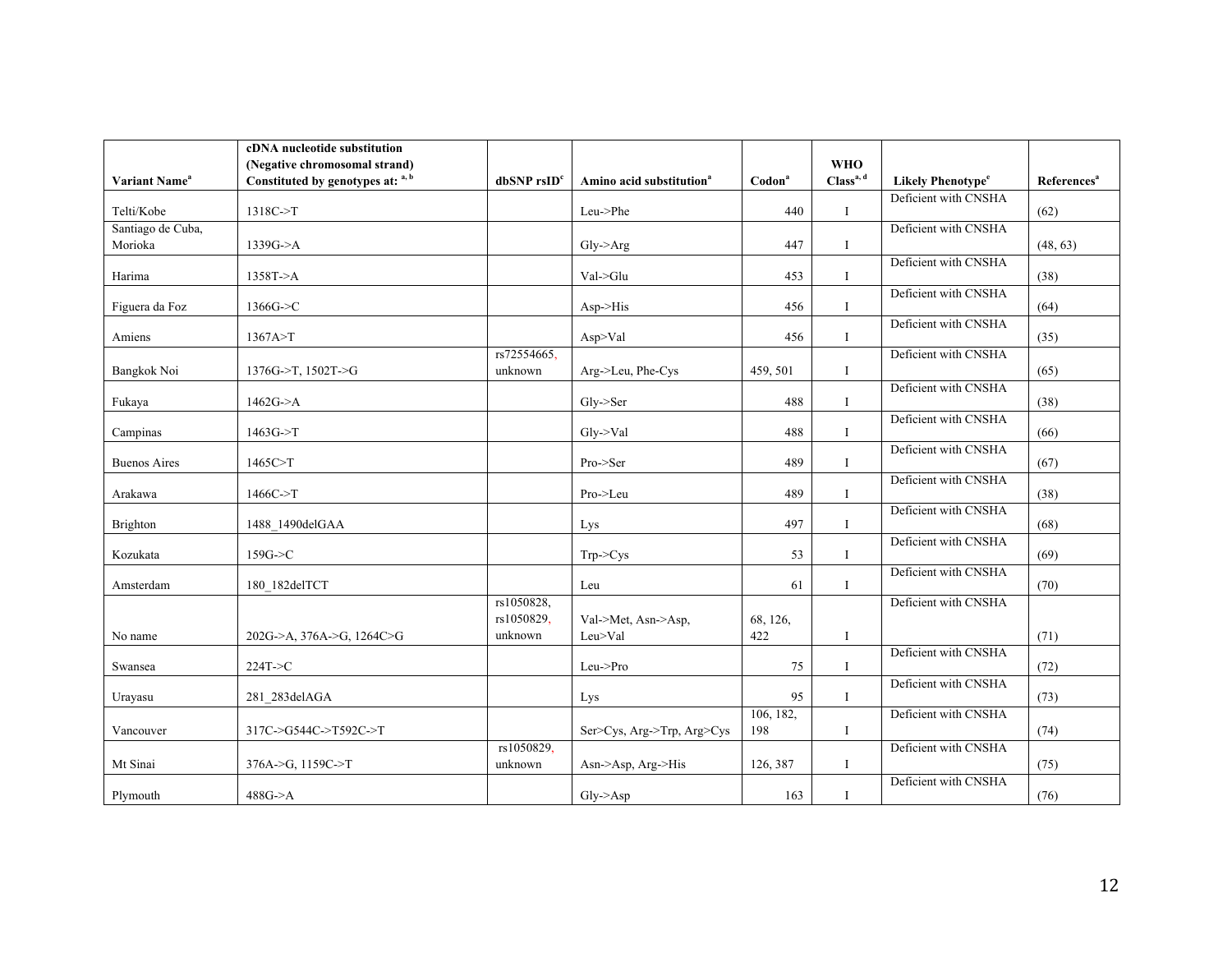|                                         | cDNA nucleotide substitution      |                         |                                      |                    |                       |                                     |                         |
|-----------------------------------------|-----------------------------------|-------------------------|--------------------------------------|--------------------|-----------------------|-------------------------------------|-------------------------|
|                                         | (Negative chromosomal strand)     |                         |                                      |                    | <b>WHO</b>            |                                     |                         |
| Variant Name <sup>a</sup>               | Constituted by genotypes at: a, b | dbSNP rsID <sup>c</sup> | Amino acid substitution <sup>a</sup> | Codon <sup>a</sup> | Class <sup>a, d</sup> | <b>Likely Phenotype<sup>e</sup></b> | References <sup>a</sup> |
| Volendam                                | $514C \rightarrow T$              |                         | Pro->Ser                             | 172                | $\bf{I}$              | Deficient with CNSHA                | (77)                    |
| Shinshu                                 | $527A \rightarrow G$              |                         | Asp > Gly                            | 176                | $\mathbf{I}$          | Deficient with CNSHA                | (58)                    |
| Chikugo                                 | $535A-ST$                         |                         | Ser > Cys                            | 179                | $\mathbf I$           | Deficient with CNSHA                | (38)                    |
| Tsukui                                  | 561 563delCTC                     |                         | Ser                                  | 188 or<br>189      | <b>I</b>              | Deficient with CNSHA                | (78)                    |
| Pedoplis-Ckaro                          | 573C>G                            |                         | Phe>Leu                              | 191                | $\bf{I}$              | Deficient with CNSHA                | (50)                    |
| Santiago                                | 593G->C                           |                         | Arg > Pro                            | 198                | $\mathbf{I}$          | Deficient with CNSHA                | (59)                    |
| Minnesota, Marion,<br>Gastonia, LeJeune | $637G \rightarrow T$              |                         | Val->Leu                             | 213                | $\bf{I}$              | Deficient with CNSHA                | (40, 79)                |
| Cincinnati                              | 637G->T, 1037A->T                 |                         | Val->Leu\ Asn>Ile                    | 213, 346           | $\mathbf{I}$          | Deficient with CNSHA                | (80)                    |
| Harilaou                                | 648T > G                          |                         | Phe->Leu                             | 216                | $\mathbf{I}$          | Deficient with CNSHA                | (81)                    |
| North Dallas                            | 683 685delACA                     |                         | Asn                                  | 229                | $\mathbf{I}$          | Deficient with CNSHA                | (38)                    |
| Asahikawa                               | 695G > A                          |                         | Cys > Tyr                            | 232                | $\mathbf{I}$          | Deficient with CNSHA                | (82)                    |
| Durham                                  | $713A - G$                        |                         | Lys->Arg                             | 238                | $\mathbf{I}$          | Deficient with CNSHA                | (83)                    |
| Stonybrook                              | 724 729delGGCACT                  |                         | Gly-Thr                              | 242-243            | $\mathbf{I}$          | Deficient with CNSHA                | (59)                    |
| Wayne                                   | $769C \rightarrow G$              |                         | Arg > Gly                            | 257                | $\bf{I}$              | Deficient with CNSHA                | (84)                    |
| Aveiro                                  | 806G > A                          |                         | Cys > Tyr                            | 269                | $\mathbf{I}$          | Deficient with CNSHA                | (85)                    |
| Cleveland Corum                         | 820G > A                          |                         | $Glu$ - $\geq$ Lys                   | 274                | I                     | Deficient with CNSHA                | (49, 76)                |
| Lille                                   | 821A>T                            |                         | Glu>Val                              | 274                | $\mathbf I$           | Deficient with CNSHA                | (35)                    |
| Bangkok                                 | 825G>C                            |                         | Lys>Asn                              | 275                | $\mathbf{I}$          | Deficient with CNSHA                | (65)                    |
| Sugao                                   | 826C->T                           |                         | Pro->Ser                             | 276                | $\mathbf{I}$          | Deficient with CNSHA                | (86)                    |
| La Jolla                                | 832T->C                           |                         | Ser->Pro                             | 278                | <b>I</b>              | Deficient with CNSHA                | (87)                    |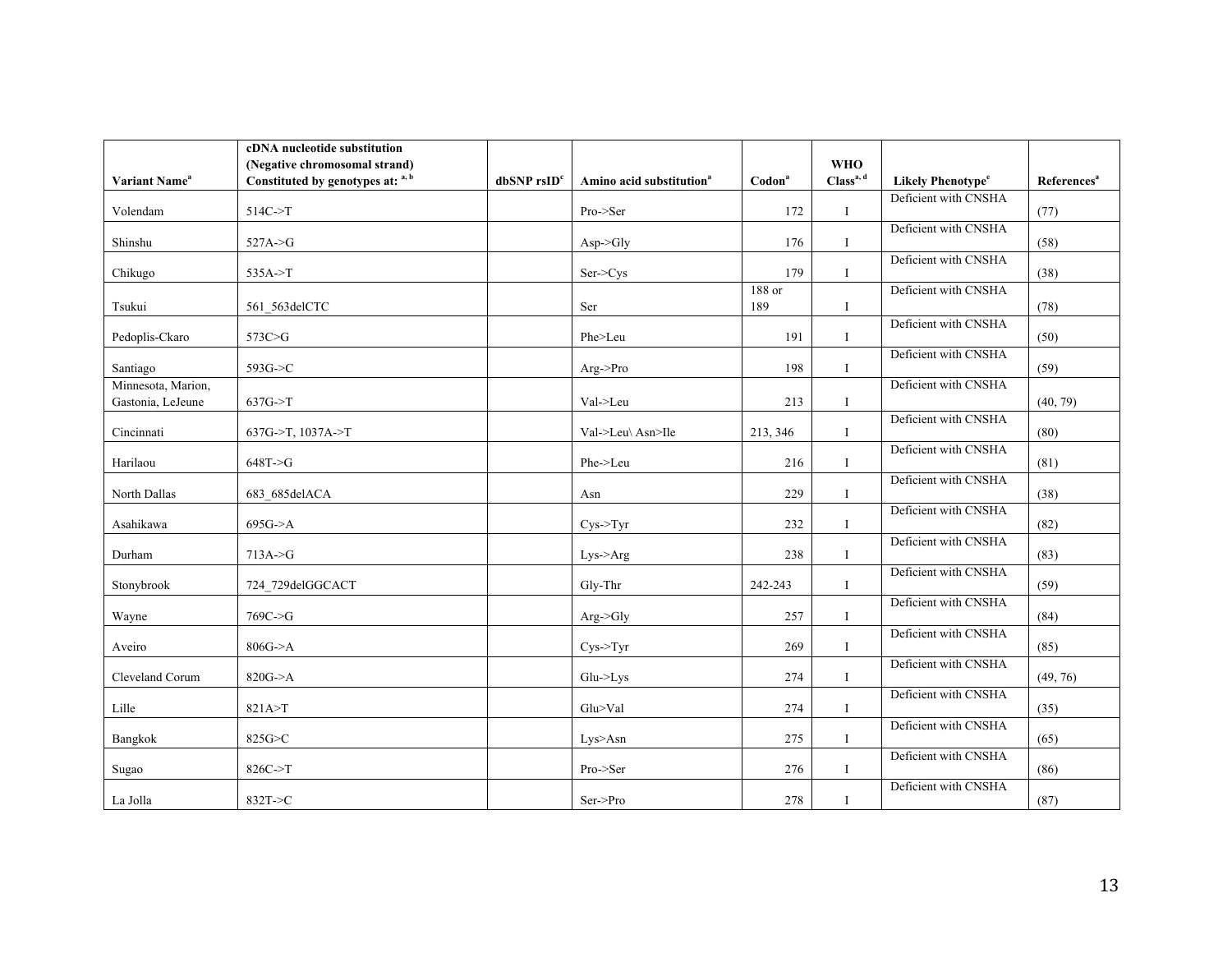|                           | cDNA nucleotide substitution      |                           |                                      |                    |                       |                                     |                         |
|---------------------------|-----------------------------------|---------------------------|--------------------------------------|--------------------|-----------------------|-------------------------------------|-------------------------|
|                           | (Negative chromosomal strand)     |                           |                                      |                    | <b>WHO</b>            |                                     |                         |
| Variant Name <sup>a</sup> | Constituted by genotypes at: a, b | $dbSNP$ rsID <sup>c</sup> | Amino acid substitution <sup>a</sup> | Codon <sup>a</sup> | Class <sup>a, d</sup> | <b>Likely Phenotype<sup>e</sup></b> | References <sup>a</sup> |
| Wexham                    | 833C->T                           |                           | Ser->Phe                             | 278                | I                     | Deficient with CNSHA                | (76)                    |
| Piotrkow                  | 851T>C                            |                           | Val>Ala                              | 284                | I                     | Deficient with CNSHA                | (50)                    |
| West Virginia             | $910G - T$                        |                           | Val->Phe                             | 303                | I                     | Deficient with CNSHA                | (49)                    |
| Omiya                     | 921G > C                          |                           | $Gln \rightarrow His$                | 307                | I                     | Deficient with CNSHA                | (38)                    |
|                           | 953_976delCCACCAAAGGGTACCTGGAC    |                           | Thr-Lys-Gly-Tyr-Leu-Asp-             |                    |                       | Deficient with CNSHA                |                         |
| Nara                      | GACC                              |                           | Asp-Pro                              | 319-326            | I                     |                                     | (88)                    |
| Manhattan                 | 962G > A                          |                           | $Gly$ -> $Glu$                       | 321                | I                     | Deficient with CNSHA                | (38)                    |
| Rehevot                   | 964T > C                          |                           | $Tvr$ - $His$                        | 322                | I                     | Deficient with CNSHA                | (89)                    |
| Honiara                   | 99A->G, 1360C->T                  |                           | Ile->Met, Arg->Cys                   | 33, 454            | $\bf{I}$              | Deficient with CNSHA                | (90)                    |
|                           |                                   |                           |                                      |                    |                       | Deficient with CNSHA-<br>Deficient  |                         |
| Tokyo, Fukushima          | 1246G > A                         |                           | Glu->Lys                             | 416                | $I-II$                |                                     | (48, 91)                |
| Chatham                   | 1003G > A                         | rs5030869                 | $Ala$ ->Thr                          | 335                | $\mathbf{I}$          | Deficient                           | (63)                    |
| Fushan                    | 1004C > A                         |                           | Ala- $>Asp$                          | 335                | $\mathbf{I}$          | Deficient                           | (49)                    |
| Partenope                 | $1052G - T$                       |                           | Gly->Val                             | 351                | $\mathbf{I}$          | Deficient                           | (92)                    |
| Ierapetra                 | $1057C \rightarrow T$             |                           | Pro->Ser                             | 353                | $\mathbf{I}$          | Deficient                           | (59)                    |
| Anadia                    | 1193A > G                         |                           | $Glu$ -> $Glv$                       | 398                | $\mathbf{I}$          | Deficient                           | (38, 64)                |
| Abeno                     | $1220A - C$                       |                           | $Lys-7hr$                            | 407                | $\mathbf{I}$          | Deficient                           | (38, 93)                |
| Surabaya                  | 1291G > A                         |                           | Val->Met                             | 431                | $\mathbf{I}$          | Deficient                           | (94)                    |
| Pawnee                    | $1316G - C$                       |                           | Arg->Pro                             | 439                | $\mathbf{I}$          | Deficient                           | (59)                    |
| S. Antioco                | 1342A > G                         |                           | Ser->Gly                             | 448                | $\mathbf{I}$          | Deficient                           | (92)                    |
| Cassano                   | 1347G > C                         |                           | $Gln$ ->His                          | 449                | $\mathbf{I}$          | Deficient                           | (95, 96)                |
| Hermoupolis               | 1347G->C, 1360C->T                |                           | Gln->His, Arg->Cys                   | 449, 454           | $\mathbf{I}$          | Deficient                           | (96)                    |
| Union, Maewo,             |                                   |                           |                                      |                    |                       |                                     |                         |
| Chinese-2, Kalo           | $1360C \rightarrow T$             |                           | $Arg$ -> $Cys$                       | 454                | $\mathbf{I}$          | Deficient                           | (95, 97, 98)            |
| Andalus                   | 1361G > A                         |                           | Arg->His                             | 454                | $\mathbf{I}$          | Deficient                           | (99)                    |
| Cosenza                   | 1376G > C                         | rs72554665                | Arg->Pro                             | 459                | $\mathbf{I}$          | Deficient                           | (95)                    |
| Canton, Taiwan-           |                                   |                           |                                      |                    |                       |                                     |                         |
| Hakka, Gifu-like,         |                                   |                           |                                      |                    |                       |                                     |                         |
| Agrigento-like            | $1376G \rightarrow T$             | rs72554665                | Arg->Leu                             | 459                | П                     | Deficient                           | (100, 101)              |
| Flores                    | $1387C \rightarrow A$             |                           | Arg->Ser                             | 463                | $\mathbf{I}$          | Deficient                           | (102)                   |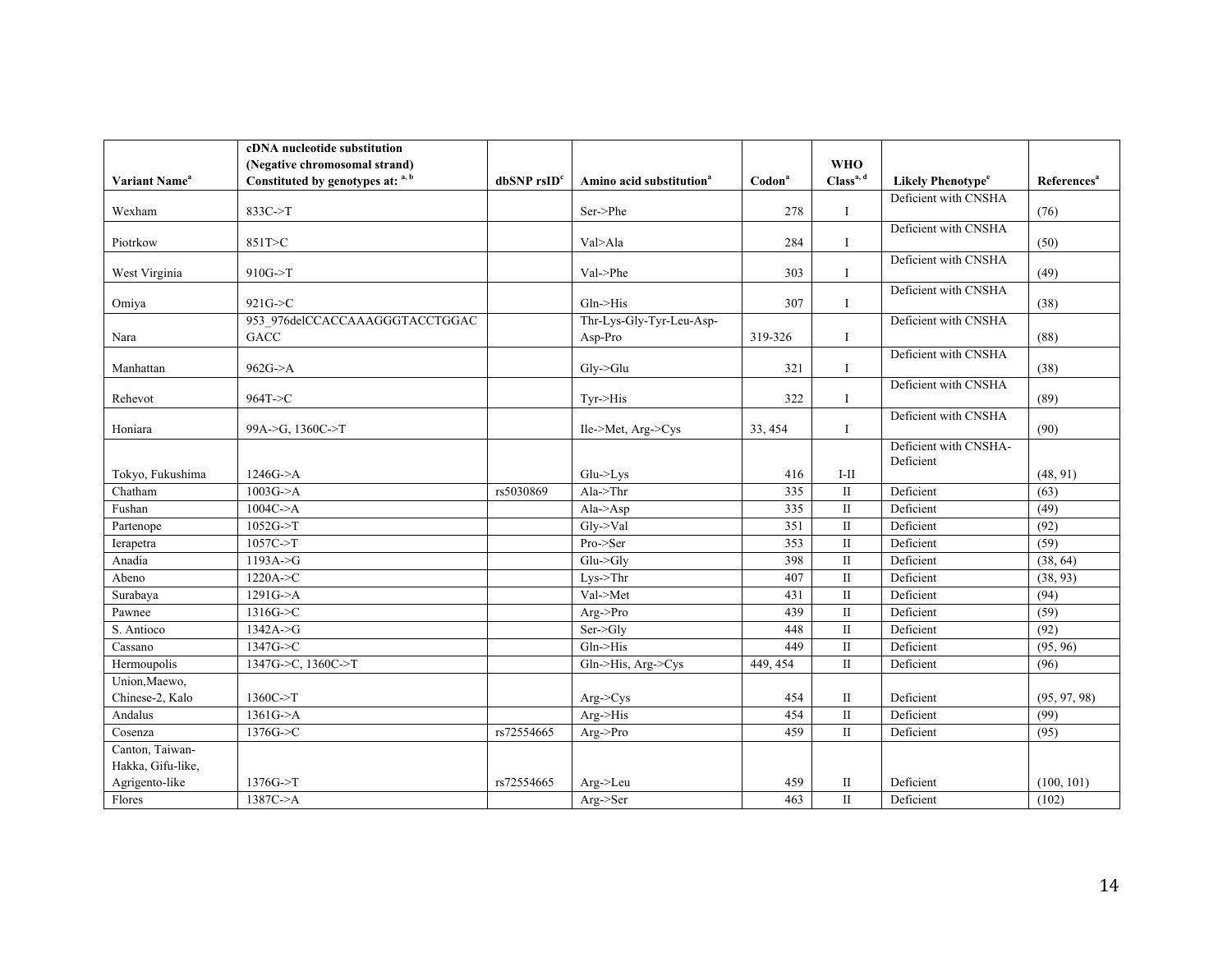|                           | cDNA nucleotide substitution                |                  |                                      |                    |                       |                               |                         |
|---------------------------|---------------------------------------------|------------------|--------------------------------------|--------------------|-----------------------|-------------------------------|-------------------------|
|                           | (Negative chromosomal strand)               |                  |                                      |                    | <b>WHO</b>            |                               |                         |
| Variant Name <sup>a</sup> | Constituted by genotypes at: a, b           | $dbSNP$ rs $IDc$ | Amino acid substitution <sup>a</sup> | Codon <sup>a</sup> | Class <sup>a, d</sup> | Likely Phenotype <sup>e</sup> | References <sup>a</sup> |
| Kaiping, Anant, Dhon,     |                                             |                  |                                      |                    |                       |                               |                         |
| Sapporo-like, Wosera      | 1388G > A                                   |                  | Arg->His                             | 463                | П                     | Deficient                     | (98, 101)               |
| Kamogawa                  | $169C \rightarrow T$                        |                  | $Arg$ ->Trp                          | 57                 | $\mathbf{I}$          | Deficient                     | (69)                    |
| Costanzo                  | 179T>C                                      |                  | Leu>Pro                              | 60                 | $\mathbf{I}$          | Deficient                     | (13)                    |
| Amazonia                  | 185C > A                                    |                  | Pro->His                             | 62                 | $\mathbf{I}$          | Deficient                     | (103)                   |
| Songklanagarind           | 196T > A                                    |                  | Phe->Ile                             | 66                 | $\mathbf{I}$          | Deficient                     | (104)                   |
|                           |                                             | rs1050828,       |                                      |                    |                       |                               |                         |
| Hechi                     | 202G->A, 871G->A                            | unknown          | Val->Met, Val->Met                   | 68, 291            | $\mathbf{I}$          | Deficient                     | (105)                   |
| Namouru                   | $208T \rightarrow C$                        |                  | $Tyr$ -> $His$                       | 70                 | $\mathbf{I}$          | Deficient                     | (55)                    |
| Bao Loc                   | 352T>C                                      |                  | Tyr>His                              | 118                | $\mathbf{I}$          | Deficient                     | (106)                   |
|                           |                                             |                  |                                      | 125, 127,          |                       |                               |                         |
| Crispim                   | 375G->T, 379G->T383T->C384C>T               |                  | Met->Ile, Ala->Ser, Leu->Pro         | 128                | П                     | Deficient                     | (103)                   |
|                           |                                             | rs1050829,       |                                      |                    |                       |                               |                         |
| Acrokorinthos             | $376A > G$ , 463C->G                        | unknown          | Asn->Asp, His->Asp                   | 126, 155           | П                     | Deficient                     | (99)                    |
|                           |                                             | rs1050829,       |                                      |                    |                       |                               |                         |
| Santa Maria               | $376A \rightarrow G$ , 542A $\rightarrow$ T | unknown          | Asn->Asp, Asp->Val                   | 126, 181           | $\mathbf{I}$          | Deficient                     | (107, 108)              |
|                           |                                             | rs1050829,       |                                      |                    |                       |                               |                         |
| Ananindeua                | $376A > G$ , $871G > A$                     | unknown          | Asn->Asp, Val->Met                   | 126, 291           | $\mathbf{I}$          | Deficient                     | (103)                   |
| Vanua Lava                | $383T \rightarrow C$                        |                  | Leu->Pro                             | 128                | $\mathbf{I}$          | Deficient                     | (109)                   |
| Valladolid                | $406C \rightarrow T$                        |                  | Arg->Cys                             | 136                | $\mathbf{I}$          | Deficient                     | (44)                    |
| Belem                     | $409C-FT$                                   |                  | Leu->Phe                             | 137                | $\mathbf{I}$          | Deficient                     | (13)                    |
| Liuzhou                   | 442G > A                                    |                  | $Glu$ - $\geq$ Lys                   | 148                | $\mathbf{I}$          | Deficient                     | (105)                   |
| Shenzen                   | 473G > A                                    |                  | Cys > Tyr                            | 158                | $\mathbf{I}$          | Deficient                     | (110)                   |
| Taipei ,ÄúChinese-        |                                             |                  |                                      |                    |                       |                               |                         |
| $3, \ddot{A} \dot{u}$     | 493A > G                                    |                  | Asn->Asp                             | 165                | $\mathbf{I}$          | Deficient                     | (111)                   |
| Toledo                    | 496C>T                                      |                  | Arg>Cys                              | 166                | $\mathbf{I}$          | Deficient                     | (35)                    |
| Naone                     | 497G > A                                    |                  | Arg->His                             | 166                | $\mathbf{I}$          | Deficient                     | (112)                   |
| Nankang                   | 517T > C                                    |                  | Phe->Leu                             | 173                | $\mathbf{I}$          | Deficient                     | (113, 114)              |
| Miaoli                    | $519C \rightarrow G$                        |                  | Phe->Leu                             | 173                | $\mathbf{I}$          | Deficient                     | (115)                   |
| Mediterranean, Dallas,    |                                             |                  |                                      |                    |                       |                               |                         |
| Panama, Sassari,          |                                             |                  |                                      |                    |                       |                               |                         |
| Cagliari, Birmingham      | $563C \rightarrow T$                        | rs5030868        | Ser->Phe                             | 188                | П                     | Deficient                     | (63)                    |
| Coimbra Shunde            | $592C \rightarrow T$                        |                  | $Arg$ -> $Cys$                       | 198                | $\mathbf{I}$          | Deficient                     | (116, 117)              |
| Nilgiri                   | 593G>A                                      |                  | Arg>His                              | 198                | $\mathbf{I}$          | Deficient                     | (118)                   |
| Radlowo                   | $679C \rightarrow T$                        |                  | Arg->Trp                             | 227                | $\mathbf{I}$          | Deficient                     | (36)                    |
| Roubaix                   | 811G>C                                      |                  | Val>Leu                              | 271                | $\mathbf{I}$          | Deficient                     | (35)                    |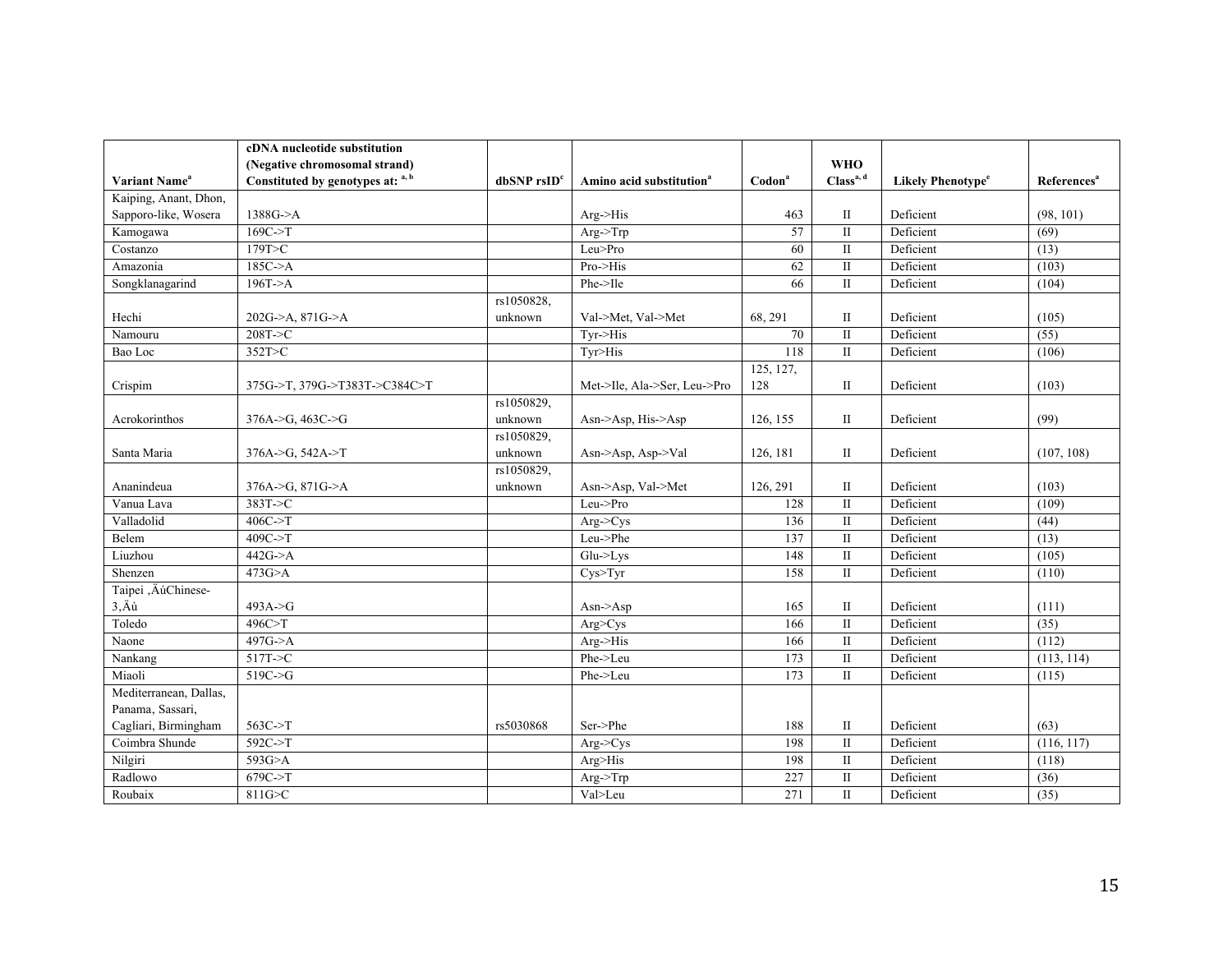|                           | cDNA nucleotide substitution      |                  |                                      |                    |                       |                                     |                         |
|---------------------------|-----------------------------------|------------------|--------------------------------------|--------------------|-----------------------|-------------------------------------|-------------------------|
|                           | (Negative chromosomal strand)     |                  |                                      |                    | <b>WHO</b>            |                                     |                         |
| Variant Name <sup>a</sup> | Constituted by genotypes at: a, b | $dbSNP$ rs $IDc$ | Amino acid substitution <sup>a</sup> | Codon <sup>a</sup> | Class <sup>a, d</sup> | <b>Likely Phenotype<sup>e</sup></b> | References <sup>a</sup> |
| Haikou                    | 835A > G                          |                  | Thr->Ala                             | 279                | $\mathbf{I}$          | Deficient                           | (119)                   |
| Chinese-1                 | 835A->T                           |                  | Thr->Ser                             | 279                | $\rm II$              | Deficient                           | (120)                   |
| Mizushima                 | 848A > G                          |                  | Asp>Glv                              | 283                | $\mathbf{I}$          | Deficient                           | (121)                   |
| Osaka                     | 853C->T                           |                  | $Arg$ -> $C$ ys                      | 285                | $\mathbf{I}$          | Deficient                           | (38, 93)                |
| Viangchan, Jammu          | 871G > A                          |                  | Val->Met                             | 291                | $\mathbf{I}$          | Deficient                           | (79, 122)               |
| Seoul                     | 916G > A                          |                  | Gly->Ser                             | 306                | $\mathbf{I}$          | Deficient                           | (38)                    |
| Ludhiana                  | 929G > A                          |                  | $Gly$ -> $Glu$                       | 310                | $\mathbf{I}$          | Deficient                           | (38)                    |
| Farroupilha               | 977C->A                           |                  | Pro->His                             | 326                | II/III                | Deficient                           | (123)                   |
| Chinese-5                 | 1024C > T                         |                  | Leu->Phe                             | 342                | $\mathop{\rm III}$    | Deficient                           | (117)                   |
| Rignano                   | 130G > A                          |                  | Ala>Thr                              | 44                 | III                   | Deficient                           | (124)                   |
| Orissa                    | $131C \rightarrow G$              | rs78478128       | $Ala-Sdly$                           | 44                 | III                   | Deficient                           | (125, 126)              |
| G6PDNice                  | 1380G>C                           |                  | Glu>Asp                              | 460                | III                   | Deficient                           | (35)                    |
| Kamiube, Keelung          | $1387C \rightarrow T$             |                  | $Arg$ -> $Cys$                       | 463                | $\rm III$             | Deficient                           | (48, 115)               |
| Neapolis                  | $1400C \rightarrow G$             |                  | Pro->Arg                             | 467                | III                   | Deficient                           | (127)                   |
| Aures                     | 143T > C                          |                  | Ile > Thr                            | 48                 | III                   | Deficient                           | (128, 129)              |
| Split                     | 1442C > G                         |                  | Pro->Arg                             | 481                | III                   | Deficient                           | (130)                   |
| Kambos                    | 148C > T                          |                  | Pro->Ser                             | 50                 | III                   | Deficient                           | (131)                   |
| Palestrina                | 170G > A                          |                  | Arg>Glu                              | 57                 | III                   | Deficient                           | (13)                    |
| Metaponto                 | 172G > A                          |                  | Asp > Asn                            | 58                 | III                   | Deficient                           | (132)                   |
| Musashino                 | $185C \rightarrow T$              |                  | Pro->Leu                             | 62                 | $\mathop{\rm III}$    | Deficient                           | (109)                   |
| Asahi                     | 202G > A                          | rs1050828        | Val->Met                             | 68                 | III                   | Deficient                           | (112)                   |
|                           |                                   | rs1050828,       |                                      |                    |                       |                                     |                         |
| A- (202), Ferrara I       | 202G->A, 376A->G                  | rs1050829        | Val->Met, Asn->Asp                   | 68, 126            | Ш                     | Deficient                           | (63)                    |
| Murcia Oristano           | 209A > G                          |                  | $Tvr$ $>Cvs$                         | $\overline{70}$    | III                   | Deficient                           | (76, 126)               |
| Ube Konan                 | 241C > T                          |                  | Arg->Cys                             | 81                 | $\mathop{\rm III}$    | Deficient                           | (126, 133)              |
| Lagosanto                 | 242G > A                          |                  | Arg->His                             | 81                 | $\overline{III}$      | Deficient                           | (134)                   |
| Guangzhou                 | 274C->T                           |                  | Pro->Ser                             | 92                 | III                   | Deficient                           | (135)                   |
| Hammersmith               | 323T > A                          |                  | Val->Glu                             | 108                | $\mathop{\rm III}$    | Deficient                           | (15, 136)               |
| Sinnai                    | $34G \rightarrow T$               |                  | Val->Leu                             | 12                 | III                   | Deficient                           | [3](123)                |
|                           |                                   | rs137852328.     |                                      |                    |                       |                                     |                         |
| $A - (680)$               | $376A > G$ , $680G > T$           | rs1050829        | Asn->Asp, Arg->Leu                   | 126, 227           | $\mathop{\rm III}$    | Deficient                           | (16)                    |
| $A - (968)$ ,             |                                   |                  |                                      |                    |                       |                                     |                         |
| Betica, Selma,            |                                   | rs76723693,      |                                      |                    |                       |                                     |                         |
| Guantanamo                | 376A->G, 968T->C                  | rs1050829        | Asn->Asp, Leu->Pro                   | 126, 323           | $\mathop{\rm III}$    | Deficient                           | (16)                    |
| Salerno Pyrgos            | 383T>G                            |                  | Leu>Arg                              | 128                | $\mathop{\rm III}$    | Deficient                           | (35, 126)               |
| Quing Yan                 | $392G \rightarrow T$              |                  | Gly->Val                             | 131                | $\mathop{\rm III}$    | Deficient                           | (117)                   |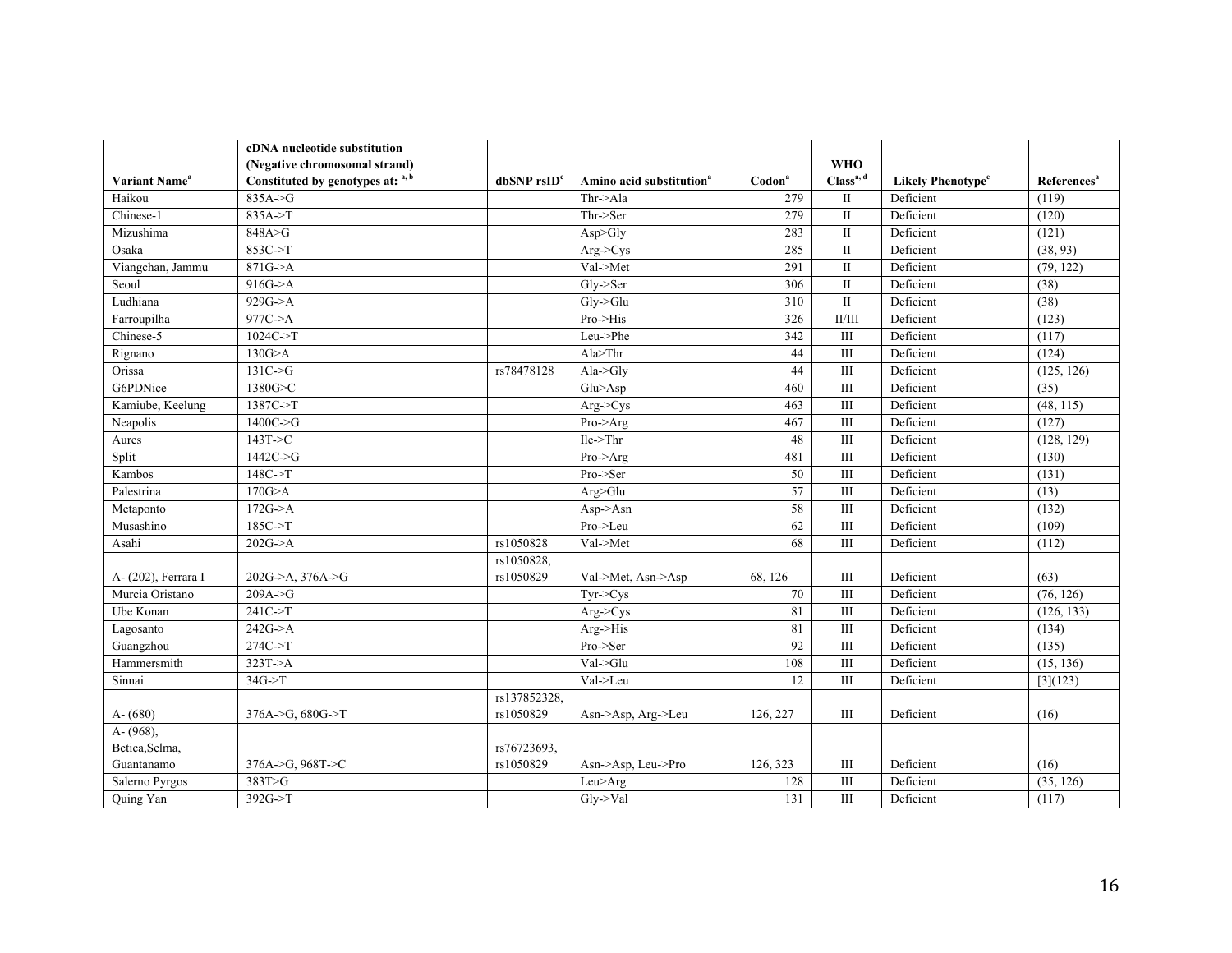|                           | cDNA nucleotide substitution      |                           |                                      |                    |                         |                                     |                         |
|---------------------------|-----------------------------------|---------------------------|--------------------------------------|--------------------|-------------------------|-------------------------------------|-------------------------|
|                           | (Negative chromosomal strand)     |                           |                                      |                    | <b>WHO</b>              |                                     |                         |
| Variant Name <sup>a</sup> | Constituted by genotypes at: a, b | $dbSNP$ rsID <sup>c</sup> | Amino acid substitution <sup>a</sup> | $\mathrm{Codon}^a$ | Class <sup>a, d</sup>   | <b>Likely Phenotype<sup>e</sup></b> | References <sup>a</sup> |
| Lages                     | 40G > A                           |                           | Gly->Arg                             | $\overline{14}$    | $\overline{III}$        | Deficient                           | (137)                   |
| Ilesha                    | 466G > A                          |                           | $Glu$ -> $Lys$                       | 156                | III                     | Deficient                           | (138)                   |
| Mahidol                   | 487G > A                          |                           | $Gly$ ->Ser                          | 163                | $\overline{III}$        | Deficient                           | (139)                   |
| Malaga                    | $542A \rightarrow T$              |                           | Asp->Val                             | 181                | $\rm III$               | Deficient                           | (140)                   |
| Sibari                    | 634A > G                          |                           | Met->Val                             | 212                | $\overline{III}$        | Deficient                           | (95)                    |
| Mexico City               | 680G > A                          |                           | $Arg$ -> $Gln$                       | 227                | $\rm III$               | Deficient                           | (59)                    |
| Nanning                   | $703C \rightarrow T$              |                           | Leu->Phe                             | 235                | $\mathop{\rm III}$      | Deficient                           | (105)                   |
| Seattle, Lodi, Modena,    |                                   |                           |                                      |                    |                         |                                     | (121, 141,              |
| Ferrara II, Athens-like   | 844G->C                           |                           | $Asp-His$                            | 282                | $\rm III$               | Deficient                           | 142)                    |
| Bajo Maumere              | 844G->T                           |                           | Asp > Tyr                            | 282                | $\mathop{\rm III}$      | Deficient                           | (143)                   |
| Montalbano                | 854G > A                          |                           | Arg->His                             | 285                | $\overline{III}$        | Deficient                           | (144)                   |
| Kalyan-Kerala,            |                                   |                           |                                      |                    |                         |                                     |                         |
| Jamnaga, Rohini           | 949G->A                           | rs137852339               | $Glu$ - $\geq$ Lys                   | 317                | $\rm III$               | Deficient                           | (145, 146)              |
| Gaohe                     | $95A-5G$                          |                           | His->Arg                             | 32                 | $\overline{III}$        | Deficient                           | (38)                    |
| A                         | $376A \rightarrow G$              | rs1050829                 | $Asn$ ->Asp                          | $\frac{126}{2}$    | $III$ -IV               | Deficient-Normal                    | (147)                   |
| Mira d'Aire               | 1048G > C                         |                           | Asp->His                             | 350                | ${\rm IV}$              | Normal                              | (38)                    |
| Sao Borja                 | 337G > A                          |                           | Asp > Asn                            | 113                | IV                      | Normal                              | (148)                   |
| Insuli                    | 989G->A                           |                           | Arg->His                             | 330                | IV                      | Normal                              | (149)                   |
| B                         | 'Wildtype'/ Reference             | NA                        | NA                                   | <b>NA</b>          | $\bar{N}$               | Normal                              | (16)                    |
| Hektoen                   |                                   |                           |                                      |                    | V                       | Normal                              | (150, 151)              |
|                           |                                   |                           |                                      |                    | Not                     |                                     |                         |
| Gidra                     | 110T>C                            |                           | Met->Thr                             | 37                 | reported                | unknown                             | (69)                    |
|                           |                                   |                           |                                      |                    | Not                     |                                     |                         |
| Yunan                     | 1381G > A                         |                           | $Ala$ - $Thr$                        | 461                | reported                | unknown                             | (152)                   |
|                           |                                   |                           |                                      |                    | Not                     |                                     |                         |
| Laibin                    | 1414A > C                         |                           | Ile->Leu                             | 472                | reported                | unknown                             | (105)                   |
|                           |                                   |                           |                                      |                    | Not                     |                                     |                         |
| No name                   | 25C > T                           |                           | Arg>Trp                              | 9                  | reported                | unknown                             | (153)                   |
|                           |                                   |                           |                                      |                    | $\overline{\text{Not}}$ |                                     |                         |
| Cairo                     | $404A \rightarrow C$              |                           | $Asn$ ->Thr                          | 135                | reported                | unknown                             | (38)                    |
|                           |                                   |                           |                                      |                    | $\overline{\text{Not}}$ |                                     |                         |
| Gond                      | 477G>C                            |                           | Met>Ile                              | 159                | reported                | unknown                             | (154)                   |
|                           |                                   |                           |                                      |                    | Not                     |                                     |                         |
| Dagua                     | 595A->G                           |                           | Ile>Val                              | 199                | reported                | unknown                             | (155)                   |
|                           |                                   |                           |                                      |                    | Not                     |                                     |                         |
| Papua                     | 849C->A                           |                           | Asp > Glu                            | 283                | reported                | unknown                             | (156)                   |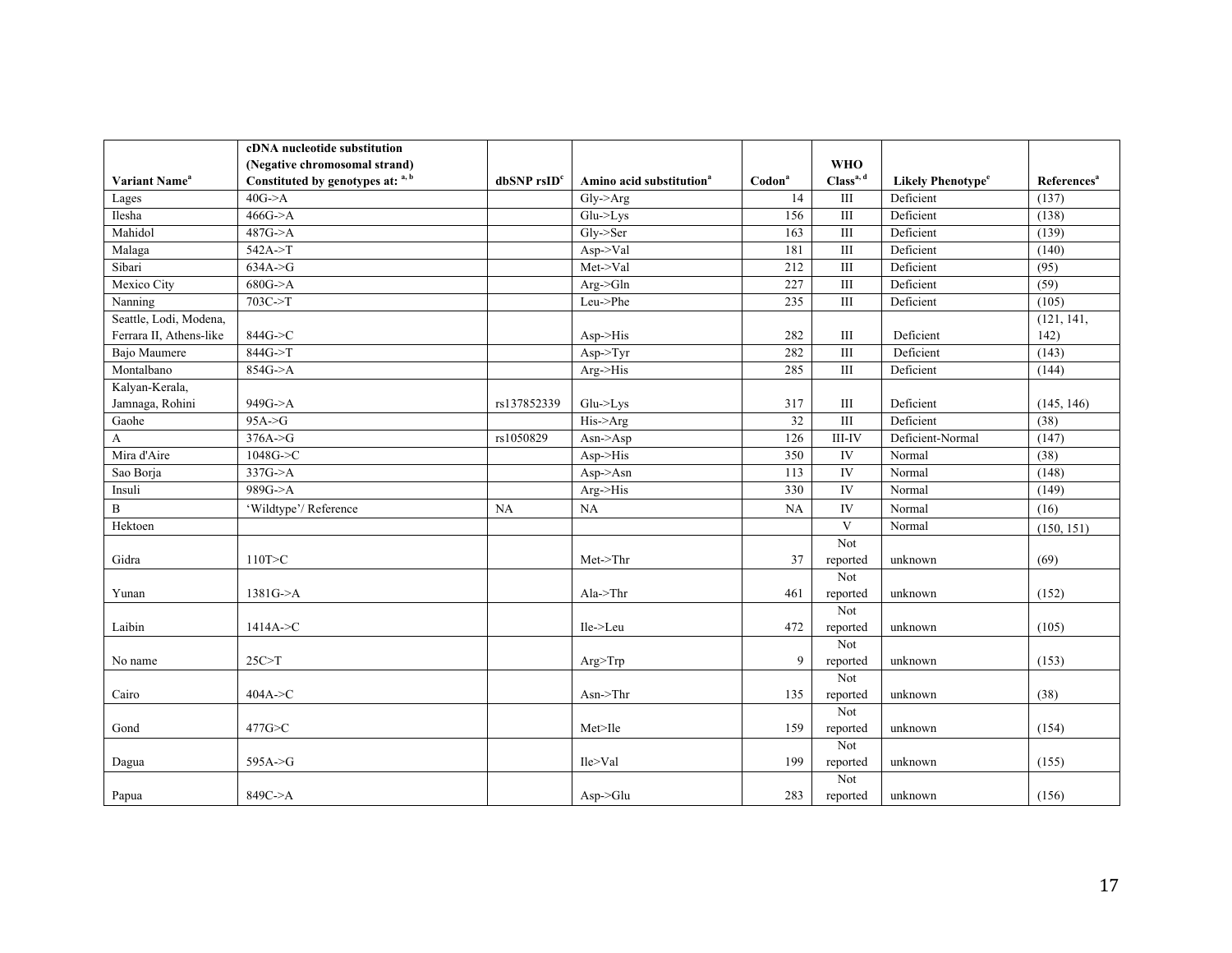|                           | cDNA nucleotide substitution<br>(Negative chromosomal strand) |                  |                                      |                    | <b>WHO</b>            |                               |                                |
|---------------------------|---------------------------------------------------------------|------------------|--------------------------------------|--------------------|-----------------------|-------------------------------|--------------------------------|
| Variant Name <sup>a</sup> | Constituted by genotypes at: <sup>a, b</sup>                  | $dbSNP$ rs $IDc$ | Amino acid substitution <sup>a</sup> | Codon <sup>®</sup> | Class <sup>a, c</sup> | Likely Phenotype <sup>e</sup> | <b>References</b> <sup>a</sup> |
|                           |                                                               | unknown,         |                                      |                    | Not                   |                               |                                |
| Sierra Leone              | $311G > A$ , $376A > G$                                       | rs1050829        | $Arg > His$ , Asn- $\geq$ Asp        | 104.126            | reported              | unknown                       | (157)                          |
| Mediterranean             |                                                               |                  |                                      |                    | Not                   |                               | (158)                          |
| Haplotype                 | 1311C>T, 563T                                                 |                  |                                      |                    | reported              | Unknown                       |                                |

<sup>a</sup> This modified table of G6PD variants is from (13), https://grenada.lumc.nl/LOVD2/MR/home.php?select\_db=G6PD, with several additional variants.

 $b$  cDNA sequence GenBank accession number X03674.1 (http://www.ncbi.nlm.nih.gov/nuccore/X03674.1). Allele A of the ATG start codon is numbered here as +1, and is position 471 in the X03674.1 cDNA sequence, therefore subtract 470 nucleotides from the GenBank cDNA sequence. For genomic DNA nucleotide position information, see (13, 159). Please note that the G6PD gene is on the minus chromosomal strand, and therefore alleles represented on www.pharmgkb.org may be represented on the plus chromosomal strand in a complementary manner.

c National Center for Biotechnology Information dbSNP database. http://www.ncbi.nlm.nih.gov/projects/SNP/

<sup>d</sup> Please note; WHO class as reported in (13, 14) or individual references. This class may have been assigned based on just clinical manifestations and not enzyme activity level or characterization of the enzyme variant.

e Likely phenotype as referenced in this guideline, based on converting assigned WHO class to 3 phenotypes. "Normal" defined as very mild or no enzyme deficiency (>60% normal enzyme levels); "Deficient" defined as mild to severely deficient (<10-60% normal) enzyme levels; "Deficient with CNSHA" defined as severe G6PD enzyme deficiency (<10% activity) with chronic non-spherocytic hemolytic anemia (14). See main text for further explanation, and Table 1 for examples of diplotypes.

 $NA = not applicable$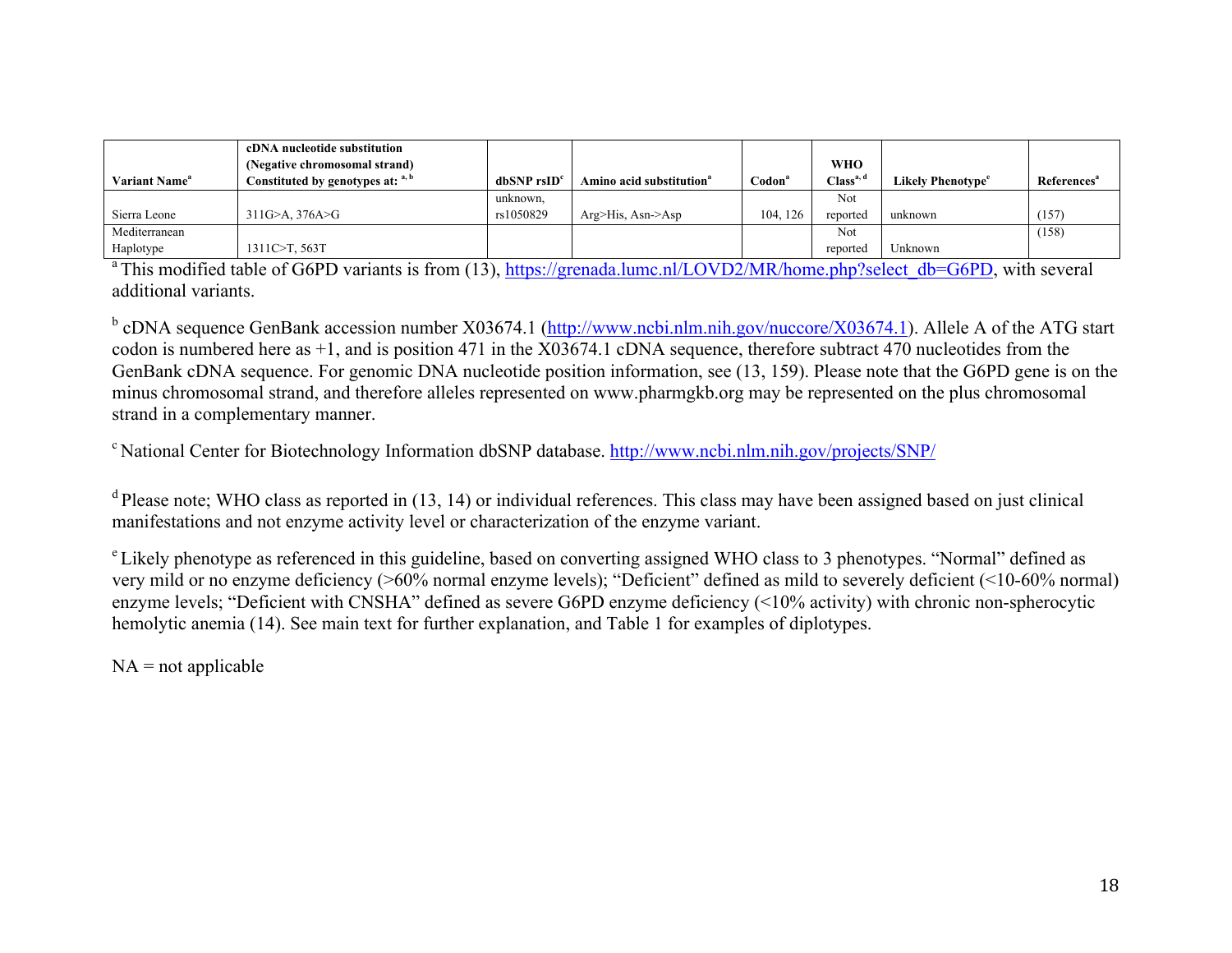**Supplemental Table S2. Association between allelic variants and G6PD function as defined by the WHO (10, 12).**

| <b>Functional Status</b>                   | <b>Alleles</b>       |
|--------------------------------------------|----------------------|
| Severe enzyme deficiency, <10% normal      | <b>WHO Class I</b>   |
| enzyme activity, with associated chronic   |                      |
| non-spherocytic hemolytic anemia           |                      |
| Severe enzyme deficiency, <10% normal      | WHO Class II         |
| enzyme activity, no chronic non-           |                      |
| spherocytic hemolytic anemia               |                      |
| Moderate to mild deficiency, 10-60% of     | <b>WHO Class III</b> |
| normal enzyme activity                     |                      |
| Normal activity, 60-150% normal enzyme     | <b>WHO Class IV</b>  |
| activity                                   |                      |
| Increased activity, $>150\%$ normal enzyme | <b>WHO Class V</b>   |
| activity                                   |                      |

\*See Supplemental Table S1 for classification of alleles by WHO class

**Supplemental Table S3. World-wide estimates of G6PD deficiency prevalence overall and for males from (17).**

| <b>Region</b> | <b>Total Summary Prevalence</b>       | <b>Summary Prevalence Estimate</b> |
|---------------|---------------------------------------|------------------------------------|
|               | <b>Estimate (with 95% confidence)</b> | for Males (with 95% confidence     |
|               | intervals)                            | intervals)                         |
| Africa        | $7.5\% (7.1-7.9)$                     | $8.5\%$ (7.9-9.1)                  |
| Middle East   | $6\%$ (5.7-6.4)                       | $7.2\%$ (6.6-7.7)                  |
| Asia          | $4.7\%$ $(4.4-4.9)$                   | $5.2\% (4.7-5.6)$                  |
| Europe        | $3.9\%$ $(3.5-4.2)$                   | $3.8\%$ (2.9-4.7)                  |
| Americas      | $3.4\%$ (3.0-3.8)                     | $5.2\%$ (4.7-5.8)                  |
| Pacific       | $2.9\%$ (2.4-3.4)                     | $3.4\%$ (2.7-4.1)                  |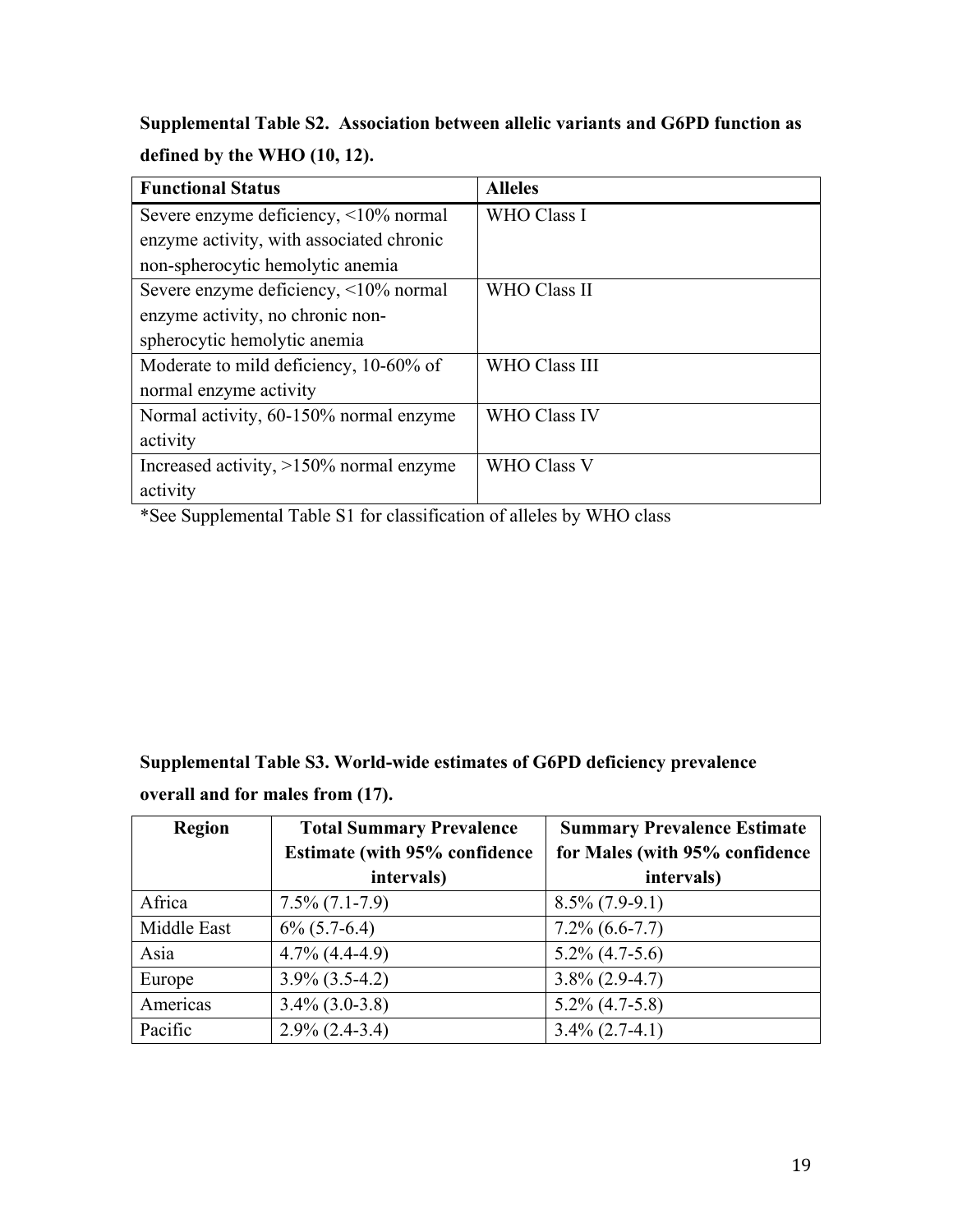| <b>Allele</b>                                                                                    | <b>WHO</b>                                                                                                            | dbSNP                  | cDNA                                                                                                                                                                           |                     | All              |                      |                                 | Caucasian        |                      |                     |         | <b>South American</b> |                     |                  | African<br>Asian     |                     |                  |                      |
|--------------------------------------------------------------------------------------------------|-----------------------------------------------------------------------------------------------------------------------|------------------------|--------------------------------------------------------------------------------------------------------------------------------------------------------------------------------|---------------------|------------------|----------------------|---------------------------------|------------------|----------------------|---------------------|---------|-----------------------|---------------------|------------------|----------------------|---------------------|------------------|----------------------|
|                                                                                                  | Class <sup>3</sup>                                                                                                    | rsID <sup>4</sup>      | substitution <sup>5</sup>                                                                                                                                                      |                     |                  |                      |                                 |                  |                      |                     |         |                       |                     |                  |                      |                     |                  |                      |
|                                                                                                  |                                                                                                                       |                        |                                                                                                                                                                                | Affy                | EVS <sup>7</sup> | 1000                 | Affy                            | EVS <sup>7</sup> | 1000                 | Affy                | $EVS^7$ | 1000                  | Affy                | EVS <sup>7</sup> | 1000                 | Affy                | EVS <sup>7</sup> | 1000                 |
|                                                                                                  |                                                                                                                       |                        |                                                                                                                                                                                | Hapmap <sup>6</sup> |                  | Genomes <sup>8</sup> | Hapmap <sup>6</sup><br>$\Omega$ |                  | Genomes <sup>8</sup> | Hapmap <sup>6</sup> |         | Genomes <sup>8</sup>  | Hapmap <sup>6</sup> | 0.312            | Genomes <sup>8</sup> | Hapmap <sup>6</sup> |                  | Genomes <sup>8</sup> |
| A                                                                                                | III-IV                                                                                                                | rs1050829              | 376A > G                                                                                                                                                                       | N/A                 | 0.113            | 0.081                |                                 | 0.0595           | 0.005                | 0.017               | N/A     | 0.036                 | 0.345               |                  | 0.324                | $\Omega$            | N/A              |                      |
| $A-$                                                                                             | $\rm III$                                                                                                             | rs1050828<br>rs1050829 | 202G>A, 376A>G                                                                                                                                                                 | N/A                 | 0.0425           | N/A                  | N/A                             | 0.0              | N/A                  | N/A                 | N/A     | N/A                   | N/A                 | 0.117            | N/A                  | N/A                 | N/A              | N/A                  |
| Asahi                                                                                            | $\overline{III}$                                                                                                      | rs1050828              | 202G > A                                                                                                                                                                       |                     |                  | 0.043                |                                 |                  | $\mathbf{0}$         |                     |         | 0.022                 |                     |                  | 0.17                 |                     |                  | $\mathbf{0}$         |
| Mediterranean                                                                                    | $\rm II$                                                                                                              | rs5030868              | 563C>T                                                                                                                                                                         | N/A                 | 0.0663           | N/A                  | $\mathbf{0}$                    | 0.0743           | N/A                  | $\mathbf{0}$        | N/A     | N/A                   | $\overline{0}$      | 0.0522           | N/A                  | $\mathbf{0}$        | N/A              | N/A                  |
| (also known                                                                                      |                                                                                                                       |                        |                                                                                                                                                                                |                     |                  |                      |                                 |                  |                      |                     |         |                       |                     |                  |                      |                     |                  |                      |
| as Dallas,                                                                                       |                                                                                                                       |                        |                                                                                                                                                                                |                     |                  |                      |                                 |                  |                      |                     |         |                       |                     |                  |                      |                     |                  |                      |
| Panama,                                                                                          |                                                                                                                       |                        |                                                                                                                                                                                |                     |                  |                      |                                 |                  |                      |                     |         |                       |                     |                  |                      |                     |                  |                      |
| Sassari)                                                                                         |                                                                                                                       |                        |                                                                                                                                                                                |                     |                  |                      |                                 |                  |                      |                     |         |                       |                     |                  |                      |                     |                  |                      |
| Canton                                                                                           | $\mathbf{I}$                                                                                                          | rs72554665             | 1376G > T                                                                                                                                                                      | N/A                 | N/A              | $T =$                | 0.0                             | N/A              | 0.0                  | $\Omega$            | N/A     | 0.0                   | $\mathbf{0}$        | N/A              | 0.0                  | 0.017               | N/A              | $T = 0.002$          |
| (also known                                                                                      |                                                                                                                       |                        | $(1376G > C)$ is                                                                                                                                                               |                     |                  | 0.001                |                                 |                  |                      |                     |         |                       |                     |                  |                      |                     |                  |                      |
| as Taiwan-                                                                                       |                                                                                                                       |                        | Cosenza variant)                                                                                                                                                               |                     |                  |                      |                                 |                  |                      |                     |         |                       |                     |                  |                      |                     |                  |                      |
| Hakka, Gifu-                                                                                     |                                                                                                                       |                        |                                                                                                                                                                                |                     |                  |                      |                                 |                  |                      |                     |         |                       |                     |                  |                      |                     |                  |                      |
| like,                                                                                            |                                                                                                                       |                        |                                                                                                                                                                                |                     |                  |                      |                                 |                  |                      |                     |         |                       |                     |                  |                      |                     |                  |                      |
| Agrigento-                                                                                       |                                                                                                                       |                        |                                                                                                                                                                                |                     |                  |                      |                                 |                  |                      |                     |         |                       |                     |                  |                      |                     |                  |                      |
| like)                                                                                            |                                                                                                                       |                        |                                                                                                                                                                                |                     |                  |                      |                                 |                  |                      |                     |         |                       |                     |                  |                      |                     |                  |                      |
| Orissa                                                                                           | Ш                                                                                                                     | rs78478128             | 131C>G                                                                                                                                                                         | N/A                 | N/A              | N/A                  | N/A                             | N/A              | N/A                  | N/A                 | N/A     | N/A                   | N/A                 | N/A              | N/A                  | N/A                 | N/A              | N/A                  |
| Kalyan-                                                                                          | Ш                                                                                                                     | rs137852339            | 949G>A                                                                                                                                                                         | N/A                 | N/A              | N/A                  | N/A                             | N/A              | N/A                  | N/A                 | N/A     | N/A                   | N/A                 | N/A              | N/A                  | N/A                 | N/A              | N/A                  |
| Kerala                                                                                           |                                                                                                                       |                        |                                                                                                                                                                                |                     |                  |                      |                                 |                  |                      |                     |         |                       |                     |                  |                      |                     |                  |                      |
| Chatham                                                                                          | $\mathbf{I}$                                                                                                          | rs5030869              | 1003G > A                                                                                                                                                                      | N/A                 | 0.0095           | N/A                  | N/A                             | 0.0149           | N/A                  | N/A                 | N/A     | N/A                   | N/A                 | $\mathbf{0}$     | N/A                  | N/A                 | N/A              | N/A                  |
|                                                                                                  |                                                                                                                       |                        | $\rm A$ Average allele frequencies are reported, based on the actual numbers of subjects with each allele reported in multiple studies                                         |                     |                  |                      |                                 |                  |                      |                     |         |                       |                     |                  |                      |                     |                  |                      |
|                                                                                                  |                                                                                                                       |                        |                                                                                                                                                                                |                     |                  |                      |                                 |                  |                      |                     |         |                       |                     |                  |                      |                     |                  |                      |
|                                                                                                  |                                                                                                                       |                        | $^{2}$ Grouped according to major race/ethnic groups for studies as defined in Supplemental Table S5                                                                           |                     |                  |                      |                                 |                  |                      |                     |         |                       |                     |                  |                      |                     |                  |                      |
|                                                                                                  |                                                                                                                       |                        | ${}^{3}$ From (13); the phenotype associated with each variant according to WHO classification                                                                                 |                     |                  |                      |                                 |                  |                      |                     |         |                       |                     |                  |                      |                     |                  |                      |
|                                                                                                  |                                                                                                                       |                        | <sup>4</sup> National Center for Biotechnology Information dbSNP database. http://www.ncbi.nlm.nih.gov/projects/SNP/                                                           |                     |                  |                      |                                 |                  |                      |                     |         |                       |                     |                  |                      |                     |                  |                      |
|                                                                                                  |                                                                                                                       |                        | ${}^5$ cDNA reference sequence; NM 001042351.1:c., alleles represented are on the negative chromosomal strand. The G6PD gene is on the negative chromosomal strand, alleles on |                     |                  |                      |                                 |                  |                      |                     |         |                       |                     |                  |                      |                     |                  |                      |
| PharmGKB (www.pharmgkb.org) are complemented to the plus chromosomal strand for standardization. |                                                                                                                       |                        |                                                                                                                                                                                |                     |                  |                      |                                 |                  |                      |                     |         |                       |                     |                  |                      |                     |                  |                      |
| <sup>6</sup> Affymetrix Hapmap database. http://www.affymetrix.com/                              |                                                                                                                       |                        |                                                                                                                                                                                |                     |                  |                      |                                 |                  |                      |                     |         |                       |                     |                  |                      |                     |                  |                      |
|                                                                                                  | <sup>7</sup> National Heart Lung and Blood Institute Exome Variant Server database. http://evs.gs.washington.edu/EVS/ |                        |                                                                                                                                                                                |                     |                  |                      |                                 |                  |                      |                     |         |                       |                     |                  |                      |                     |                  |                      |
|                                                                                                  |                                                                                                                       |                        | <sup>8</sup> 1000 Genomes Project database. http://browser.1000genomes.org/index.html                                                                                          |                     |                  |                      |                                 |                  |                      |                     |         |                       |                     |                  |                      |                     |                  |                      |
| N/A not available.                                                                               |                                                                                                                       |                        |                                                                                                                                                                                |                     |                  |                      |                                 |                  |                      |                     |         |                       |                     |                  |                      |                     |                  |                      |

# **Supplemental Table S4. Frequencies of** *G6PD* **variants<sup>1</sup> available with commercial testing in major race/ethnic groups<sup>2</sup>**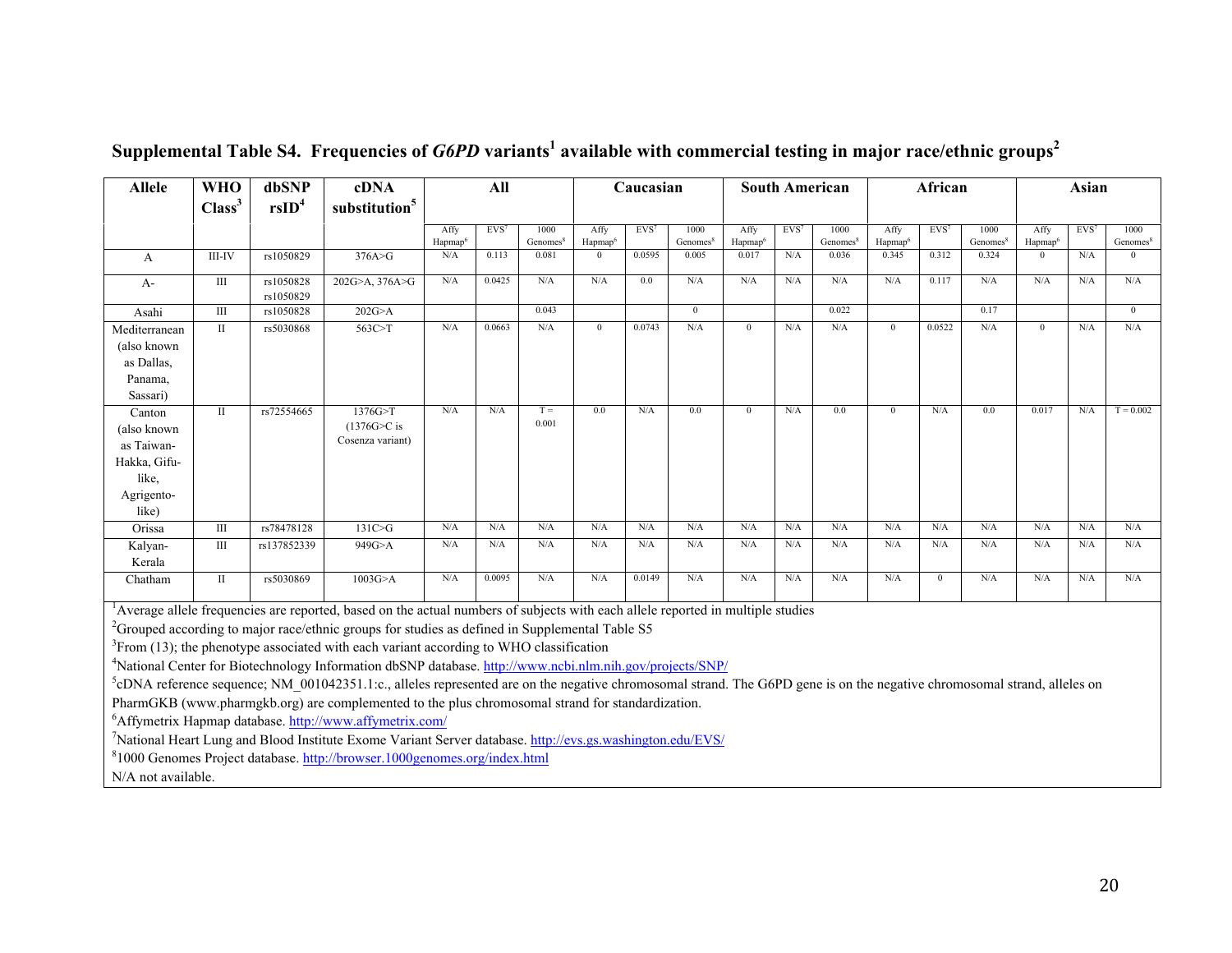| <b>HGDP-CEPH</b> | Population/          | <b>Sample Size</b> | <b>Genotyping details</b> | Reference              | <b>G6PD Allele</b>   | <b>Allele Frequency</b> |
|------------------|----------------------|--------------------|---------------------------|------------------------|----------------------|-------------------------|
| <b>Grouping</b>  | <b>Ethnicity</b>     |                    |                           |                        |                      |                         |
| Africa           | São Tomé e           | 52, males and      | 376G/202A,                | Manco et al. 2007      | $\mathbf B$          | 0.698                   |
|                  | Príncipe (West       | females            | 376G/968C,                | (160)                  | $\mathbf{A}$         | 0.194                   |
|                  | Africa)              | (males were all    | 376G/542T PCR-RFLP        |                        | $A-$                 | 0.108                   |
|                  |                      | B)                 | analysis of haplotype     |                        | Betica               | <b>ND</b>               |
|                  |                      |                    | diversity.                |                        | Santa Maria          | <b>ND</b>               |
| Africa           | Fulani, ethnic       | 59 (42 females,    | 202A-G by PCR-RFLP        | (161)                  | position 202 allele  | $0.069$ (SE 0.025)      |
|                  | group, Burkino       | 17 males)          | analysis.                 | (Modiano et al,        | $G$ (rs1050828),     |                         |
|                  | Faso.                |                    |                           | 2001)                  | referred to as A- in |                         |
|                  |                      |                    |                           |                        | the publication.     |                         |
| Africa           | Mossi ethnic         | 148                | 202A-G by PCR-RFLP        | (161)                  | position 202 allele  | $0.195$ (SE 0.024)      |
|                  | group, Burkino       | $(114$ females, 34 | analysis.                 | (Modiano et al,        | G (rs1050828),       |                         |
|                  | Faso.                | males)             |                           | 2001)                  | referred to as A- in |                         |
|                  |                      |                    |                           |                        | the publication.     |                         |
| Africa           | Rimaibé ethnic       | 79                 | 202A-G by PCR-RFLP        | (161)                  | position 202 allele  | $0.185$ (SE 0.033)      |
|                  | group, Burkino       | $(56$ females, 23  | analysis.                 | (Modiano et al,        | G (rs1050828),       |                         |
|                  | Faso.                | males)             |                           | 2001)                  | referred to as A- in |                         |
|                  |                      |                    |                           |                        | the publication.     |                         |
| Africa           | Newborns of          | 467 (246)          | A-: 202 A>G and 376       | $(162)$ (Badens et al. | $A-$                 | $n=14/17$ alleles in    |
|                  | Comorian origin      | females, 221       | G>A, Mediterranean:       | 2000                   |                      | G6PD deficient          |
|                  | living in Marseilles | males)             | defined by positions      |                        |                      | individuals = $0.82$    |
|                  |                      |                    | 563C>T and 1311C>T.       |                        | Mediterranean        | $n=3/17$ alleles in     |
|                  |                      |                    | PCR-RFLP analysis.        |                        |                      | G6PD deficient          |
|                  |                      |                    | Only those found to be    |                        |                      | individuals = $0.18$    |
|                  |                      |                    | G6PD deficient by         |                        |                      |                         |
|                  |                      |                    | enzyme activity assay     |                        |                      |                         |
|                  |                      |                    | were then genotyped.      |                        |                      |                         |

# **Supplemental Table S5. Frequencies of** *G6PD* **variants in specific populations.**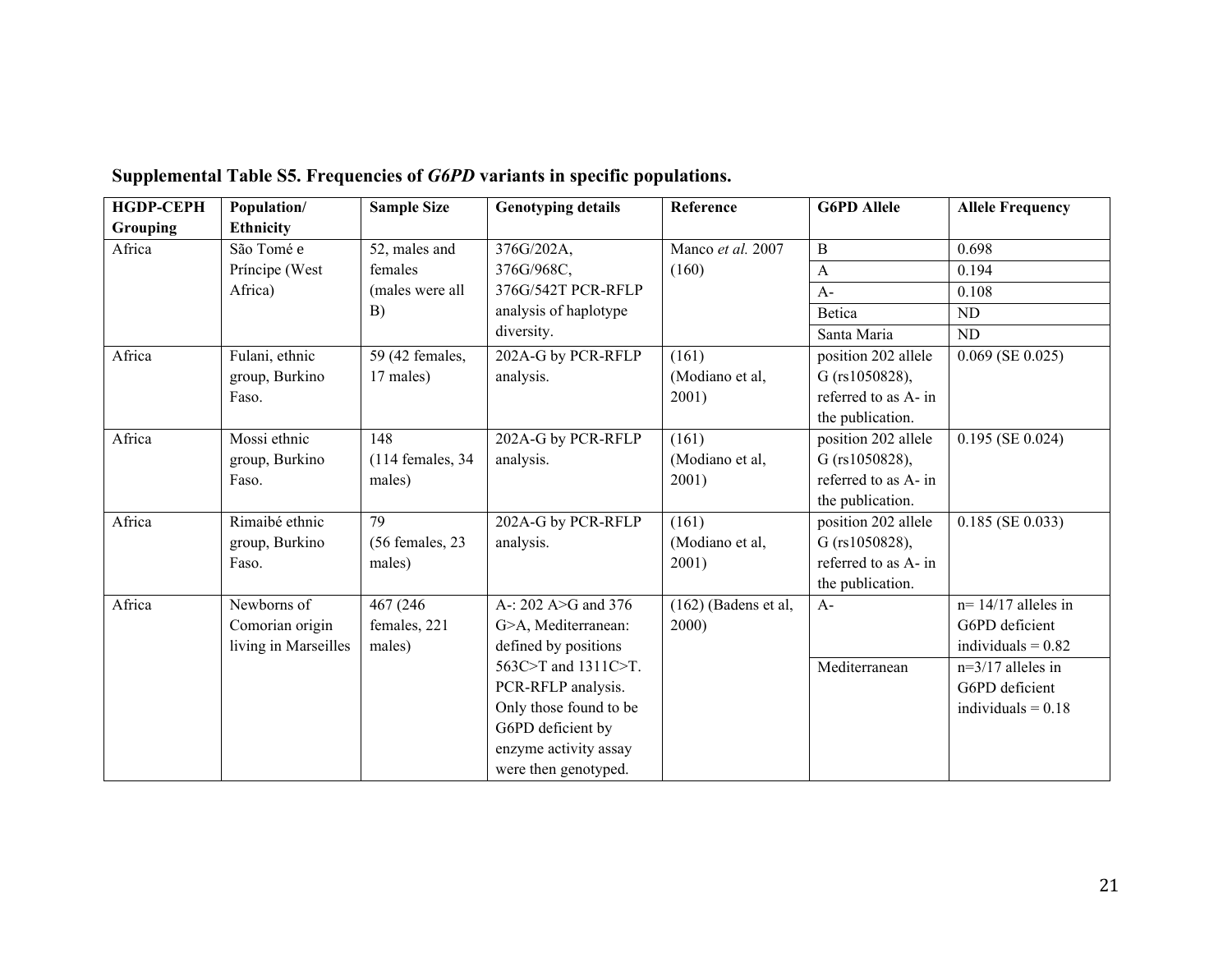| Africa | Dienga, Gabon      | 77 male children.          | A- $376A > G$ and<br>202G>A, by PCR-RFLP | (163) (Migot-Nabias<br>et al, 2000) | $A-$            | Males: 0.16 |
|--------|--------------------|----------------------------|------------------------------------------|-------------------------------------|-----------------|-------------|
|        |                    |                            | analysis.                                |                                     |                 |             |
| Africa | Dienga, Gabon      | 271 children               | 376A>G and 202G>A,                       | $(164)$ (Mombo et al,               | $A-$            | 0.155       |
|        |                    | (note that)                | by PCR-RFLP analysis.                    | 2003)                               | A               | 0.330       |
|        |                    | amplification of           |                                          |                                     | B               | 0.515       |
|        |                    | each allele could          |                                          |                                     |                 |             |
|        |                    | not be achieved            |                                          |                                     |                 |             |
|        |                    | in some samples)           |                                          |                                     |                 |             |
| Africa | Ibadan, and Abanla | $n=314$ males.             | PCRs and sequence-                       | (May et al, 2000)                   | A-(202A, 376G)  | 0.242       |
|        | (95% Yoruba        |                            | specific probes for                      | (165)                               | A(376G)         | 0.175       |
|        | tribe), South-West |                            | positions 202, 376, 542,                 |                                     | B               | 0.583       |
|        | Nigeria            |                            | 680, 968.                                |                                     |                 |             |
| Africa | Ibadan, and Abanla | n=292 females.             | PCRs and sequence-                       | $(165)$ (May et al,                 | A-(202A, 376G)  | 0.184       |
|        | (95% Yoruba        |                            | specific probes for                      | 2000)                               | A (376G)        | 0.214       |
|        | tribe), South-West |                            | positions 202, 376, 542,                 |                                     | B               | 0.603       |
|        | Nigeria            |                            | 680, 968.                                |                                     |                 |             |
| Africa | Abidjan, Ivory     | 39 newborn                 | 376 A>G, 202 G>A, by                     | $(166)$ (Coulibaly et               | $A-$            | 0.21        |
|        | Coast              | males                      | PCR-RFLP analysis.                       | al, 2000)                           | A               | 0.28        |
|        |                    |                            |                                          |                                     | $\, {\bf B}$    | 0.51        |
| Africa | Abidjan, Ivory     | 72 newborn                 | 376 A>G, 202 G>A, by                     | (166) (Coulibaly et                 | $A-$            | 0.22        |
|        | Coast              | females                    | PCR-RFLP analysis.                       | al, 2000)                           | $\mathbf{A}$    | 0.26        |
|        |                    |                            |                                          |                                     | <sub>B</sub>    | 0.51        |
| Africa | Sereer ethnic      | n=430 children             | 376G, 202A, 542T,                        | (167)                               | $A-(376G/202A)$ | 0.01        |
|        | group, Niakhar     | $(220 \text{ girls}, 210)$ | 680T, 968C by PCR                        | (De Araujo et al,                   |                 |             |
|        | area, Senegal      | boys)                      | with 5'biotinylated                      | 2006)                               |                 |             |

primers and reverse dot blot hybridization.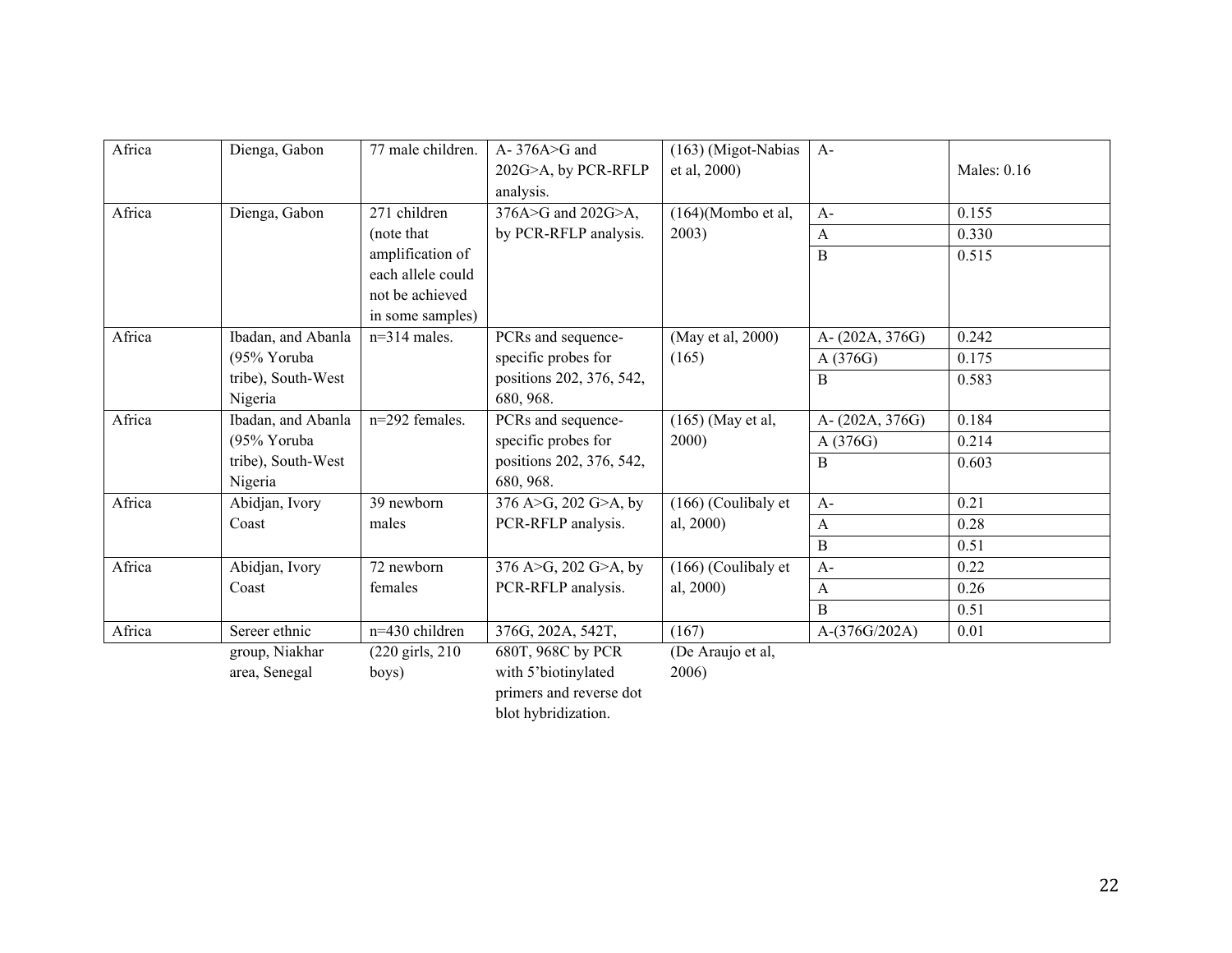|                |                  |                   |                        |                       | A-(376G/680T)  | $\mathbf{0}$         |
|----------------|------------------|-------------------|------------------------|-----------------------|----------------|----------------------|
|                |                  |                   |                        |                       | A-(376G/968C)  | 0.09                 |
|                |                  |                   |                        |                       | Santamaria     | 0.01                 |
|                |                  |                   |                        |                       | (376G/542T)    |                      |
|                |                  |                   |                        |                       | A              | 0.20                 |
|                |                  |                   |                        |                       | $\, {\bf B}$   | 0.68                 |
| India          | Andaman &        | $n=29$            | Position 1311, PCR     | (168) (Murhekar et    | Orissa         | Only one individual  |
|                | Nicobar Islands, |                   | amplification followed | al, 2001)             |                | was G6PD deficient-  |
|                | India            |                   | by restriction digest  |                       |                | a female who had the |
|                |                  |                   |                        |                       |                | Orissa variant.      |
| Southeast Asia | Shan State,      | n=563 females     | PCR-RFLP analysis.     | $(169)$ (Than et al,  | Mahidol        | Females: 0.12        |
|                | Myanmar          | (Males: reported) |                        | 2005)                 | Viangchan      | <b>ND</b>            |
|                |                  | hemi and          |                        |                       |                |                      |
|                |                  | homozygous        |                        |                       |                |                      |
|                |                  | males therefore   |                        |                       |                |                      |
|                |                  | did not include   |                        |                       |                |                      |
|                |                  | these figures)    |                        |                       |                |                      |
|                |                  |                   |                        |                       |                |                      |
| Middle East    | Kuwait           | $n=206$           | 563C>T, 376A>G,        | (170) (Samilchuk et   | $A-$           | 0.0111               |
|                |                  |                   | 202G>A, 680G>T,        | al, 1999)             | $\mathbf{A}$   | 0.0215               |
|                |                  |                   | 968T>C PCR/RFLP        |                       | Mediterranean  | 0.0503               |
|                |                  |                   | analysis               |                       |                |                      |
| Middle East    | Kuwait           | $n=1209$          | PCR-RFLP analysis for  | (171) (Afadhli et al, | $A-$           | 0.0074               |
|                |                  |                   | positions 563C>T,      | 2005)                 | Mediterranean  | 0.035                |
|                |                  |                   | 202G>A, 376A>G, and    |                       | Chatham        | 0.0046               |
|                |                  |                   | 143T>C, negative       |                       | Aures          | 0.0023               |
|                |                  |                   | samples were then      |                       |                |                      |
|                |                  |                   | sequences in exon 9 to |                       |                |                      |
|                |                  |                   | detect 1003G>A.        |                       |                |                      |
| Middle East    | Jordan (Amman    | $n=981$ males     | PCRof and sequencing   | $(172)$ (Karadsheh et | A-(376G, 202A) | 0.006                |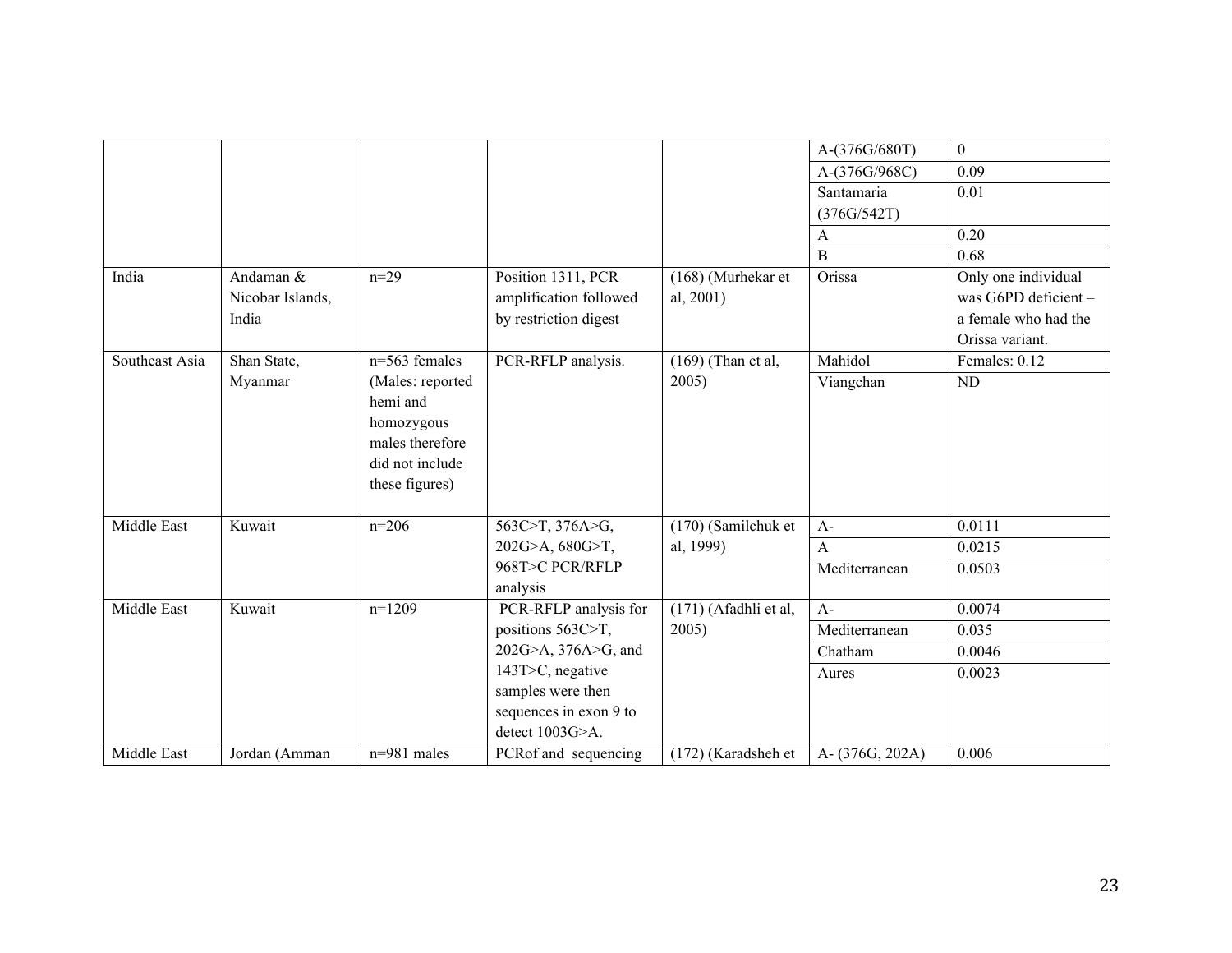|       |       |                  |                      |                      | Asahi (202A)        | 0.001 |
|-------|-------|------------------|----------------------|----------------------|---------------------|-------|
|       |       |                  |                      |                      | Chatham             | 0.003 |
|       |       |                  |                      |                      | Valladolid          | 0.002 |
|       |       |                  |                      |                      | Aures               | 0.001 |
|       |       |                  |                      |                      | Mediterranean       | 0.017 |
| Mixed | Mixed | n=178 (88 males, | Position 1311 by PCR | (158) Beutler et al, | $1311C > T -$       | 0.051 |
|       |       | 90 females)      | and sequencing or    | 1990                 | Oriental            |       |
|       |       |                  | oligonucleotide      |                      | $1311C > T - South$ | 0.100 |
|       |       |                  | hybridization.       |                      | American            |       |
|       |       |                  |                      |                      | $1311C > T$ - White | 0.132 |
|       |       |                  |                      |                      | non-Jewish          |       |
|       |       |                  |                      |                      | $1311C > T -$       | 0.167 |
|       |       |                  |                      |                      | <b>Sicilians</b>    |       |
|       |       |                  |                      |                      | $1311C>T$ - White   | 0.220 |
|       |       |                  |                      |                      | Jewish              |       |
|       |       |                  |                      |                      | 1311C>T - African   | 0.25  |
|       |       |                  |                      |                      | $1311C>T$ - Indian  | 0.45  |

ND: not detected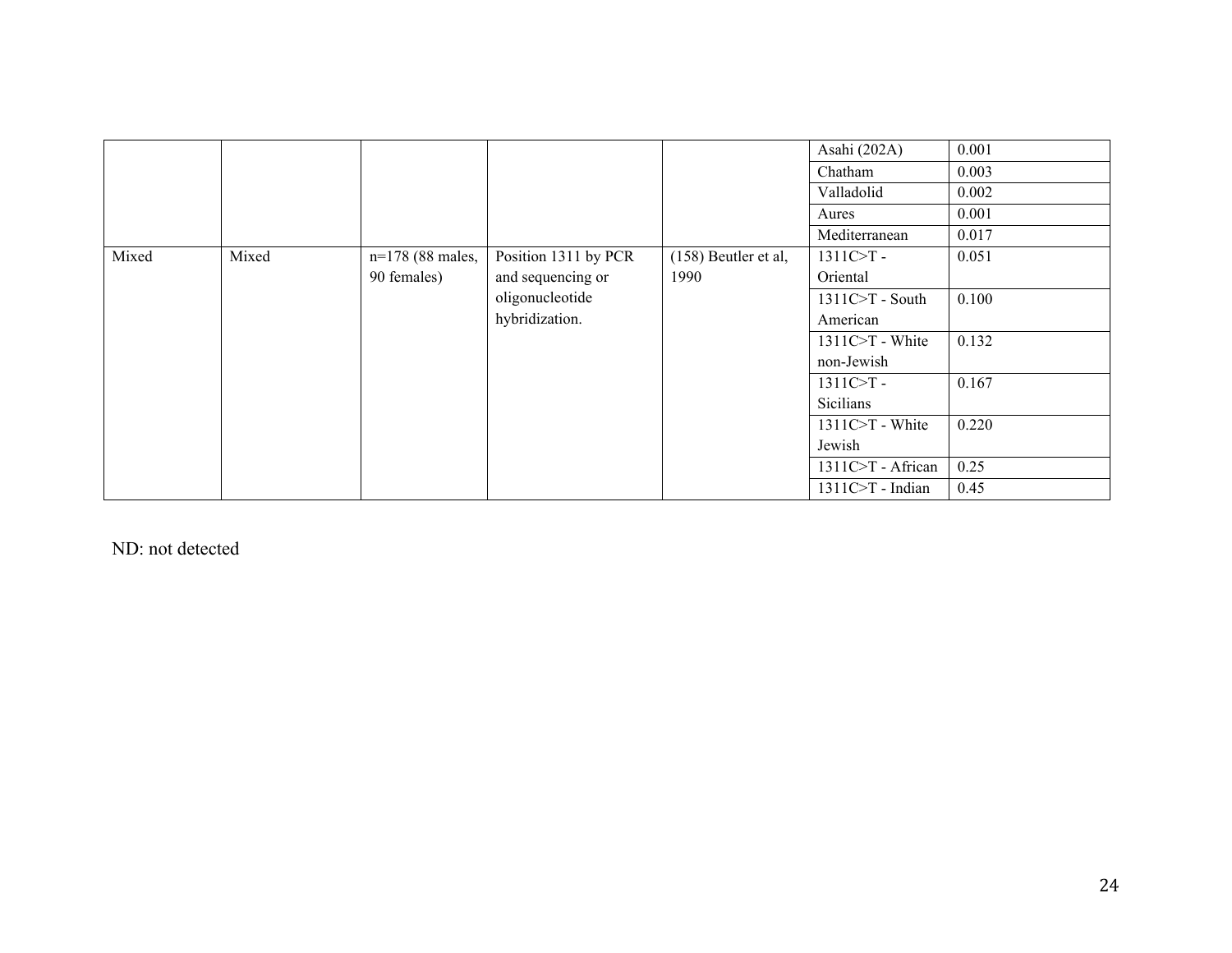**Supplemental Table S6. Drug and compound safety reviews for G6PD deficient patients**

| Drug/compound                                                  | <b>FDA</b> Drug<br>Label<br><b>Information</b> <sup>a</sup> | <b>Italian G6PD</b><br><b>Deficiency</b><br><b>Association</b><br>www.g6pd.org <sup>b</sup> | <b>WHO</b><br>Working<br>Group,<br>1989(10)                   | Beutler et al,<br>1994(1)                                 | Cappellini et<br>al, 2008(3)                                                   | Elyassi et al,<br>2008(26)   | (4) | Luzzatto &<br>Poggi,<br>Chapter 17:<br>G6PD<br><b>Deficiency</b><br>(Nathan and<br>Oski's<br>Hematology<br>of Infancy<br>and<br>Childhood)<br>(14) |
|----------------------------------------------------------------|-------------------------------------------------------------|---------------------------------------------------------------------------------------------|---------------------------------------------------------------|-----------------------------------------------------------|--------------------------------------------------------------------------------|------------------------------|-----|----------------------------------------------------------------------------------------------------------------------------------------------------|
| Acalypha indica<br>extract                                     |                                                             |                                                                                             |                                                               |                                                           | Possible<br>association<br>with hemolysis<br>in G6PD<br>deficient<br>patients. |                              |     |                                                                                                                                                    |
| <b>Acetanilide</b><br>(acetanilid)                             |                                                             | Risk level: high,<br>for Medit.,<br>Asian.                                                  |                                                               | Should be<br>avoided by<br>G6PD<br>deficient<br>patients. | Definite<br>association<br>with hemolysis<br>in G6PD<br>deficient<br>patients. | Unsafe for<br>Class 1, 2, 3. |     | Definite risk of<br>hemolysis                                                                                                                      |
| Acetylphenylhydra<br>zine $(2)$ -<br>phenylacetohydraz<br>ide) |                                                             | Risk level: high,<br>for all.                                                               | Should be<br>avoided by<br>all G6PD<br>deficient              |                                                           |                                                                                |                              |     |                                                                                                                                                    |
| Acetylphenylhydra<br>zine $(2)$ -<br>phenylacetohydraz<br>ide) |                                                             | Risk level: high,<br>for all.                                                               | Should be<br>avoided by<br>all G6PD<br>deficient<br>patients. |                                                           |                                                                                |                              |     |                                                                                                                                                    |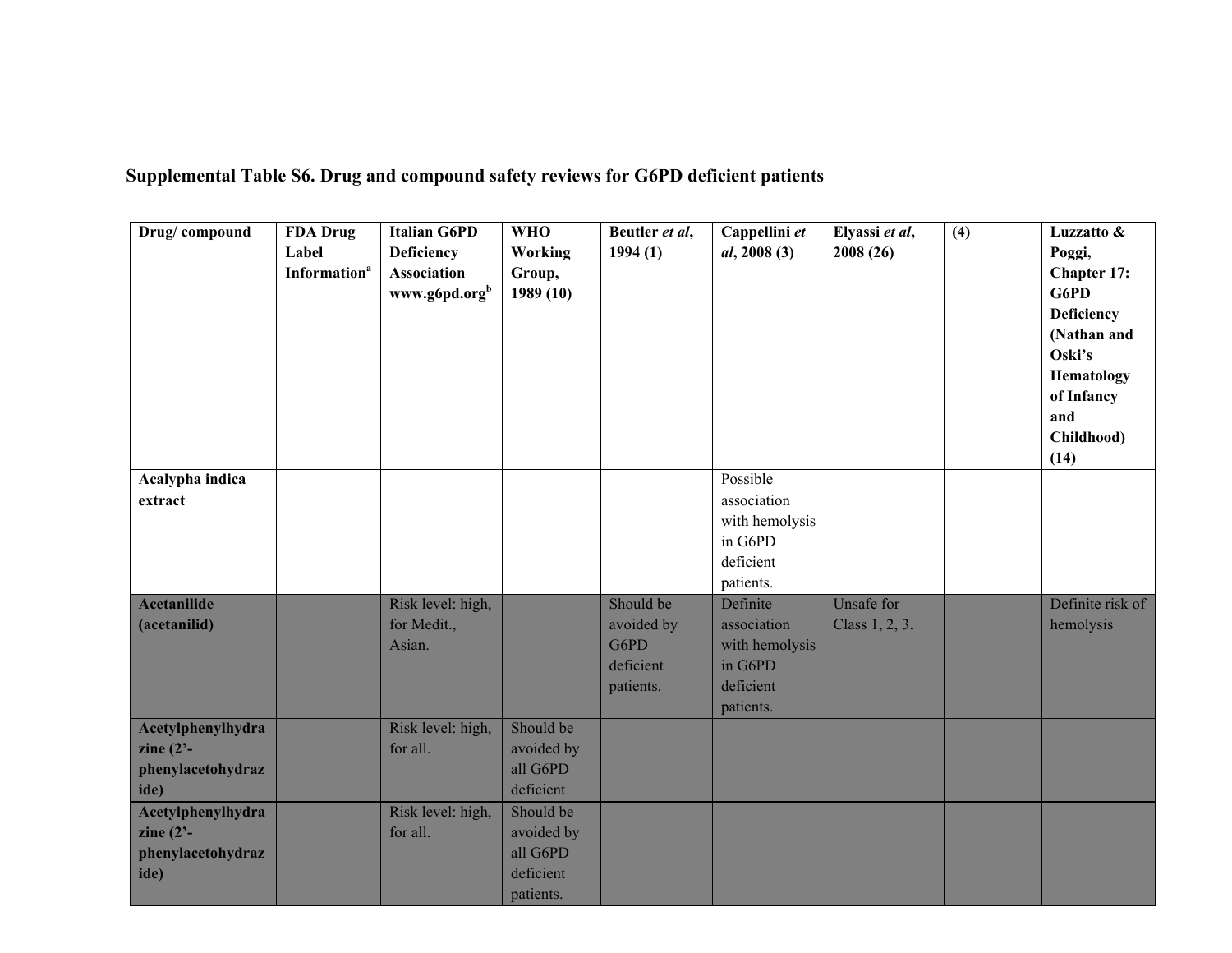| <b>Aldesulfone</b>   |               | Risk level: high, | (sulphoxone |                | Doubtful       |                |             |                  |
|----------------------|---------------|-------------------|-------------|----------------|----------------|----------------|-------------|------------------|
| sodium (sulfoxone)   |               | for all.          | ) Should be |                | association    |                |             |                  |
|                      |               |                   | avoided by  |                | with hemolysis |                |             |                  |
|                      |               |                   | all G6PD    |                | in G6PD        |                |             |                  |
|                      |               |                   | deficient   |                | deficient      |                |             |                  |
|                      |               |                   | patients.   |                | patients.      |                |             |                  |
| Aminophenazone       |               | Risk level: low,  |             | Safe at        |                | Safe for Class | Safe at     |                  |
| (aminopyrine)        |               | for all.          |             | therapeutic    |                | 2, 3.          | therapeutic |                  |
|                      |               |                   |             | doses in those |                |                | doses in    |                  |
|                      |               |                   |             | with G6PD      |                |                | those with  |                  |
|                      |               |                   |             | deficiency     |                |                | G6PD        |                  |
|                      |               |                   |             | without        |                |                | deficiency. |                  |
|                      |               |                   |             | NSHA.          |                |                |             |                  |
| Aminosalicyclic      |               |                   | Should be   |                | Doubtful       |                | No evidence |                  |
| $acid (4-$           |               |                   | avoided by  |                | association    |                | to suggest  |                  |
| aminosalicyclic      |               |                   | G6PD        |                | with hemolysis |                | unsafe in   |                  |
| acid, p-             |               |                   | deficient   |                | in G6PD        |                | G6PD        |                  |
| aminosalicyclic      |               |                   | patients of |                | deficient      |                | deficient   |                  |
| acid)                |               |                   | Asian,      |                | patients.      |                | patients.   |                  |
|                      |               |                   | Middle      |                |                |                |             |                  |
|                      |               |                   | Eastern or  |                |                |                |             |                  |
|                      |               |                   | Mediterrane |                |                |                |             |                  |
|                      |               |                   | an origin.  |                |                |                |             |                  |
| <b>Antazoline</b>    |               | Risk level: low,  |             | Safe at        |                |                | No evidence |                  |
| (antistine)          |               | for all.          |             | therapeutic    |                |                | to suggest  |                  |
|                      |               |                   |             | doses in those |                |                | unsafe in   |                  |
|                      |               |                   |             | with G6PD      |                |                | G6PD        |                  |
|                      |               |                   |             | deficiency     |                |                | deficient   |                  |
|                      |               |                   |             | without        |                |                | patients.   |                  |
|                      |               |                   |             | NSHA.          |                |                |             |                  |
| Ascorbic acid        | Caution       | Risk level: low,  |             | Safe at        | Possible       | Safe for Class | Safe at     | Possible risk of |
| (vitamin c)          | should be     | for all.          |             | therapeutic    | association    | 2, 3.          | therapeutic | hemolysis        |
| <b>Ascorbic acid</b> | Caution       | Risk level: low,  |             | Safe at        | Possible       | Safe for Class | Safe at     | Possible risk of |
| (vitamin c)          | should be     | for all.          |             | therapeutic    | association    | 2, 3.          | therapeutic | hemolysis        |
|                      | taken in      |                   |             | doses in those | with hemolysis |                | doses in    |                  |
|                      | patients with |                   |             | with G6PD      | in G6PD        |                | those with  | 26               |
|                      | G6PD          |                   |             | deficiency     | deficient      |                | G6PD        |                  |
|                      | deficiency    |                   |             | without NSHA   | patients.      |                | deficiency. |                  |
|                      |               |                   |             | $\chi^2 = 1/4$ |                |                |             |                  |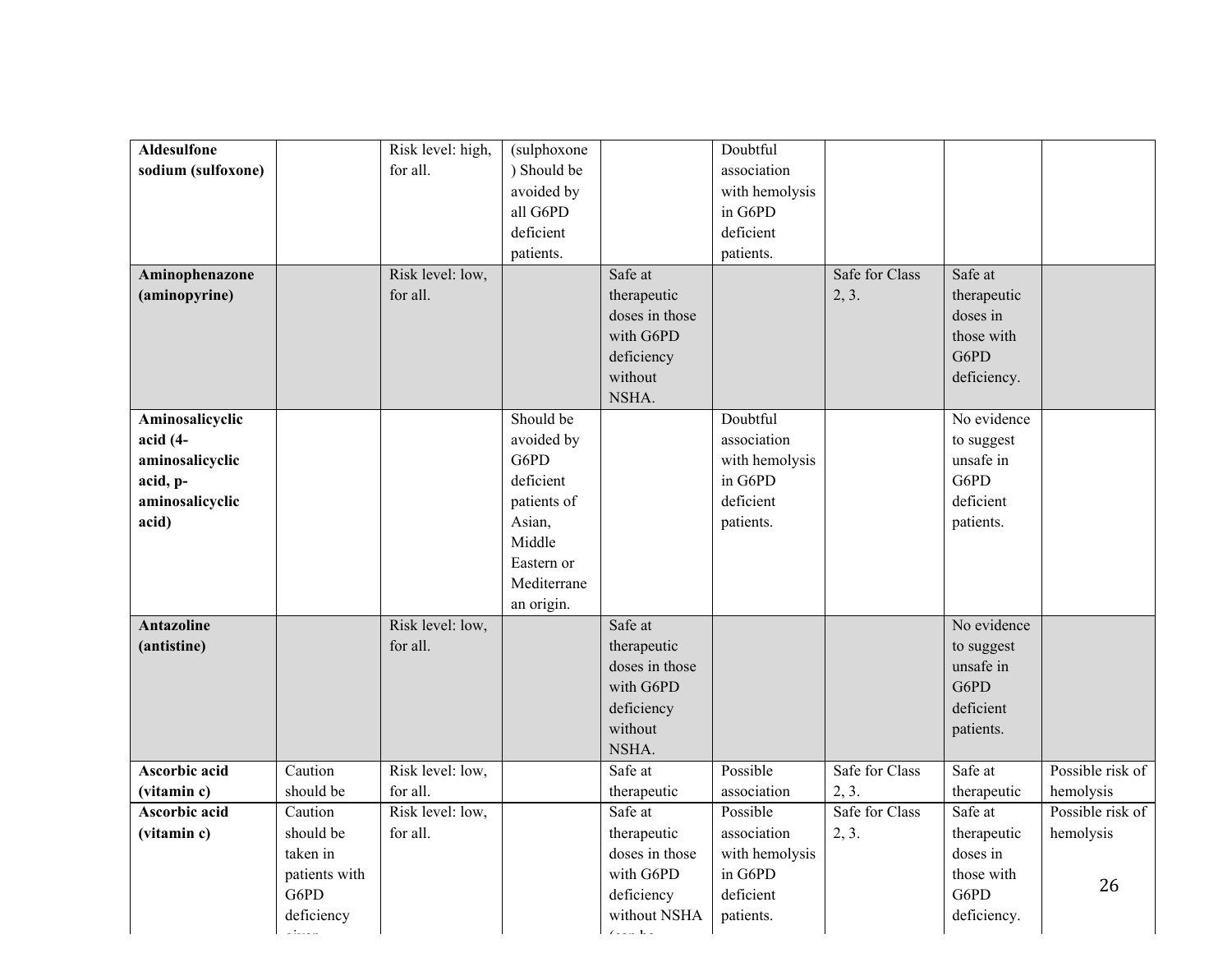| <b>Arsine</b>                                |                                                                   | Risk level: high,<br>for all.                                                                                  | Should be<br>avoided by<br>all G6PD<br>deficient<br>patients.                                                              |                                                                                                 |                                                                                |                         |                                                                         |                                                                      |
|----------------------------------------------|-------------------------------------------------------------------|----------------------------------------------------------------------------------------------------------------|----------------------------------------------------------------------------------------------------------------------------|-------------------------------------------------------------------------------------------------|--------------------------------------------------------------------------------|-------------------------|-------------------------------------------------------------------------|----------------------------------------------------------------------|
| <b>Aspirin</b><br>(acetylsalicylic<br>acid)  |                                                                   | Risk level: high,<br>for Medit.,<br>Asian.                                                                     | Should be<br>avoided by<br>G6PD<br>deficient<br>patients of<br>Asian,<br>Middle<br>Eastern or<br>Mediterrane<br>an origin. | Safe at<br>therapeutic<br>doses in those<br>with G6PD<br>deficiency<br>without<br>NSHA.         | Possible<br>association<br>with hemolysis<br>in G6PD<br>deficient<br>patients. | Safe for Class<br>2, 3. | Safe at<br>therapeutic<br>doses in<br>those with<br>G6PD<br>deficiency. | Possible risk of<br>hemolysis*<br>*up to<br>20mg/kg<br>probably safe |
| <b>Beta-Naphthol</b> (2-<br><b>Naphthol)</b> |                                                                   | Risk level: high,<br>for all.                                                                                  | Should be<br>avoided by<br>all G6PD<br>deficient<br>patients.                                                              |                                                                                                 |                                                                                |                         |                                                                         |                                                                      |
| Chloramphenicol                              |                                                                   | Risk level: high,<br>for Medit.,<br>Asian.                                                                     | Should be<br>avoided by<br>G6PD<br>deficient<br>patients of<br>Asian,<br>Middle<br>Eastern or<br>Mediterrane<br>an origin. | Safe at<br>therapeutic<br>doses in those<br>with G6PD<br>deficiency<br>without<br>NSHA.         | Possible<br>association<br>with hemolysis<br>in G6PD<br>deficient<br>patients. | Safe for Class<br>2, 3. | Safe at<br>therapeutic<br>doses in<br>those with<br>G6PD<br>deficiency. | Possible risk of<br>hemolysis                                        |
| Chloroquine                                  | Should be<br>administered                                         | Risk level: high,<br>for Medit.,                                                                               | Should be<br>avoided by                                                                                                    | Safe at<br>therapeutic                                                                          | Possible<br>association                                                        | Safe for Class<br>2, 3. | Safe at<br>therapeutic                                                  | Possible risk of<br>hemolysis                                        |
| Chloroquine                                  | Should be<br>administered<br>with caution<br>to G6PD<br>patients. | Risk level: high,<br>for Medit.,<br>Asian. If<br>required, this<br>substance may<br>be taken under<br>$11 - 1$ | Should be<br>avoided by<br>G6PD<br>deficient<br>patients of<br>Asian,<br>3.5131                                            | Safe at<br>therapeutic<br>doses in those<br>with G6PD<br>deficiency<br>without<br><b>ATOTTA</b> | Possible<br>association<br>with hemolysis<br>in G6PD<br>deficient<br>patients. | Safe for Class<br>2, 3. | Safe at<br>therapeutic<br>doses in<br>those with<br>G6PD<br>deficiency. | Possible risk of<br>hemolysis<br>27                                  |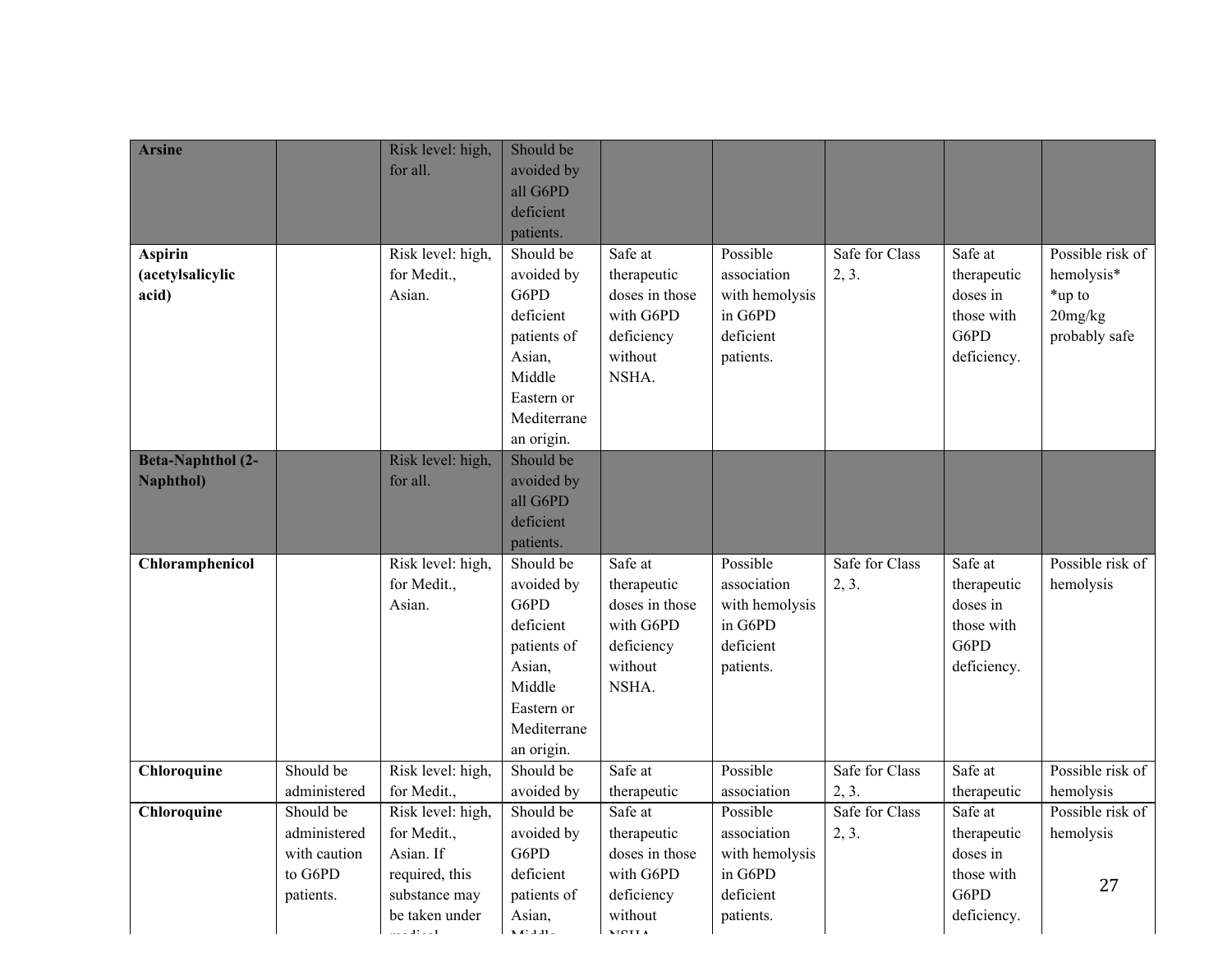| Ciprofloxacin                        |                                                                   | Risk level: high,<br>for Medit.,<br>Asian.<br>Hemolytic<br>reactions to this<br>substance have<br>been reported<br>only in few,<br>isolated cases<br>and no written<br>reference exists<br>as of this time. |                                                               |                                                                                         | Possible<br>association<br>with hemolysis<br>in G6PD<br>deficient<br>patients. |                                     | Safe at<br>therapeutic<br>doses in<br>those with<br>G6PD<br>deficiency.  | Definite risk of<br>hemolysis |
|--------------------------------------|-------------------------------------------------------------------|-------------------------------------------------------------------------------------------------------------------------------------------------------------------------------------------------------------|---------------------------------------------------------------|-----------------------------------------------------------------------------------------|--------------------------------------------------------------------------------|-------------------------------------|--------------------------------------------------------------------------|-------------------------------|
| Colchicine                           |                                                                   | Risk level: low,<br>for all.                                                                                                                                                                                |                                                               | Safe at<br>therapeutic<br>doses in those<br>with G6PD<br>deficiency<br>without<br>NSHA. |                                                                                | Safe for Class<br>2, 3.             | No evidence<br>to suggest<br>unsafe in<br>G6PD<br>deficient<br>patients. |                               |
| <b>Dapsone</b><br>(diaphenylsulfone) | Should be<br>administered<br>with caution<br>to G6PD<br>patients. | Risk level: high,<br>for all. These<br>substances taken<br>in high<br>quantities might<br>cause hemolysis<br>also with normal<br>subjects.                                                                  | Should be<br>avoided by<br>all G6PD<br>deficient<br>patients. |                                                                                         | Definite<br>association<br>with hemolysis<br>in G6PD<br>deficient<br>patients. | <b>Unsafe for</b><br>Class 1, 2, 3. | Should be<br>avoided by<br>G6PD<br>deficient<br>patients.                | Definite risk of<br>hemolysis |
| Dimercaprol                          |                                                                   | Risk level: high,<br>for all.                                                                                                                                                                               | Should be<br>avoided by<br>all G6PD<br>deficient<br>patients. |                                                                                         | Doubtful<br>association<br>with hemolysis<br>in G6PD<br>deficient              |                                     |                                                                          |                               |
| Dimercaprol                          |                                                                   | Risk level: high,<br>for all.                                                                                                                                                                               | Should be<br>avoided by<br>all G6PD<br>deficient<br>patients. |                                                                                         | Doubtful<br>association<br>with hemolysis<br>in G6PD<br>deficient<br>patients. |                                     |                                                                          | 28                            |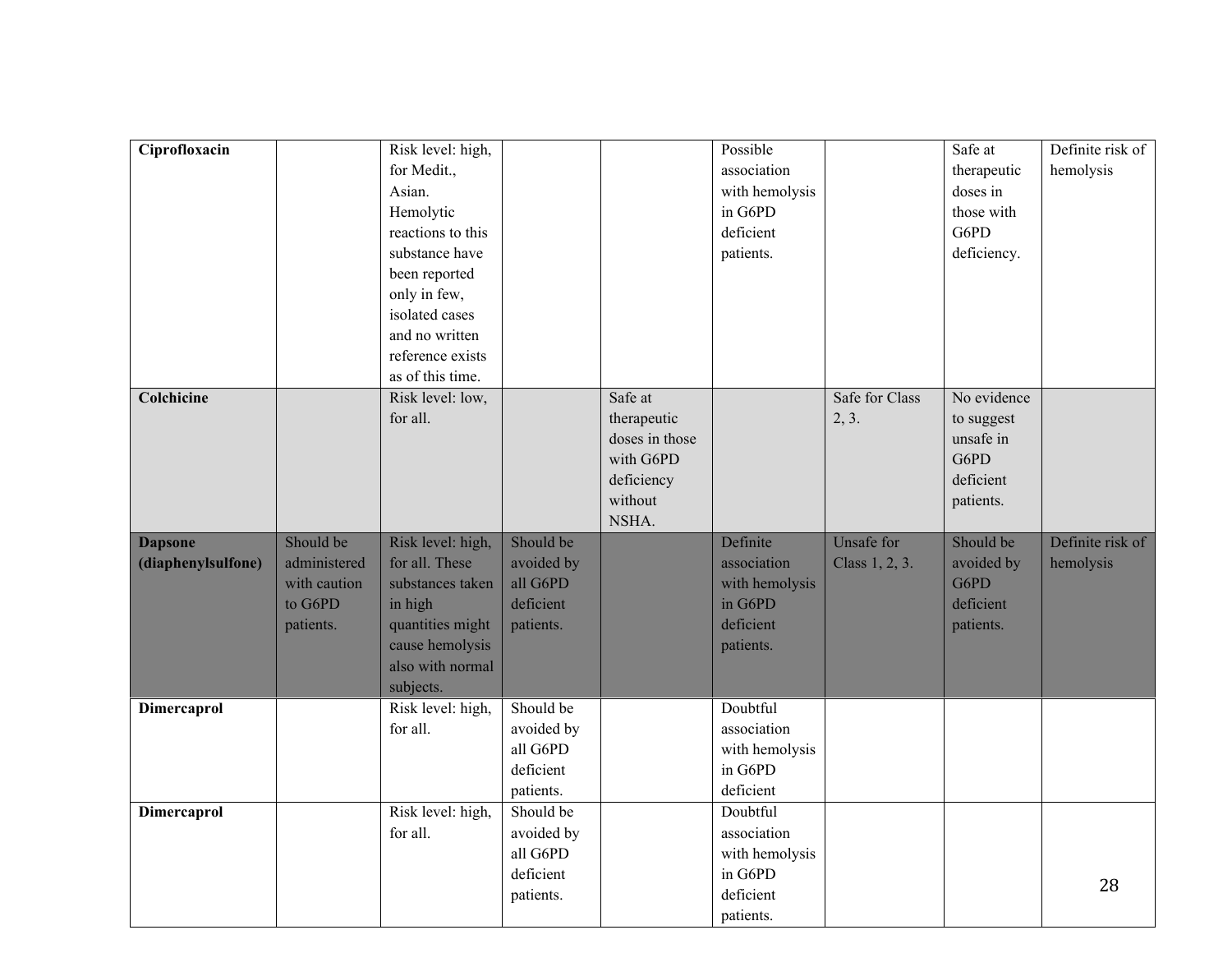| Diphenhydramine    |               | Risk level: low,  |            | Safe at        |                | Safe for Class | No evidence |                  |
|--------------------|---------------|-------------------|------------|----------------|----------------|----------------|-------------|------------------|
| (difenilhydramine) |               | for all.          |            | therapeutic    |                | 2, 3.          | to suggest  |                  |
|                    |               |                   |            | doses in those |                |                | unsafe in   |                  |
|                    |               |                   |            | with G6PD      |                |                | G6PD        |                  |
|                    |               |                   |            | deficiency     |                |                | deficient   |                  |
|                    |               |                   |            | without        |                |                | patients.   |                  |
|                    |               |                   |            | NSHA.          |                |                |             |                  |
| <b>Dipyrone</b>    |               |                   |            |                |                |                | Safe at     |                  |
| (metamizole)       |               |                   |            |                |                |                | therapeutic |                  |
|                    |               |                   |            |                |                |                | doses in    |                  |
|                    |               |                   |            |                |                |                | those with  |                  |
|                    |               |                   |            |                |                |                | G6PD        |                  |
|                    |               |                   |            |                |                |                | deficiency. |                  |
| <b>Doxorubicin</b> |               | Risk level: high, |            |                | Doubtful       |                | No evidence |                  |
|                    |               | for Medit.,       |            |                | association    |                | to suggest  |                  |
|                    |               | Asian.            |            |                | with hemolysis |                | unsafe in   |                  |
|                    |               |                   |            |                | in G6PD        |                | G6PD        |                  |
|                    |               |                   |            |                | deficient      |                | deficient   |                  |
|                    |               |                   |            |                | patients.      |                | patients.   |                  |
| Furazolidone       |               | Risk level: high, | Should be  | Should be      |                | Unsafe for     | Safe at     |                  |
|                    |               | for all.          | avoided by | avoided by     |                | Class 1, 2, 3. | therapeutic |                  |
|                    |               |                   | all G6PD   | G6PD           |                |                | doses in    |                  |
|                    |               |                   | deficient  | deficient      |                |                | those with  |                  |
|                    |               |                   | patients.  | patients.      |                |                | G6PD        |                  |
|                    |               |                   |            |                |                |                | deficiency. |                  |
| Glibenclamide      | Caution       | Risk level: high, |            |                | Possible       |                | Safe at     | Possible risk of |
| (glyburide)        | should be     | for all.          |            |                | association    |                | therapeutic | hemolysis        |
|                    | taken in      | Hemolytic         |            |                | with hemolysis |                | doses in    |                  |
|                    | patients with | reactions to this |            |                | in G6PD        |                | those with  |                  |
|                    | G6PD          | substance have    |            |                | deficient      |                | G6PD        |                  |
|                    | deficiency    | been reported     |            |                | patients.      |                | deficiency. |                  |
|                    | and a non-    | only in few,      |            |                |                |                |             |                  |
| Glibenclamide      | Caution       | Risk level: high, |            |                | Possible       |                | Safe at     | Possible risk of |
| (glyburide)        | should be     | for all.          |            |                | association    |                | therapeutic | hemolysis        |
|                    | taken in      | Hemolytic         |            |                | with hemolysis |                | doses in    |                  |
|                    | patients with | reactions to this |            |                | in G6PD        |                | those with  |                  |
|                    | G6PD          | substance have    |            |                | deficient      |                | G6PD        | 29               |
|                    | deficiency    | been reported     |            |                | patients.      |                | deficiency. |                  |

and a non-

only in few, we have  $\mathcal{O}(\mathbb{R}^n)$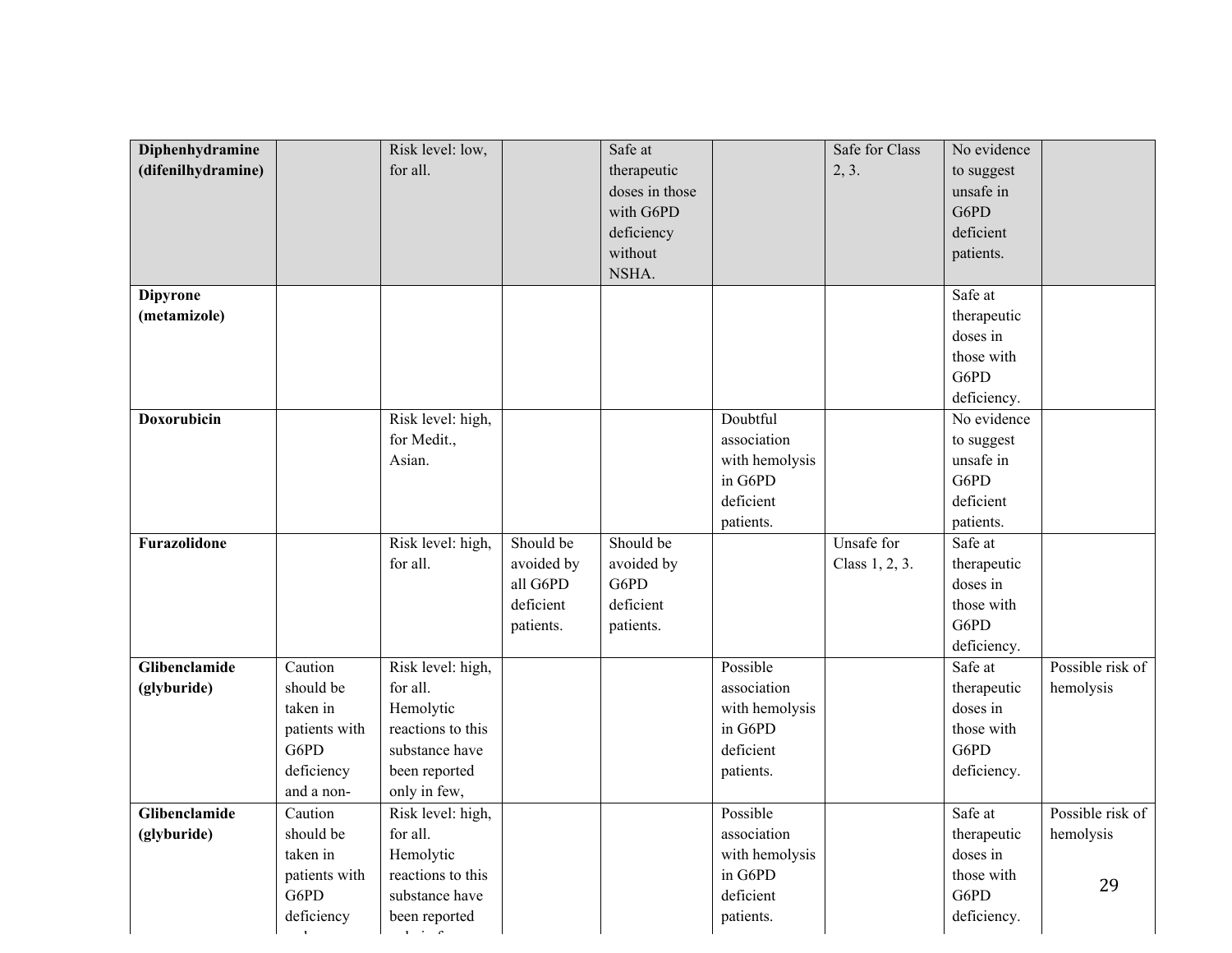| Glucosulfone            | Should be<br>Risk level: high, |                |                |             |                  |
|-------------------------|--------------------------------|----------------|----------------|-------------|------------------|
| (glucosulphone          | for all.<br>avoided by         |                |                |             |                  |
| sodium, promin)         | all G6PD                       |                |                |             |                  |
|                         | deficient                      |                |                |             |                  |
|                         |                                |                |                |             |                  |
|                         | patients.                      |                |                |             |                  |
| <b>Isobutyl Nitrite</b> | Risk level: high,              | Should be      |                |             |                  |
|                         | for Medit.,                    | avoided by     |                |             |                  |
|                         | Asian.                         | G6PD           |                |             |                  |
|                         |                                | deficient      |                |             |                  |
|                         |                                | patients.      |                |             |                  |
| <b>Isoniazid</b>        | Risk level: low,               | Safe at        | Safe for Class | Safe at     |                  |
|                         | for all.                       | therapeutic    | 2, 3.          | therapeutic |                  |
|                         |                                | doses in those |                | doses in    |                  |
|                         |                                | with G6PD      |                | those with  |                  |
|                         |                                | deficiency     |                | G6PD        |                  |
|                         |                                | without        |                | deficiency. |                  |
|                         |                                | NSHA.          |                |             |                  |
| <b>Isosorbide</b>       |                                |                |                | Safe at     |                  |
| dinitrate               |                                |                |                | therapeutic |                  |
|                         |                                |                |                | doses in    |                  |
|                         |                                |                |                | those with  |                  |
|                         |                                |                |                | G6PD        |                  |
|                         |                                |                |                | deficiency. |                  |
| Levodopa (L-            | Dopamine:                      | Safe at        | Safe for Class | No evidence |                  |
| DOPA)                   | Risk level: low,               | therapeutic    | 2, 3.          | to suggest  |                  |
|                         | for all.                       | doses in those |                | unsafe in   |                  |
|                         |                                | with G6PD      |                | G6PD        |                  |
|                         |                                | deficiency     |                | deficient   |                  |
|                         |                                | without        |                | patients.   |                  |
|                         |                                | NSHA.          |                |             |                  |
| <b>Menadione</b>        | Risk level: high,              | Safe at        | Safe for Class |             | Possible risk of |
| (menaphthone,           | for all.                       | therapeutic    | 2, 3.          |             | hemolysis        |
| <b>Menadione</b>        | Risk level: high,              | Safe at        | Safe for Class |             | Possible risk of |
| (menaphthone,           | for all.                       | therapeutic    | 2, 3.          |             | hemolysis        |
| vitamin K3)             |                                | doses in those |                |             |                  |
|                         |                                | with G6PD      |                |             |                  |
|                         |                                | deficiency     |                |             | 30               |
|                         |                                | without        |                |             |                  |

 $\frac{1}{2}$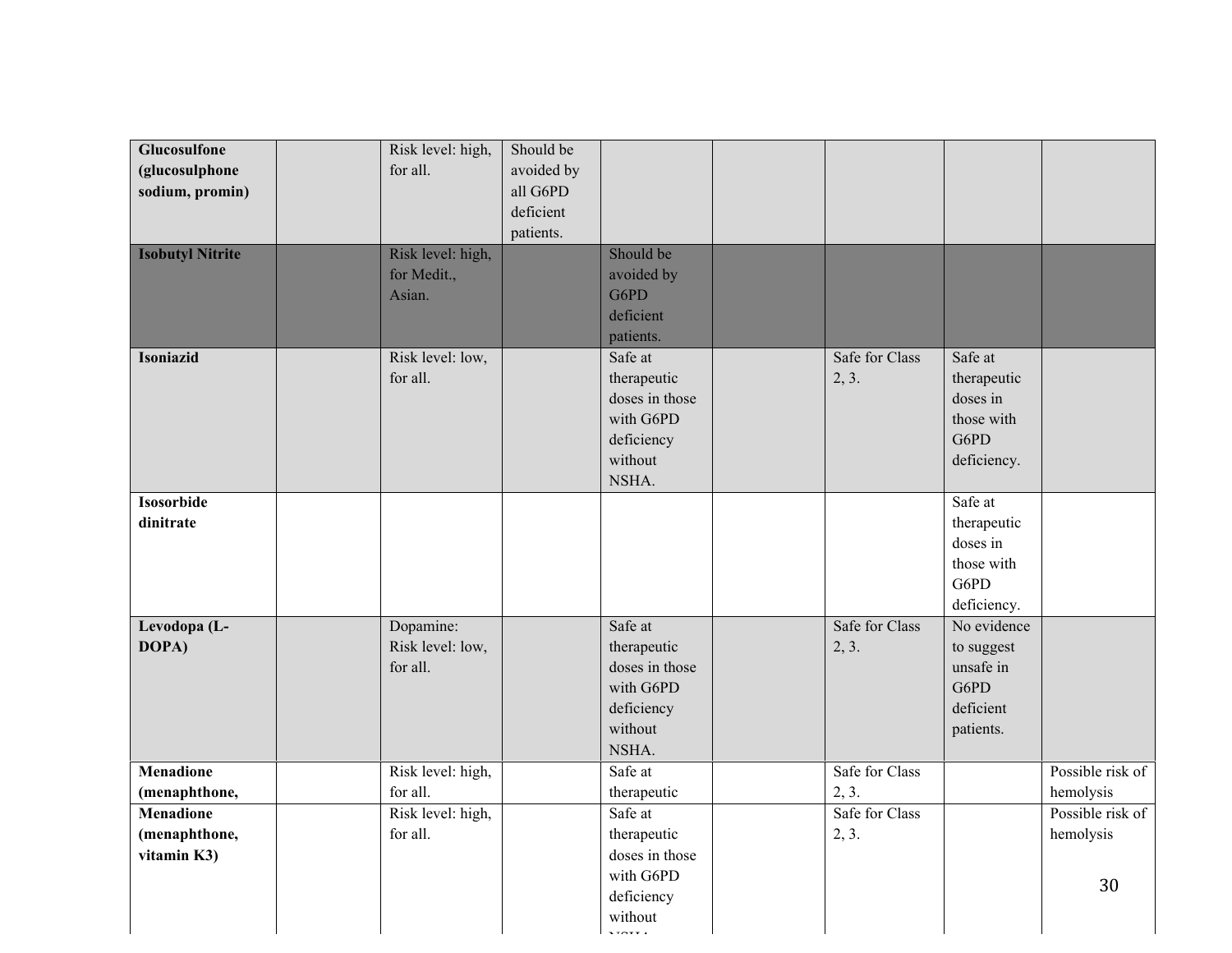| Possible risk of<br><b>Menadione sodium</b><br>Risk level: high,<br>Safe at<br>for all.<br>hemolysis<br>bisulfite (vitamin<br>therapeutic<br>K3 sodium<br>doses in those<br>bisulfite)<br>with G6PD<br>deficiency<br>without NSHA.<br>Should be<br>Doubtful<br>Safe at<br>Mepacrine<br>Risk level: high,<br>(quinacrine)<br>for Medit.,<br>avoided by<br>association<br>therapeutic<br>Asian.<br>all G6PD<br>doses in<br>with hemolysis<br>deficient<br>in G6PD<br>those with<br>G6PD<br>deficient<br>patients.<br>deficiency.<br>patients.<br><b>Mesalazine (5-</b><br>Risk level: high,<br>Possible<br>for Medit.,<br>association<br>aminosalicylic acid, |
|-------------------------------------------------------------------------------------------------------------------------------------------------------------------------------------------------------------------------------------------------------------------------------------------------------------------------------------------------------------------------------------------------------------------------------------------------------------------------------------------------------------------------------------------------------------------------------------------------------------------------------------------------------------|
|                                                                                                                                                                                                                                                                                                                                                                                                                                                                                                                                                                                                                                                             |
|                                                                                                                                                                                                                                                                                                                                                                                                                                                                                                                                                                                                                                                             |
|                                                                                                                                                                                                                                                                                                                                                                                                                                                                                                                                                                                                                                                             |
|                                                                                                                                                                                                                                                                                                                                                                                                                                                                                                                                                                                                                                                             |
|                                                                                                                                                                                                                                                                                                                                                                                                                                                                                                                                                                                                                                                             |
|                                                                                                                                                                                                                                                                                                                                                                                                                                                                                                                                                                                                                                                             |
|                                                                                                                                                                                                                                                                                                                                                                                                                                                                                                                                                                                                                                                             |
|                                                                                                                                                                                                                                                                                                                                                                                                                                                                                                                                                                                                                                                             |
|                                                                                                                                                                                                                                                                                                                                                                                                                                                                                                                                                                                                                                                             |
|                                                                                                                                                                                                                                                                                                                                                                                                                                                                                                                                                                                                                                                             |
|                                                                                                                                                                                                                                                                                                                                                                                                                                                                                                                                                                                                                                                             |
|                                                                                                                                                                                                                                                                                                                                                                                                                                                                                                                                                                                                                                                             |
|                                                                                                                                                                                                                                                                                                                                                                                                                                                                                                                                                                                                                                                             |
|                                                                                                                                                                                                                                                                                                                                                                                                                                                                                                                                                                                                                                                             |
| Asian.<br>with hemolysis<br>mesalamine)                                                                                                                                                                                                                                                                                                                                                                                                                                                                                                                                                                                                                     |
| in G6PD                                                                                                                                                                                                                                                                                                                                                                                                                                                                                                                                                                                                                                                     |
| deficient                                                                                                                                                                                                                                                                                                                                                                                                                                                                                                                                                                                                                                                   |
| patients.                                                                                                                                                                                                                                                                                                                                                                                                                                                                                                                                                                                                                                                   |
| Should be<br>Should be<br>Should be<br><b>Unsafe for</b><br>Should be<br>Methylthioninium<br>Definite<br>Definite risk of<br>Risk level: high,                                                                                                                                                                                                                                                                                                                                                                                                                                                                                                              |
| avoided by<br>avoided by<br>chloride<br>avoided by<br>for all.<br>avoided by<br>association<br>Class 1, 2, 3.<br>hemolysis                                                                                                                                                                                                                                                                                                                                                                                                                                                                                                                                  |
| G6PD<br>G6PD<br>G6PD<br>all G6PD<br>with hemolysis<br>(methylene blue)                                                                                                                                                                                                                                                                                                                                                                                                                                                                                                                                                                                      |
| deficient<br>deficient<br>in G6PD<br>deficient<br>deficient                                                                                                                                                                                                                                                                                                                                                                                                                                                                                                                                                                                                 |
| deficient<br>patients.<br>patients.<br>patients.<br>patients.                                                                                                                                                                                                                                                                                                                                                                                                                                                                                                                                                                                               |
| patients.                                                                                                                                                                                                                                                                                                                                                                                                                                                                                                                                                                                                                                                   |
| <b>Moxifloxacin</b><br>Definite risk of                                                                                                                                                                                                                                                                                                                                                                                                                                                                                                                                                                                                                     |
| hemolysis                                                                                                                                                                                                                                                                                                                                                                                                                                                                                                                                                                                                                                                   |
| Should be<br>Should be<br>Definite<br>Safe at<br>Definite risk of<br><b>Nalidixic acid</b><br>Caution<br>Risk level: high,<br>Unsafe for                                                                                                                                                                                                                                                                                                                                                                                                                                                                                                                    |
| should be<br>for Medit.,<br>avoided by<br>avoided by<br>hemolysis<br>association<br>Class 1, 2, 3.<br>therapeutic                                                                                                                                                                                                                                                                                                                                                                                                                                                                                                                                           |
| doses in<br>taken in<br>Asian.<br>G6PD<br>G6PD<br>with hemolysis                                                                                                                                                                                                                                                                                                                                                                                                                                                                                                                                                                                            |
| deficient<br>in G6PD<br>patients with<br>Hemolytic<br>deficient<br>those with                                                                                                                                                                                                                                                                                                                                                                                                                                                                                                                                                                               |
| G6PD<br>reactions to this<br>deficient<br>G6PD<br>patients with<br>patients.                                                                                                                                                                                                                                                                                                                                                                                                                                                                                                                                                                                |
| the A-<br>deficiency.<br>deficiency.<br>substance have<br>patients.                                                                                                                                                                                                                                                                                                                                                                                                                                                                                                                                                                                         |
| Should be<br><b>Nalidixic acid</b><br>Should be<br>Unsafe for<br>Safe at<br>Definite risk of<br>Risk level: high,<br>Definite<br>Caution                                                                                                                                                                                                                                                                                                                                                                                                                                                                                                                    |
| should be<br>for Medit.,<br>avoided by<br>avoided by<br>association<br>Class 1, 2, 3.<br>therapeutic<br>hemolysis                                                                                                                                                                                                                                                                                                                                                                                                                                                                                                                                           |
| Asian.<br>G6PD<br>G6PD<br>doses in<br>taken in<br>with hemolysis                                                                                                                                                                                                                                                                                                                                                                                                                                                                                                                                                                                            |
| deficient<br>in G6PD<br>Hemolytic<br>deficient<br>those with<br>patients with                                                                                                                                                                                                                                                                                                                                                                                                                                                                                                                                                                               |
| 31<br>G6PD<br>G6PD<br>reactions to this<br>deficient<br>patients with<br>patients.                                                                                                                                                                                                                                                                                                                                                                                                                                                                                                                                                                          |
| deficiency.<br>deficiency.<br>substance have<br>the A-<br>patients.                                                                                                                                                                                                                                                                                                                                                                                                                                                                                                                                                                                         |

been reported

variant.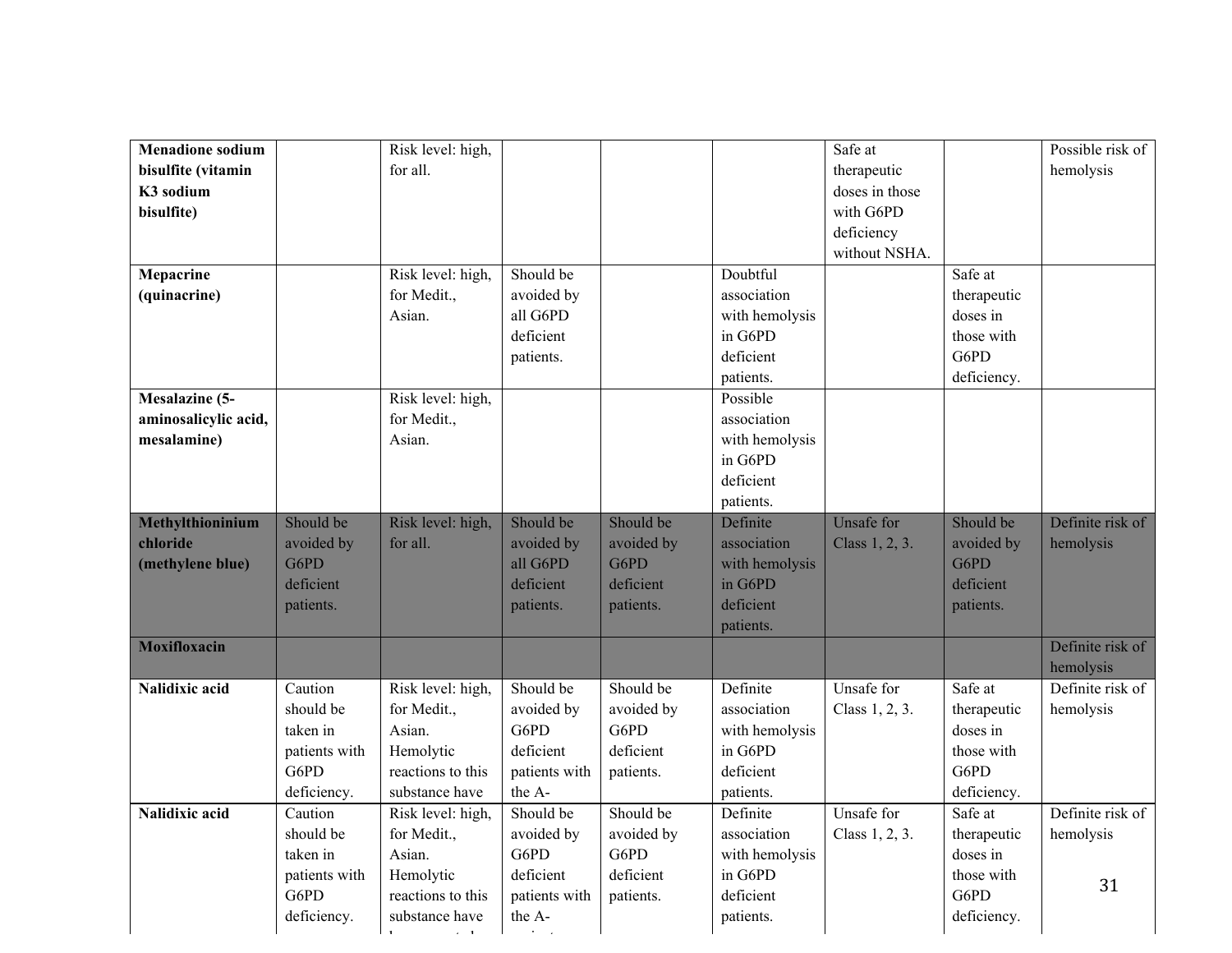| Napthalene, pure<br>(naphtalin)<br><b>Niridazole</b> |                                                                                                    | Risk level: high,<br>for all.<br>Risk level: high,<br>for all. | (naphthalene<br>) Should be<br>avoided by<br>all G6PD<br>deficient<br>patients.<br>Should be<br>avoided by<br>all G6PD<br>deficient<br>patients. | Should be<br>avoided by<br>G6PD<br>deficient<br>patients.<br>Should be<br>avoided by<br>G6PD<br>deficient<br>patients. | Definite<br>association<br>with hemolysis<br>in G6PD<br>deficient<br>patients.<br>Definite<br>association<br>with hemolysis<br>in G6PD<br>deficient<br>patients. | <b>Unsafe for</b><br>Class 1, 2, 3.<br>Unsafe for<br>Class 1, 2, 3. |                                                                         | Definite risk of<br>hemolysis       |
|------------------------------------------------------|----------------------------------------------------------------------------------------------------|----------------------------------------------------------------|--------------------------------------------------------------------------------------------------------------------------------------------------|------------------------------------------------------------------------------------------------------------------------|------------------------------------------------------------------------------------------------------------------------------------------------------------------|---------------------------------------------------------------------|-------------------------------------------------------------------------|-------------------------------------|
| <b>Nitrofural</b><br>(nitrofurazone)                 |                                                                                                    | Risk level: high,<br>for all.                                  | Should be<br>avoided by<br>all G6PD<br>deficient<br>patients.                                                                                    |                                                                                                                        |                                                                                                                                                                  |                                                                     |                                                                         |                                     |
| Nitrofurantoin                                       | Warning<br>$section -$<br>hemolytic<br>anemia<br>linked to<br>G6PD<br>deficiency.                  | Risk level: high,<br>for all.                                  | Should be<br>avoided by<br>all G6PD<br>deficient<br>patients.                                                                                    | Should be<br>avoided by<br>G6PD<br>deficient<br>patients.                                                              | Definite<br>association<br>with hemolysis<br>in G6PD<br>deficient<br>patients.                                                                                   | Unsafe for<br>Class 1, 2, 3.                                        | Should be<br>avoided by<br>G6PD<br>deficient<br>patients.               | Definite risk of<br>hemolysis       |
| <b>Norfloxacin</b>                                   | Precautions<br>section-<br>hemolytic<br>reactions<br>have been<br>reported in<br>G6PD<br>deficient | Risk level: low,<br>for all.                                   |                                                                                                                                                  |                                                                                                                        |                                                                                                                                                                  |                                                                     | Safe at<br>therapeutic<br>doses in<br>those with<br>G6PD<br>deficiency. | Definite risk of<br>hemolysis       |
| Norfloxacin                                          | Precautions<br>$section -$<br>hemolytic<br>reactions<br>have been<br>reported in<br>$\sim$ mm      | Risk level: low,<br>for all.                                   |                                                                                                                                                  |                                                                                                                        |                                                                                                                                                                  |                                                                     | Safe at<br>therapeutic<br>doses in<br>those with<br>G6PD<br>deficiency. | Definite risk of<br>hemolysis<br>32 |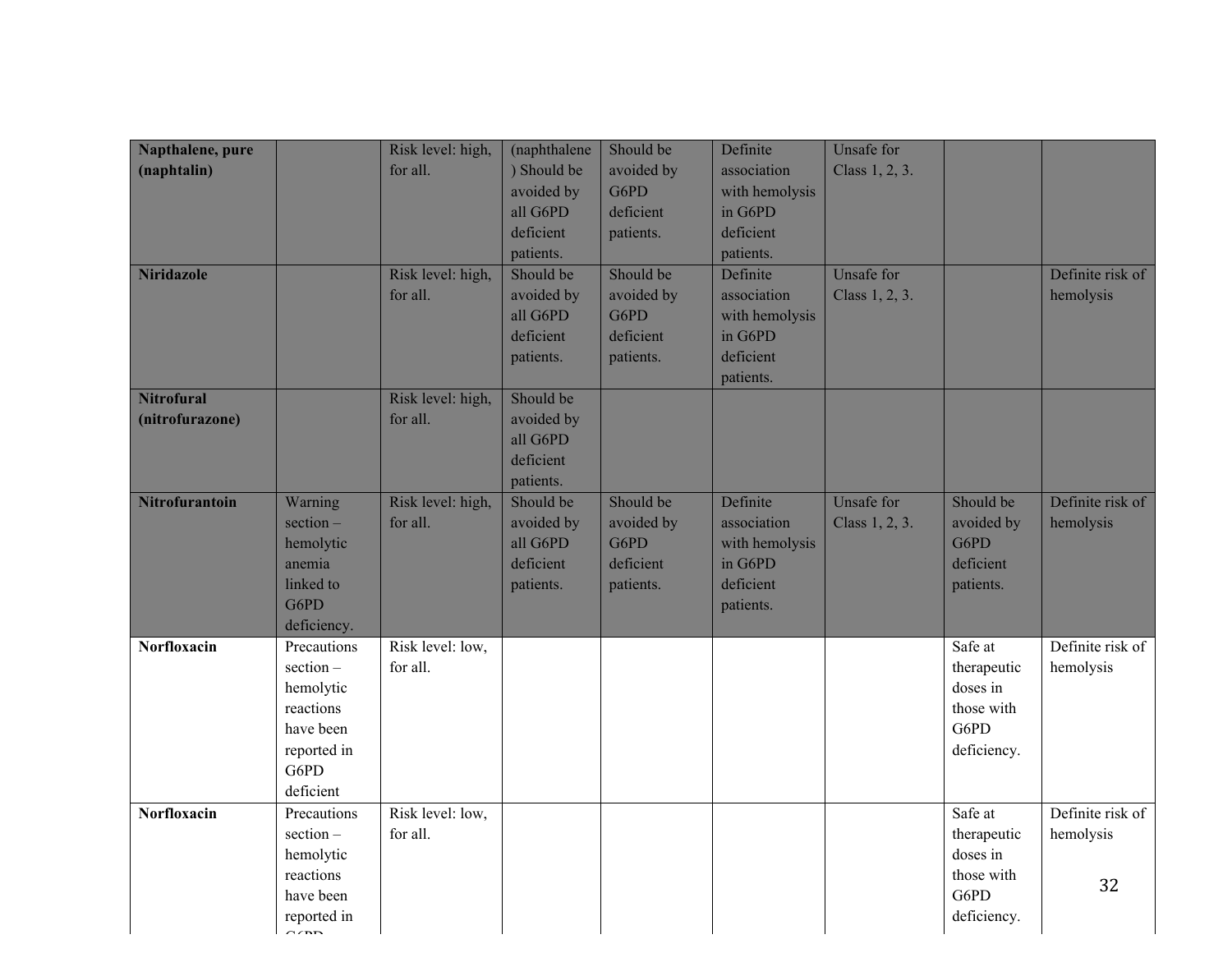| Ofloxacin                                             |                                                                                   |                                                                                                                                                         |                                                                                                    |                                                                                |                         |                                                                          | Definite risk of<br>hemolysis |
|-------------------------------------------------------|-----------------------------------------------------------------------------------|---------------------------------------------------------------------------------------------------------------------------------------------------------|----------------------------------------------------------------------------------------------------|--------------------------------------------------------------------------------|-------------------------|--------------------------------------------------------------------------|-------------------------------|
| Pamaquine                                             | Risk level: high,<br>for all.                                                     | Should be<br>avoided by<br>all G6PD<br>deficient<br>patients.                                                                                           |                                                                                                    | Definite<br>association<br>with hemolysis<br>in G6PD<br>deficient<br>patients. |                         |                                                                          | Definite risk of<br>hemolysis |
| Para-aminobenzoic<br>$acid (4-$<br>aminobenzoic acid) | Risk level: low,<br>for all.                                                      |                                                                                                                                                         | Safe at<br>therapeutic<br>doses in those<br>with G6PD<br>deficiency<br>without<br>NSHA.            |                                                                                | Safe for Class<br>2, 3. | No evidence<br>to suggest<br>unsafe in<br>G6PD<br>deficient<br>patients. |                               |
| Paracetamol<br>(acetaminophen)                        | Risk level: low,<br>for all.                                                      | Safe<br>alternative<br>to aspirin or<br>phenacetin<br>in G6PD<br>deficient<br>patients of<br>Asian,<br>Middle<br>Eastern or<br>Mediterrane<br>an origin | Safe at<br>therapeutic<br>doses in those<br>with G6PD<br>deficiency<br>without<br>NSHA.            | Doubtful<br>association<br>with hemolysis<br>in G6PD<br>deficient<br>patients. | Safe for Class<br>2, 3. | Safe at<br>therapeutic<br>doses in<br>those with<br>G6PD<br>deficiency.  |                               |
| Pentaquine                                            | Risk level: high,<br>for all.                                                     |                                                                                                                                                         |                                                                                                    |                                                                                |                         |                                                                          |                               |
| Phenacetin<br>(acetophenetidin)                       | Risk level: high,<br>for Medit.,<br>Asian. Probably                               | Should be<br>avoided by<br>G6PD                                                                                                                         | Safe at<br>therapeutic<br>doses in those                                                           | Doubtful<br>association<br>with hemolysis                                      | Safe for Class<br>2, 3. | No evidence<br>to suggest<br>unsafe in                                   |                               |
| Phenacetin<br>(acetophenetidin)                       | Risk level: high,<br>for Medit.,<br>Asian. Probably<br>safe in moderate<br>doses. | Should be<br>avoided by<br>G6PD<br>deficient<br>patients of<br>Asian,<br>s er son                                                                       | Safe at<br>therapeutic<br>doses in those<br>with G6PD<br>deficiency<br>without<br>$\lambda$ TOTT A | Doubtful<br>association<br>with hemolysis<br>in G6PD<br>deficient<br>patients. | Safe for Class<br>2, 3. | No evidence<br>to suggest<br>unsafe in<br>G6PD<br>deficient<br>patients. | 33                            |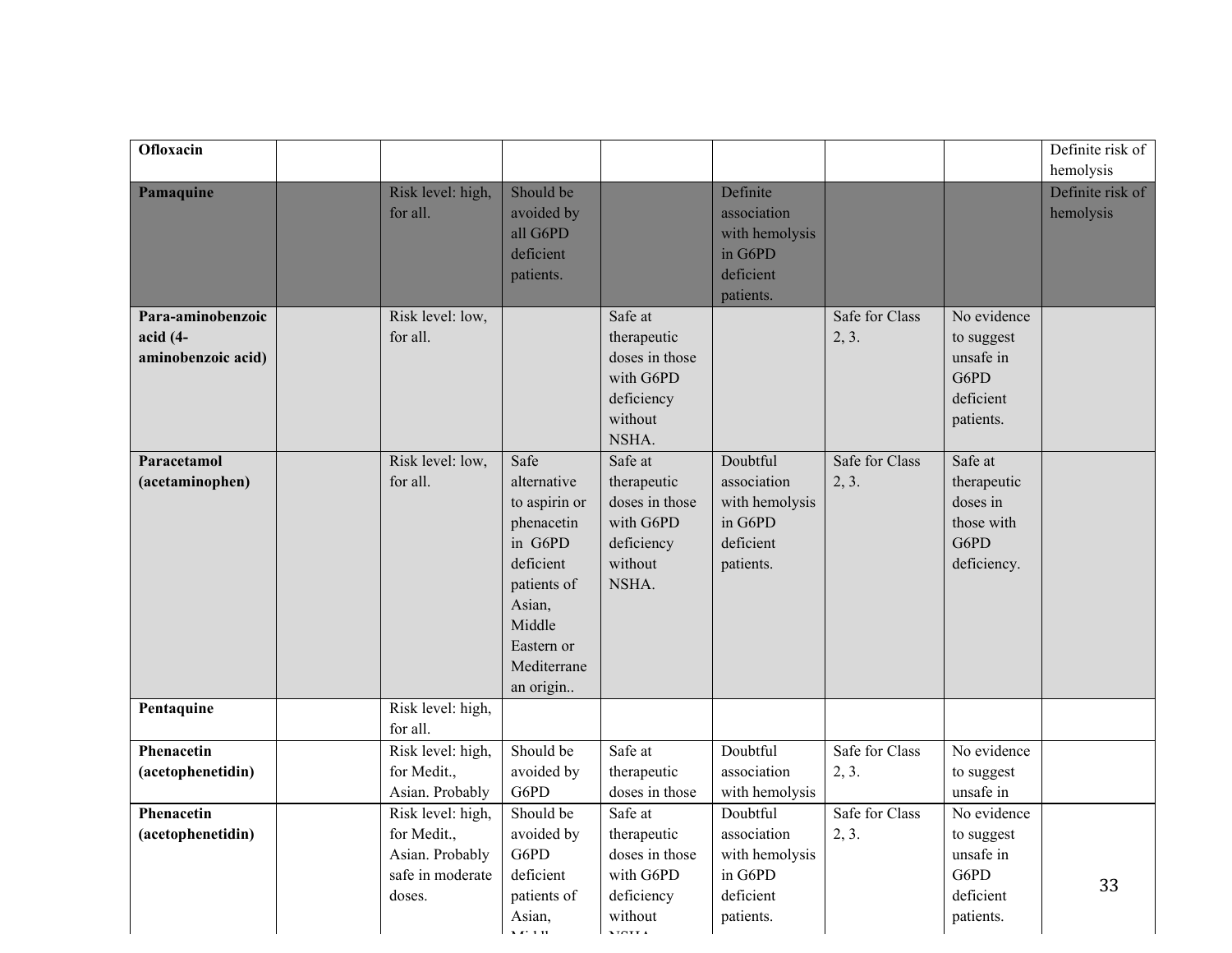| Phenazone<br>(antipyrine)<br>Phenazopyridine | Risk level: low,<br>for all.<br>Risk level: high, |                                                                           | Safe at<br>therapeutic<br>doses in those<br>with G6PD<br>deficiency<br>without<br>NSHA.<br>Should be | Definite                                                           | Unsafe for                   | Safe at<br>therapeutic<br>doses in<br>those with<br>G6PD<br>deficiency.<br>Should be |  |
|----------------------------------------------|---------------------------------------------------|---------------------------------------------------------------------------|------------------------------------------------------------------------------------------------------|--------------------------------------------------------------------|------------------------------|--------------------------------------------------------------------------------------|--|
|                                              | for Medit.,<br>Asian.                             |                                                                           | avoided by<br>G6PD<br>deficient<br>patients.                                                         | association<br>with hemolysis<br>in G6PD<br>deficient<br>patients. | Class 1, 2, 3.               | avoided by<br>G6PD<br>deficient<br>patients.                                         |  |
| Phenylbutazone                               | Risk level: low,<br>for all.                      |                                                                           | Safe at<br>therapeutic<br>doses in those<br>with G6PD<br>deficiency<br>without<br>NSHA.              |                                                                    |                              | No evidence<br>to suggest<br>unsafe in<br>G6PD<br>deficient<br>patients.             |  |
| Phenytoin                                    | Risk level: low,<br>for all.                      |                                                                           | Safe at<br>therapeutic<br>doses in those<br>with G6PD<br>deficiency<br>without<br>NSHA.              |                                                                    | Safe for Class<br>2, 3.      | No evidence<br>to suggest<br>unsafe in<br>G6PD<br>deficient<br>patients.             |  |
| Phynylhydrazine                              | Risk level: high,<br>for all.                     | (Phenylhydr<br>azine)<br>Should be<br>avoided by<br>all G6PD              | Should be<br>avoided by<br>G6PD<br>deficient<br>patients.                                            |                                                                    | Unsafe for<br>Class 1, 2, 3. |                                                                                      |  |
| Phynylhydrazine                              | Risk level: high,<br>for all.                     | (Phenylhydr<br>azine)<br>Should be<br>avoided by<br>all G6PD<br>deficient | Should be<br>avoided by<br>G6PD<br>deficient<br>patients.                                            |                                                                    | Unsafe for<br>Class 1, 2, 3. |                                                                                      |  |

patients.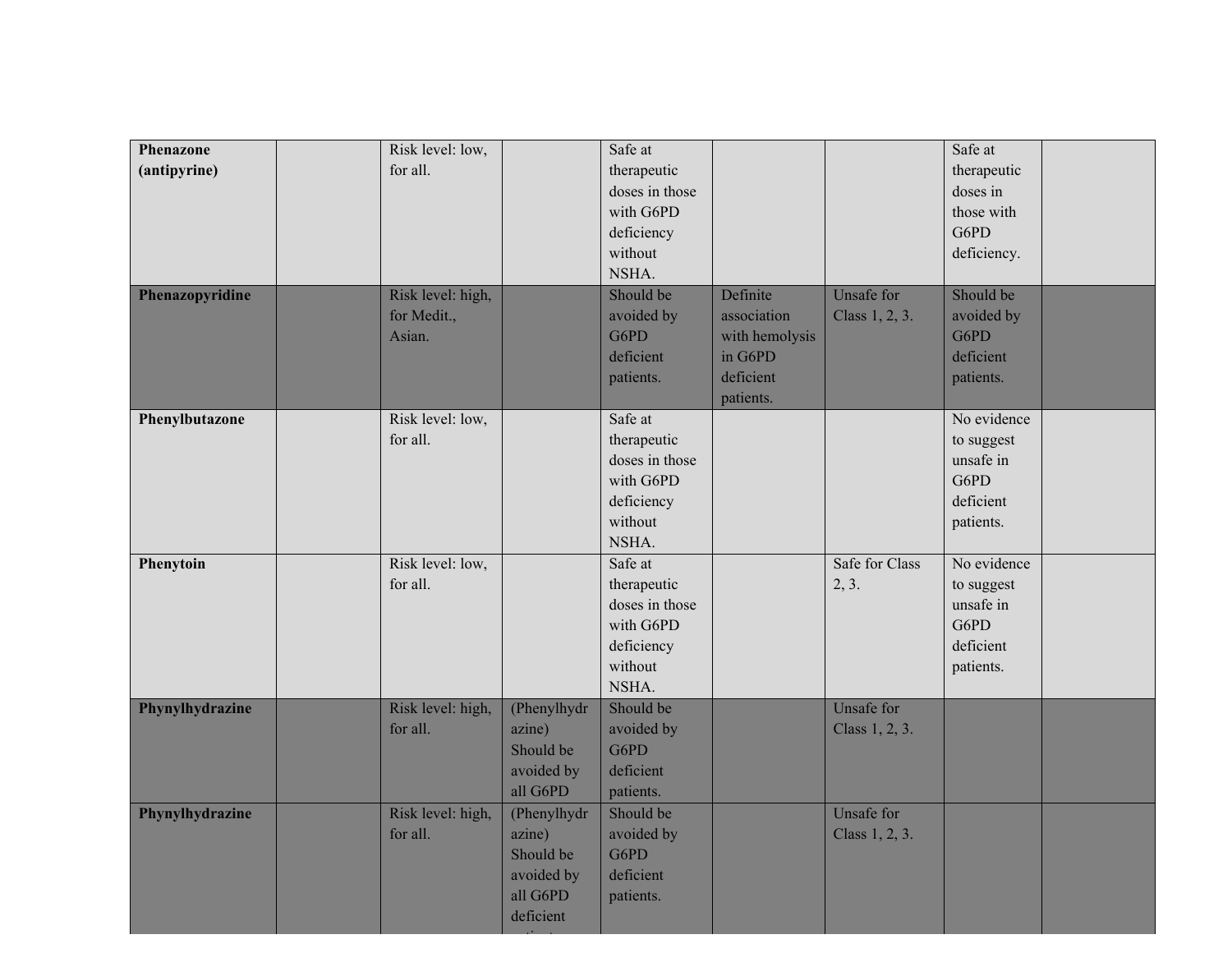| Phytomenadione                |                                                                                                        | Risk level: low,                                                                                   |                                                                                                                                                     |                                                                                         |                                                                                |                                     |                                                                          | Possible risk of              |
|-------------------------------|--------------------------------------------------------------------------------------------------------|----------------------------------------------------------------------------------------------------|-----------------------------------------------------------------------------------------------------------------------------------------------------|-----------------------------------------------------------------------------------------|--------------------------------------------------------------------------------|-------------------------------------|--------------------------------------------------------------------------|-------------------------------|
| (vitamin k1)                  |                                                                                                        | for all.                                                                                           |                                                                                                                                                     |                                                                                         |                                                                                |                                     |                                                                          | hemolysis                     |
| Primaquine                    | Precaution-<br>G6PD<br>deficient<br>patients<br>should be<br>closely<br>observed.                      | Risk level: high,<br>for all. May be<br>given in reduces<br>doses under<br>medical<br>supervision. | Should be<br>avoided by<br>all G6PD<br>deficient<br>patients.<br>May be safe<br>in those with<br>A- under<br>surveillance<br>and reduced<br>dosage. | Should be<br>avoided by<br>G6PD<br>deficient<br>patients.                               | Definite<br>association<br>with hemolysis<br>in G6PD<br>deficient<br>patients. | <b>Unsafe for</b><br>Class 1, 2, 3. | Should be<br>avoided by<br>G6PD<br>deficient<br>patients.                | Definite risk of<br>hemolysis |
| Probenecid                    | Adverse<br>reactions<br>$section -$<br>hemolytic<br>anemia may<br>be related to<br>G6PD<br>deficiency. | Risk level: high,<br>for all.                                                                      | Should be<br>avoided by<br>all G6PD<br>deficient<br>patients.                                                                                       | Safe at<br>therapeutic<br>doses in those<br>with G6PD<br>deficiency<br>without<br>NSHA. | Doubtful<br>association<br>with hemolysis<br>in G6PD<br>deficient<br>patients. | Safe for Class<br>2, 3.             | No evidence<br>to suggest<br>unsafe in<br>G6PD<br>deficient<br>patients. |                               |
| Procainamide                  |                                                                                                        | Risk level: low,<br>for all.                                                                       |                                                                                                                                                     | Safe at<br>therapeutic<br>doses in those<br>with G6PD<br>deficiency<br>without<br>NSHA. |                                                                                | Safe for Class<br>2, 3.             | No evidence<br>to suggest<br>unsafe in<br>G6PD<br>deficient<br>patients. |                               |
| Proguanil<br>(chlorguanidine) |                                                                                                        | Risk level: low,<br>for all.                                                                       |                                                                                                                                                     | Safe at<br>therapeutic<br>doses in those<br>with G6PD                                   |                                                                                |                                     | No evidence<br>to suggest<br>unsafe in<br>G6PD                           |                               |
| Proguanil<br>(chlorguanidine) |                                                                                                        | Risk level: low,<br>for all.                                                                       |                                                                                                                                                     | Safe at<br>therapeutic<br>doses in those<br>with G6PD<br>deficiency<br>without          |                                                                                |                                     | No evidence<br>to suggest<br>unsafe in<br>G6PD<br>deficient<br>patients. |                               |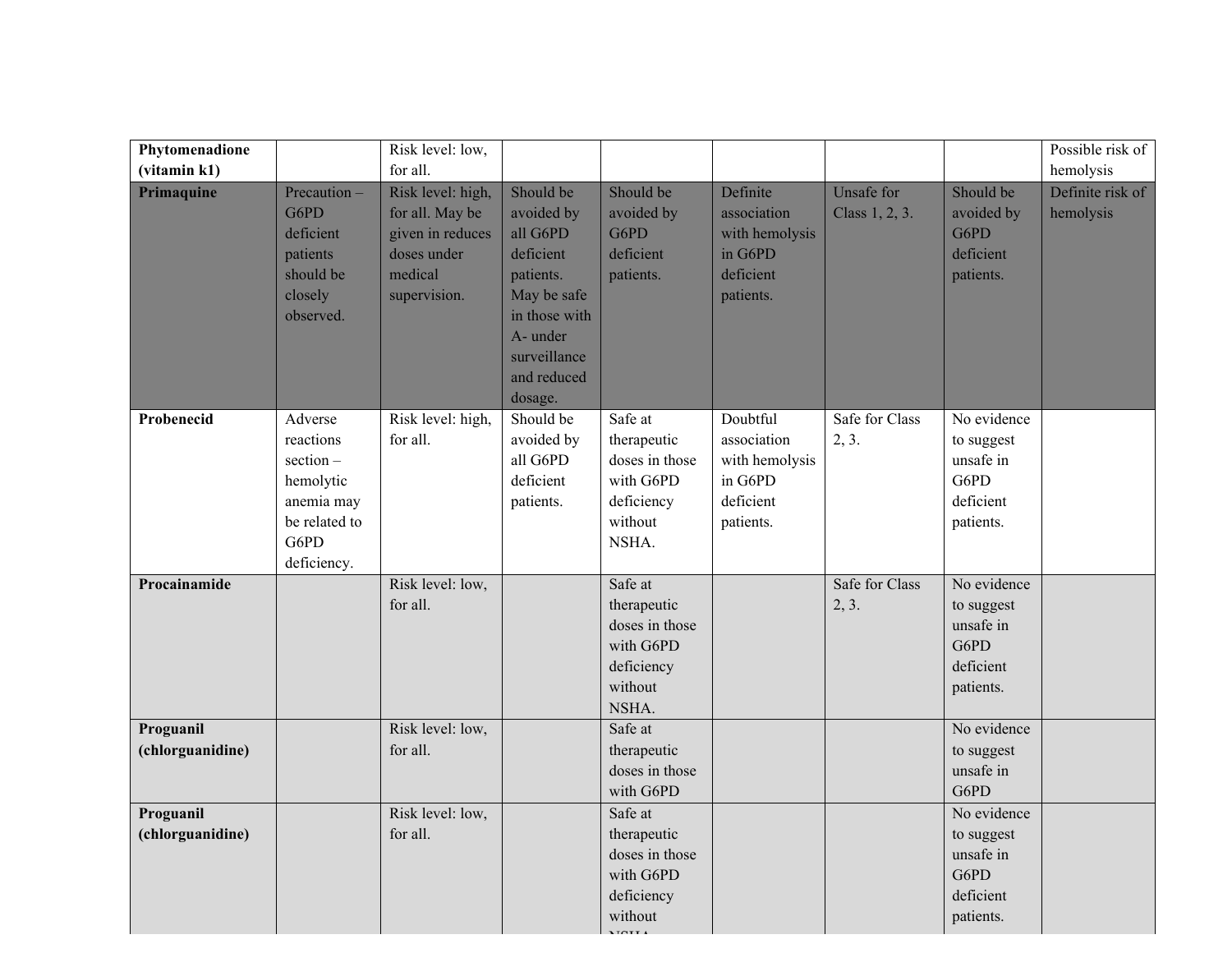| Pyrimethamine                            |                | Risk level: low,  |             | Safe at        |                | Safe for Class | No evidence |                  |
|------------------------------------------|----------------|-------------------|-------------|----------------|----------------|----------------|-------------|------------------|
|                                          |                | for all.          |             | therapeutic    |                | 2, 3.          | to suggest  |                  |
|                                          |                |                   |             | doses in those |                |                | unsafe in   |                  |
|                                          |                |                   |             | with G6PD      |                |                | G6PD        |                  |
|                                          |                |                   |             | deficiency     |                |                | deficient   |                  |
|                                          |                |                   |             | without        |                |                | patients.   |                  |
|                                          |                |                   |             | NSHA.          |                |                |             |                  |
| Quinidine                                |                | Risk level: low,  |             | Safe at        |                | Safe for Class |             |                  |
|                                          |                | for all.          |             | therapeutic    |                | 2, 3.          |             |                  |
|                                          |                |                   |             | doses in those |                |                |             |                  |
|                                          |                |                   |             | with G6PD      |                |                |             |                  |
|                                          |                |                   |             | deficiency     |                |                |             |                  |
|                                          |                |                   |             | without        |                |                |             |                  |
|                                          |                |                   |             | NSHA.          |                |                |             |                  |
| Quinine                                  |                | Risk level: low,  |             | Safe at        | Doubtful       | Safe for Class | Safe at     | Possible risk of |
|                                          |                | for all.          |             | therapeutic    | association    | 2, 3.          | therapeutic | hemolysis        |
|                                          |                |                   |             | doses in those | with hemolysis |                | doses in    |                  |
|                                          |                |                   |             | with G6PD      | in G6PD        |                | those with  |                  |
|                                          |                |                   |             | deficiency     | deficient      |                | G6PD        |                  |
|                                          |                |                   |             | without        | patients.      |                | deficiency. |                  |
|                                          |                |                   |             | NSHA.          |                |                |             |                  |
|                                          |                |                   |             |                |                |                |             |                  |
| Rasburicase (urate                       | Contraindicat  | Risk level: high, |             | Should be      |                |                | Should be   | Possible risk of |
| oxidase)                                 | ed in patients | for Medit.,       |             | avoided by     |                |                | avoided by  | hemolysis        |
|                                          | with G6PD      | Asian.            |             | G6PD           |                |                | G6PD        |                  |
|                                          | deficiency.    |                   |             | deficient      |                |                | deficient   |                  |
|                                          |                |                   |             | patients.      |                |                | patients.   |                  |
| Stibophen $(2-(2-$                       |                | Risk level: high, | (Stibophan) |                |                |                |             |                  |
| $oxido-3,5-$                             |                | for all.          | Should be   |                |                |                |             |                  |
| disulphonatopheno                        |                |                   | avoided by  |                |                |                |             |                  |
| xy)-                                     |                |                   | all G6PD    |                |                |                |             |                  |
| 1,3,2,benzodioxasti                      |                |                   | deficient   |                |                |                |             |                  |
| $bole-4-6-$                              |                |                   | patients.   |                |                |                |             |                  |
| Stibophen $(2-(2-$                       |                | Risk level: high, | (Stibophan) |                |                |                |             |                  |
| oxido-3,5-                               |                | for all.          | Should be   |                |                |                |             |                  |
| disulphonatopheno                        |                |                   | avoided by  |                |                |                |             |                  |
| xy)-                                     |                |                   | all G6PD    |                |                |                |             |                  |
| 1,3,2,benzodioxasti<br>$\b{.}$ bole-4-6- |                |                   | deficient   |                |                |                |             |                  |

**disulphonate)**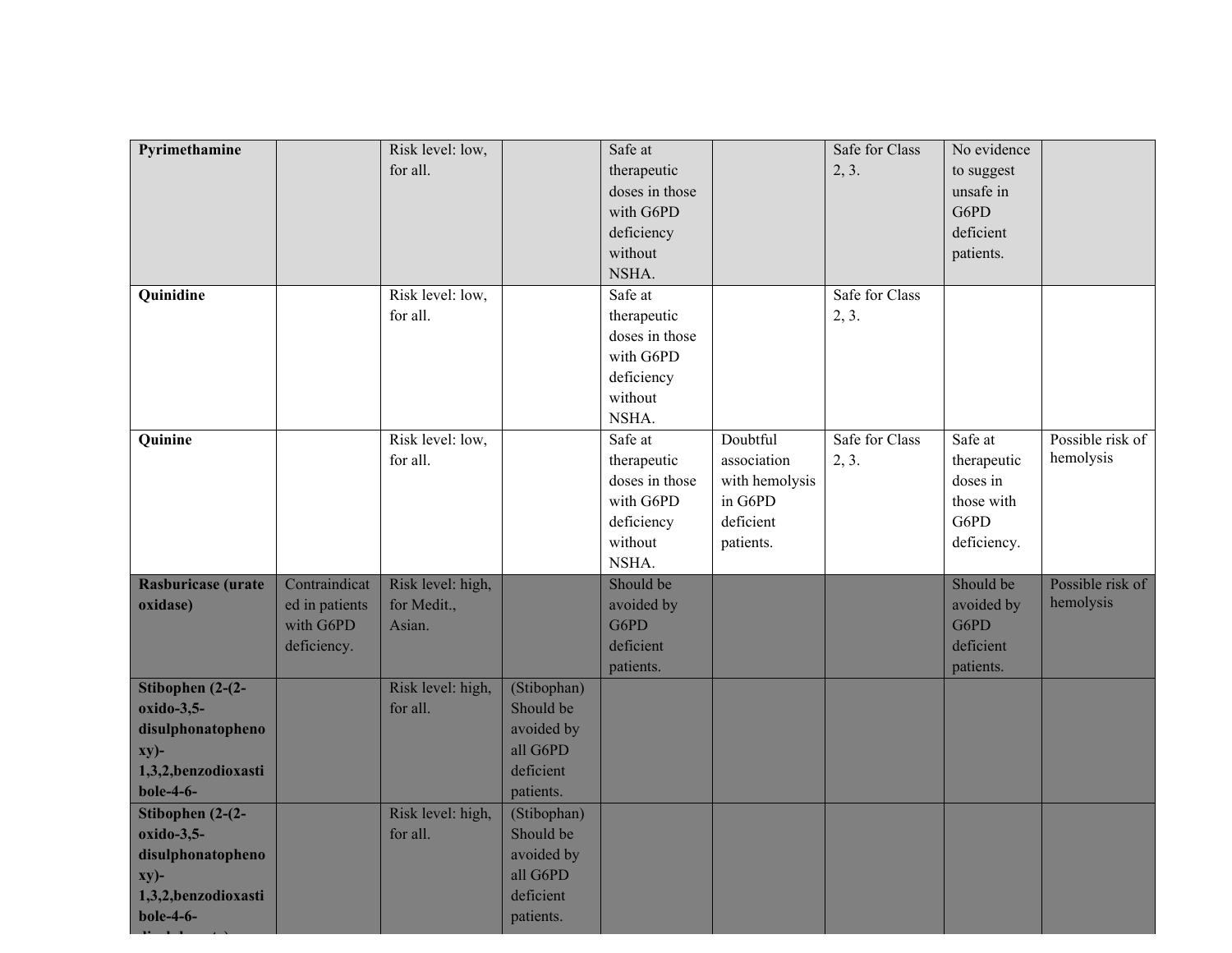| for all.<br>2, 3.<br>therapeutic<br>to suggest<br>doses in those<br>unsafe in<br>G6PD<br>with G6PD<br>deficiency<br>deficient<br>without<br>patients.<br>NSHA.<br>Safe at<br><b>Succimer</b><br>(dimercaptosuccini<br>therapeutic<br>doses in<br>c acid)<br>those with<br>G6PD<br>deficiency.<br>Should be<br>Should be<br>Definite<br>Safe at<br>Sulfacetamide<br>Risk level: high,<br>Unsafe for<br>association<br>for all.<br>avoided by<br>avoided by<br>Class 1, 2, 3.<br>therapeutic<br>G6PD<br>all G6PD<br>doses in<br>with hemolysis<br>deficient<br>deficient<br>in G6PD<br>those with<br>G6PD<br>deficient<br>patients.<br>patients.<br>deficiency.<br>patients.<br>No evidence<br>Safe at<br>Sulfacytine<br>Risk level: low,<br>for all.<br>therapeutic<br>to suggest<br>unsafe in<br>doses in those<br>G6PD<br>with G6PD<br>deficient<br>deficiency<br>without<br>patients.<br>NSHA.<br>Risk level: low,<br>Doubtful<br>No evidence<br><b>Sulfadiazine</b><br>Warning<br>Safe at<br>section-<br>for all.<br>therapeutic<br>association<br>to suggest<br>hemolysis<br>unsafe in<br>hemolysis<br>doses in those<br>with hemolysis<br>G6PD<br>in G6PD<br>may occur in<br>with G6PD<br>some G6PD<br>deficiency<br>deficient<br>deficient<br>individuals.<br>without<br>patients.<br>patients.<br>Risk level: low,<br>Doubtful<br><b>Sulfadiazine</b><br>Warning<br>Safe at<br>No evidence<br>section-<br>association<br>for all.<br>therapeutic<br>to suggest<br>hemolysis<br>unsafe in<br>hemolysis<br>doses in those<br>with hemolysis<br>in G6PD<br>G6PD<br>may occur in<br>with G6PD<br>37<br>some G6PD<br>deficient<br>deficiency<br>deficient<br>individuals.<br>without<br>patients.<br>patients. |              |                  |         |                |             |                  |
|------------------------------------------------------------------------------------------------------------------------------------------------------------------------------------------------------------------------------------------------------------------------------------------------------------------------------------------------------------------------------------------------------------------------------------------------------------------------------------------------------------------------------------------------------------------------------------------------------------------------------------------------------------------------------------------------------------------------------------------------------------------------------------------------------------------------------------------------------------------------------------------------------------------------------------------------------------------------------------------------------------------------------------------------------------------------------------------------------------------------------------------------------------------------------------------------------------------------------------------------------------------------------------------------------------------------------------------------------------------------------------------------------------------------------------------------------------------------------------------------------------------------------------------------------------------------------------------------------------------------------------------------------------------------------------------------------------------|--------------|------------------|---------|----------------|-------------|------------------|
|                                                                                                                                                                                                                                                                                                                                                                                                                                                                                                                                                                                                                                                                                                                                                                                                                                                                                                                                                                                                                                                                                                                                                                                                                                                                                                                                                                                                                                                                                                                                                                                                                                                                                                                  | Streptomycin | Risk level: low, | Safe at | Safe for Class | No evidence |                  |
|                                                                                                                                                                                                                                                                                                                                                                                                                                                                                                                                                                                                                                                                                                                                                                                                                                                                                                                                                                                                                                                                                                                                                                                                                                                                                                                                                                                                                                                                                                                                                                                                                                                                                                                  |              |                  |         |                |             |                  |
|                                                                                                                                                                                                                                                                                                                                                                                                                                                                                                                                                                                                                                                                                                                                                                                                                                                                                                                                                                                                                                                                                                                                                                                                                                                                                                                                                                                                                                                                                                                                                                                                                                                                                                                  |              |                  |         |                |             |                  |
|                                                                                                                                                                                                                                                                                                                                                                                                                                                                                                                                                                                                                                                                                                                                                                                                                                                                                                                                                                                                                                                                                                                                                                                                                                                                                                                                                                                                                                                                                                                                                                                                                                                                                                                  |              |                  |         |                |             |                  |
|                                                                                                                                                                                                                                                                                                                                                                                                                                                                                                                                                                                                                                                                                                                                                                                                                                                                                                                                                                                                                                                                                                                                                                                                                                                                                                                                                                                                                                                                                                                                                                                                                                                                                                                  |              |                  |         |                |             |                  |
|                                                                                                                                                                                                                                                                                                                                                                                                                                                                                                                                                                                                                                                                                                                                                                                                                                                                                                                                                                                                                                                                                                                                                                                                                                                                                                                                                                                                                                                                                                                                                                                                                                                                                                                  |              |                  |         |                |             |                  |
|                                                                                                                                                                                                                                                                                                                                                                                                                                                                                                                                                                                                                                                                                                                                                                                                                                                                                                                                                                                                                                                                                                                                                                                                                                                                                                                                                                                                                                                                                                                                                                                                                                                                                                                  |              |                  |         |                |             |                  |
|                                                                                                                                                                                                                                                                                                                                                                                                                                                                                                                                                                                                                                                                                                                                                                                                                                                                                                                                                                                                                                                                                                                                                                                                                                                                                                                                                                                                                                                                                                                                                                                                                                                                                                                  |              |                  |         |                |             |                  |
|                                                                                                                                                                                                                                                                                                                                                                                                                                                                                                                                                                                                                                                                                                                                                                                                                                                                                                                                                                                                                                                                                                                                                                                                                                                                                                                                                                                                                                                                                                                                                                                                                                                                                                                  |              |                  |         |                |             |                  |
|                                                                                                                                                                                                                                                                                                                                                                                                                                                                                                                                                                                                                                                                                                                                                                                                                                                                                                                                                                                                                                                                                                                                                                                                                                                                                                                                                                                                                                                                                                                                                                                                                                                                                                                  |              |                  |         |                |             |                  |
|                                                                                                                                                                                                                                                                                                                                                                                                                                                                                                                                                                                                                                                                                                                                                                                                                                                                                                                                                                                                                                                                                                                                                                                                                                                                                                                                                                                                                                                                                                                                                                                                                                                                                                                  |              |                  |         |                |             |                  |
|                                                                                                                                                                                                                                                                                                                                                                                                                                                                                                                                                                                                                                                                                                                                                                                                                                                                                                                                                                                                                                                                                                                                                                                                                                                                                                                                                                                                                                                                                                                                                                                                                                                                                                                  |              |                  |         |                |             |                  |
|                                                                                                                                                                                                                                                                                                                                                                                                                                                                                                                                                                                                                                                                                                                                                                                                                                                                                                                                                                                                                                                                                                                                                                                                                                                                                                                                                                                                                                                                                                                                                                                                                                                                                                                  |              |                  |         |                |             |                  |
|                                                                                                                                                                                                                                                                                                                                                                                                                                                                                                                                                                                                                                                                                                                                                                                                                                                                                                                                                                                                                                                                                                                                                                                                                                                                                                                                                                                                                                                                                                                                                                                                                                                                                                                  |              |                  |         |                |             |                  |
|                                                                                                                                                                                                                                                                                                                                                                                                                                                                                                                                                                                                                                                                                                                                                                                                                                                                                                                                                                                                                                                                                                                                                                                                                                                                                                                                                                                                                                                                                                                                                                                                                                                                                                                  |              |                  |         |                |             |                  |
|                                                                                                                                                                                                                                                                                                                                                                                                                                                                                                                                                                                                                                                                                                                                                                                                                                                                                                                                                                                                                                                                                                                                                                                                                                                                                                                                                                                                                                                                                                                                                                                                                                                                                                                  |              |                  |         |                |             |                  |
|                                                                                                                                                                                                                                                                                                                                                                                                                                                                                                                                                                                                                                                                                                                                                                                                                                                                                                                                                                                                                                                                                                                                                                                                                                                                                                                                                                                                                                                                                                                                                                                                                                                                                                                  |              |                  |         |                |             |                  |
|                                                                                                                                                                                                                                                                                                                                                                                                                                                                                                                                                                                                                                                                                                                                                                                                                                                                                                                                                                                                                                                                                                                                                                                                                                                                                                                                                                                                                                                                                                                                                                                                                                                                                                                  |              |                  |         |                |             |                  |
|                                                                                                                                                                                                                                                                                                                                                                                                                                                                                                                                                                                                                                                                                                                                                                                                                                                                                                                                                                                                                                                                                                                                                                                                                                                                                                                                                                                                                                                                                                                                                                                                                                                                                                                  |              |                  |         |                |             |                  |
|                                                                                                                                                                                                                                                                                                                                                                                                                                                                                                                                                                                                                                                                                                                                                                                                                                                                                                                                                                                                                                                                                                                                                                                                                                                                                                                                                                                                                                                                                                                                                                                                                                                                                                                  |              |                  |         |                |             |                  |
|                                                                                                                                                                                                                                                                                                                                                                                                                                                                                                                                                                                                                                                                                                                                                                                                                                                                                                                                                                                                                                                                                                                                                                                                                                                                                                                                                                                                                                                                                                                                                                                                                                                                                                                  |              |                  |         |                |             |                  |
|                                                                                                                                                                                                                                                                                                                                                                                                                                                                                                                                                                                                                                                                                                                                                                                                                                                                                                                                                                                                                                                                                                                                                                                                                                                                                                                                                                                                                                                                                                                                                                                                                                                                                                                  |              |                  |         |                |             |                  |
|                                                                                                                                                                                                                                                                                                                                                                                                                                                                                                                                                                                                                                                                                                                                                                                                                                                                                                                                                                                                                                                                                                                                                                                                                                                                                                                                                                                                                                                                                                                                                                                                                                                                                                                  |              |                  |         |                |             |                  |
|                                                                                                                                                                                                                                                                                                                                                                                                                                                                                                                                                                                                                                                                                                                                                                                                                                                                                                                                                                                                                                                                                                                                                                                                                                                                                                                                                                                                                                                                                                                                                                                                                                                                                                                  |              |                  |         |                |             |                  |
|                                                                                                                                                                                                                                                                                                                                                                                                                                                                                                                                                                                                                                                                                                                                                                                                                                                                                                                                                                                                                                                                                                                                                                                                                                                                                                                                                                                                                                                                                                                                                                                                                                                                                                                  |              |                  |         |                |             |                  |
|                                                                                                                                                                                                                                                                                                                                                                                                                                                                                                                                                                                                                                                                                                                                                                                                                                                                                                                                                                                                                                                                                                                                                                                                                                                                                                                                                                                                                                                                                                                                                                                                                                                                                                                  |              |                  |         |                |             |                  |
|                                                                                                                                                                                                                                                                                                                                                                                                                                                                                                                                                                                                                                                                                                                                                                                                                                                                                                                                                                                                                                                                                                                                                                                                                                                                                                                                                                                                                                                                                                                                                                                                                                                                                                                  |              |                  |         |                |             | Possible risk of |
|                                                                                                                                                                                                                                                                                                                                                                                                                                                                                                                                                                                                                                                                                                                                                                                                                                                                                                                                                                                                                                                                                                                                                                                                                                                                                                                                                                                                                                                                                                                                                                                                                                                                                                                  |              |                  |         |                |             |                  |
|                                                                                                                                                                                                                                                                                                                                                                                                                                                                                                                                                                                                                                                                                                                                                                                                                                                                                                                                                                                                                                                                                                                                                                                                                                                                                                                                                                                                                                                                                                                                                                                                                                                                                                                  |              |                  |         |                |             |                  |
|                                                                                                                                                                                                                                                                                                                                                                                                                                                                                                                                                                                                                                                                                                                                                                                                                                                                                                                                                                                                                                                                                                                                                                                                                                                                                                                                                                                                                                                                                                                                                                                                                                                                                                                  |              |                  |         |                |             |                  |
|                                                                                                                                                                                                                                                                                                                                                                                                                                                                                                                                                                                                                                                                                                                                                                                                                                                                                                                                                                                                                                                                                                                                                                                                                                                                                                                                                                                                                                                                                                                                                                                                                                                                                                                  |              |                  |         |                |             |                  |
|                                                                                                                                                                                                                                                                                                                                                                                                                                                                                                                                                                                                                                                                                                                                                                                                                                                                                                                                                                                                                                                                                                                                                                                                                                                                                                                                                                                                                                                                                                                                                                                                                                                                                                                  |              |                  |         |                |             |                  |
|                                                                                                                                                                                                                                                                                                                                                                                                                                                                                                                                                                                                                                                                                                                                                                                                                                                                                                                                                                                                                                                                                                                                                                                                                                                                                                                                                                                                                                                                                                                                                                                                                                                                                                                  |              |                  |         |                |             | Possible risk of |
|                                                                                                                                                                                                                                                                                                                                                                                                                                                                                                                                                                                                                                                                                                                                                                                                                                                                                                                                                                                                                                                                                                                                                                                                                                                                                                                                                                                                                                                                                                                                                                                                                                                                                                                  |              |                  |         |                |             |                  |
|                                                                                                                                                                                                                                                                                                                                                                                                                                                                                                                                                                                                                                                                                                                                                                                                                                                                                                                                                                                                                                                                                                                                                                                                                                                                                                                                                                                                                                                                                                                                                                                                                                                                                                                  |              |                  |         |                |             |                  |
|                                                                                                                                                                                                                                                                                                                                                                                                                                                                                                                                                                                                                                                                                                                                                                                                                                                                                                                                                                                                                                                                                                                                                                                                                                                                                                                                                                                                                                                                                                                                                                                                                                                                                                                  |              |                  |         |                |             |                  |
|                                                                                                                                                                                                                                                                                                                                                                                                                                                                                                                                                                                                                                                                                                                                                                                                                                                                                                                                                                                                                                                                                                                                                                                                                                                                                                                                                                                                                                                                                                                                                                                                                                                                                                                  |              |                  |         |                |             |                  |
|                                                                                                                                                                                                                                                                                                                                                                                                                                                                                                                                                                                                                                                                                                                                                                                                                                                                                                                                                                                                                                                                                                                                                                                                                                                                                                                                                                                                                                                                                                                                                                                                                                                                                                                  |              |                  |         |                |             |                  |

NSHATA.<br>NG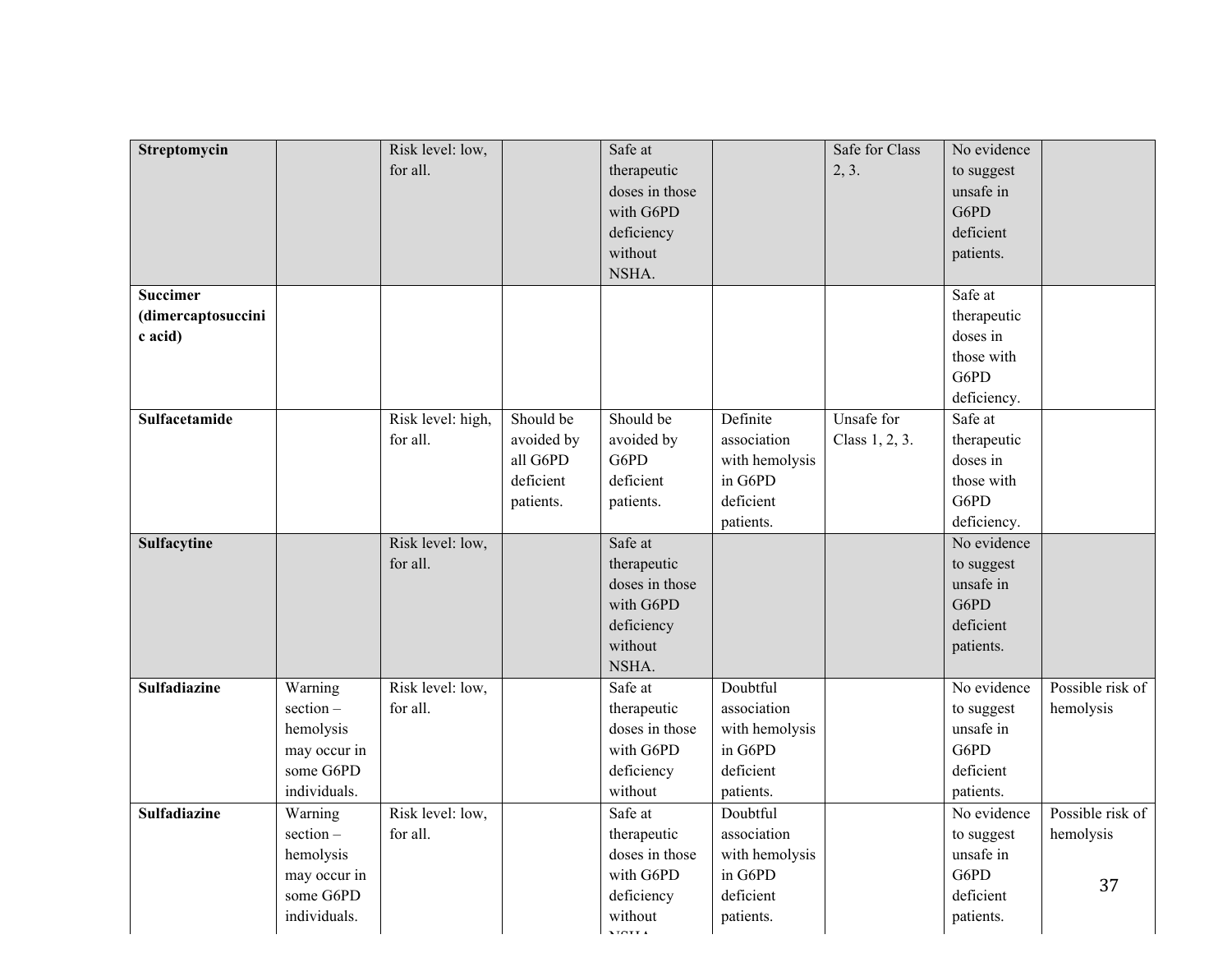| Sulfadimidine        |              | Risk level: high, | Should be                    |                | Possible       |                |             |                  |
|----------------------|--------------|-------------------|------------------------------|----------------|----------------|----------------|-------------|------------------|
|                      |              |                   |                              |                |                |                |             |                  |
|                      |              | for all.          | avoided by                   |                | association    |                |             |                  |
|                      |              |                   | all G6PD                     |                | with hemolysis |                |             |                  |
|                      |              |                   | deficient                    |                | in G6PD        |                |             |                  |
|                      |              |                   | patients.                    |                | deficient      |                |             |                  |
|                      |              |                   |                              |                | patients.      |                |             |                  |
| <b>Sulfafurazole</b> | Precaution   | Risk level: high, | (sulphafuraz                 | Safe at        | Doubtful       | Safe for Class | Safe at     |                  |
| (sulfafurazone,      | $section -$  | for Medit.,       | one) Should                  | therapeutic    | association    | 2, 3.          | therapeutic |                  |
| sulfisoxazole)       | hemolysis    | Asian.            | be avoided                   | doses in those | with hemolysis |                | doses in    |                  |
|                      | may occur in |                   | by G6PD                      | with G6PD      | in G6PD        |                | those with  |                  |
|                      | G6PD         |                   | deficient                    | deficiency     | deficient      |                | G6PD        |                  |
|                      | deficient    |                   | patients of                  | without        | patients.      |                | deficiency. |                  |
|                      | individuals. |                   | Asian,                       | NSHA.          |                |                |             |                  |
|                      |              |                   | Middle                       |                |                |                |             |                  |
|                      |              |                   | Eastern or                   |                |                |                |             |                  |
|                      |              |                   | Mediterrane                  |                |                |                |             |                  |
|                      |              |                   |                              |                |                |                |             |                  |
| Sulfaguanidine       |              |                   | an origin.                   | Safe at        |                |                | No evidence |                  |
|                      |              | Risk level: low,  |                              |                |                |                |             |                  |
|                      |              | for all.          |                              | therapeutic    |                |                | to suggest  |                  |
|                      |              |                   |                              | doses in those |                |                | unsafe in   |                  |
|                      |              |                   |                              | with G6PD      |                |                | G6PD        |                  |
|                      |              |                   |                              | deficiency     |                |                | deficient   |                  |
|                      |              |                   |                              | without        |                |                | patients.   |                  |
|                      |              |                   |                              | NSHA.          |                |                |             |                  |
| <b>Sulfamerazine</b> |              | Risk level: low,  |                              | Safe at        |                |                | No evidence |                  |
|                      |              | for all.          |                              | therapeutic    |                |                | to suggest  |                  |
|                      |              |                   |                              | doses in those |                |                | unsafe in   |                  |
|                      |              |                   |                              | with G6PD      |                |                | G6PD        |                  |
|                      |              |                   |                              | deficiency     |                |                | deficient   |                  |
|                      |              |                   |                              | without        |                |                | patients.   |                  |
|                      |              |                   |                              | NSHA.          |                |                |             |                  |
| Sulfamethoxazole     | (Trimethopri | Risk level: high, | (Septra -                    | Should be      | Definite       | Unsafe for     | (Cotrimoxaz | Definite risk of |
| Sulfamethoxazole     | (Trimethopri | Risk level: high, | (Septra -                    | Should be      | Definite       | Unsafe for     | (Cotrimoxaz | Definite risk of |
|                      | m and        | for all.          | Trimethopri                  | avoided by     | association    | Class 1, 2, 3. | ole-        | hemolysis        |
|                      | sulfamethoxa |                   | m and                        | G6PD           | with hemolysis |                | trimethopri |                  |
|                      | zole drug    |                   | sulfamethox                  | deficient      | in G6PD        |                | m and       |                  |
|                      | label)       |                   | azole)                       | patients.      | deficient      |                | sulfamethox | 38               |
|                      | precaution   |                   | Should be                    |                | patients.      |                | azole) Safe |                  |
|                      |              |                   | $\sim$ and $\sim$ and $\sim$ |                |                |                |             |                  |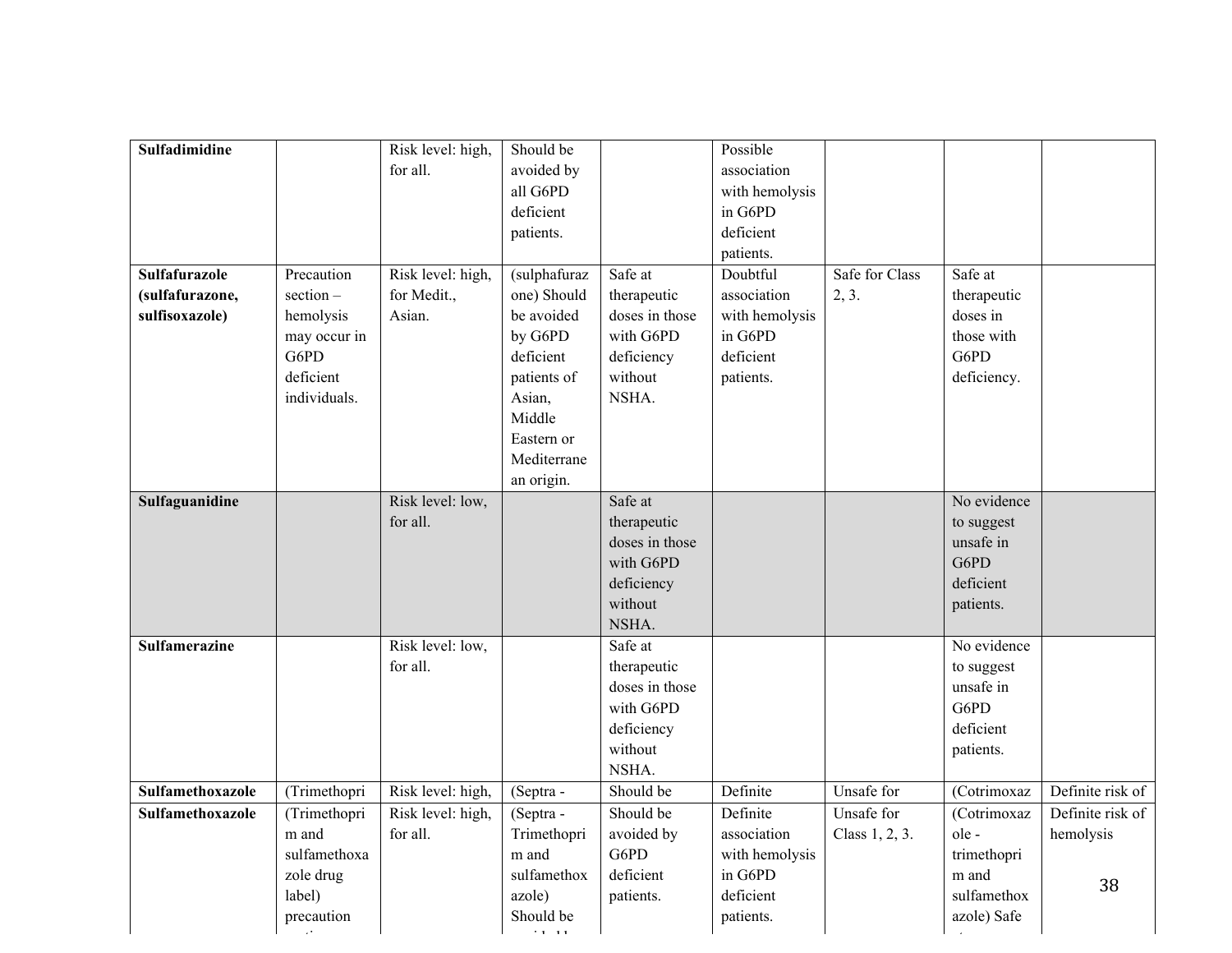| Sulfamethoxypyrid    |              | Risk level: low,  |            | Safe at        |                           | Safe for Class    | No evidence         |                  |
|----------------------|--------------|-------------------|------------|----------------|---------------------------|-------------------|---------------------|------------------|
| azine                |              | for all.          |            | therapeutic    |                           | 2, 3.             | to suggest          |                  |
|                      |              |                   |            | doses in those |                           |                   | unsafe in           |                  |
|                      |              |                   |            | with G6PD      |                           |                   | G6PD                |                  |
|                      |              |                   |            | deficiency     |                           |                   | deficient           |                  |
|                      |              |                   |            | without        |                           |                   | patients.           |                  |
|                      |              |                   |            | NSHA.          |                           |                   |                     |                  |
|                      |              |                   |            | Should be      |                           |                   |                     |                  |
| Sulfanilamide        |              | Risk level: high, | Should be  |                | Definite                  | Unsafe for        | Safe at             |                  |
| (Sulphanilamide)     |              | for all.          | avoided by | avoided by     | association               | Class 1, 2, 3.    | therapeutic         |                  |
|                      |              |                   | all G6PD   | G6PD           | with hemolysis            |                   | doses in            |                  |
|                      |              |                   | deficient  | deficient      | in G6PD                   |                   | those with          |                  |
|                      |              |                   | patients.  | patients.      | deficient                 |                   | G6PD                |                  |
|                      |              |                   |            |                | patients.                 |                   | deficiency.         |                  |
| <b>Sulfapyridine</b> |              | Risk level: high, | Should be  | Should be      | Definite                  | <b>Unsafe for</b> |                     |                  |
|                      |              | for all.          | avoided by | avoided by     | association               | Class 1, 2, 3.    |                     |                  |
|                      |              |                   | all G6PD   | G6PD           | with hemolysis            |                   |                     |                  |
|                      |              |                   | deficient  | deficient      | in G6PD                   |                   |                     |                  |
|                      |              |                   | patients.  | patients.      | deficient                 |                   |                     |                  |
|                      |              |                   |            |                | patients.                 |                   |                     |                  |
|                      |              |                   |            |                |                           |                   |                     |                  |
| Sulfasalazine,       | Precaution   | Risk level: high, | Should be  |                | Possible                  |                   | Safe at             | Possible risk of |
| Salazosulfapyridin   | $section -$  | for all.          | avoided by |                | association               |                   | therapeutic         | hemolysis        |
|                      | G6PD         |                   | all G6PD   |                |                           |                   | doses in            |                  |
| e (salazopyrin)      |              |                   | deficient  |                | with hemolysis<br>in G6PD |                   | those with          |                  |
|                      | patients     |                   |            |                |                           |                   |                     |                  |
|                      | should be    |                   | patients.  |                | deficient                 |                   | G6PD                |                  |
|                      | closely      |                   |            |                | patients.                 |                   | deficiency.         |                  |
|                      | observed for |                   |            |                |                           |                   |                     |                  |
|                      | signs of     |                   |            |                |                           |                   |                     |                  |
|                      | hemolytic    |                   |            |                |                           |                   |                     |                  |
|                      | anemia.      |                   |            |                |                           |                   |                     |                  |
| <b>Thiazosulfone</b> |              | Risk level: high, |            | Should be      |                           | Unsafe for        | Safe at             |                  |
| (thiazolesulfone)    |              | for Medit.,       |            | avoided by     |                           | Class 1, 2, 3.    | therapeutic         |                  |
|                      |              | Asian.            |            | G6PD           |                           |                   | doses in            |                  |
| <b>Thiazosulfone</b> |              | Risk level: high, |            | Should be      |                           | Unsafe for        | Safe at             |                  |
| (thiazolesulfone)    |              | for Medit.,       |            | avoided by     |                           | Class 1, 2, 3.    | therapeutic         |                  |
|                      |              | Asian.            |            | G6PD           |                           |                   | doses in            |                  |
|                      |              |                   |            | deficient      |                           |                   | those with          | 39               |
|                      |              |                   |            | patients.      |                           |                   | G6PD<br>deficiency. |                  |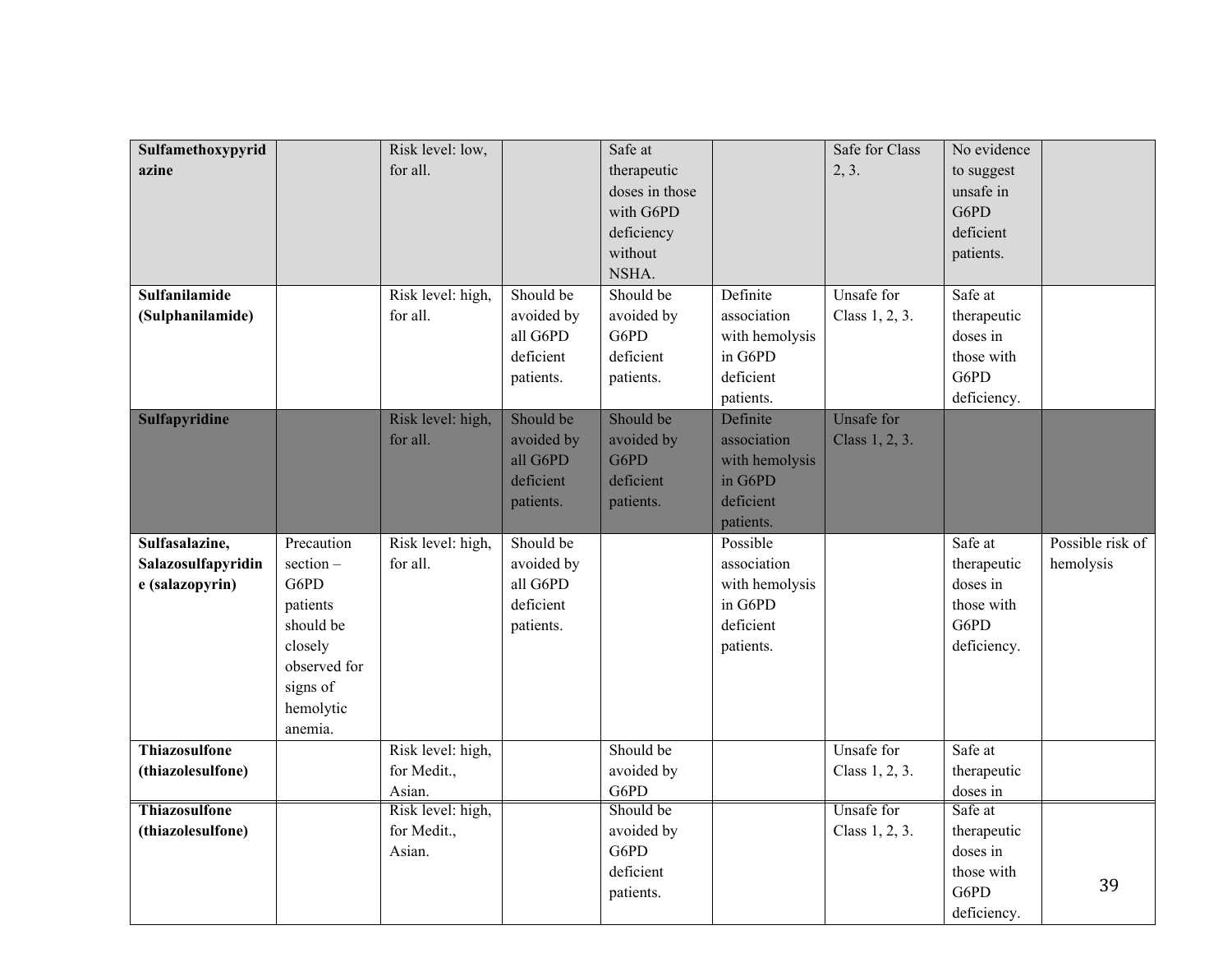| Tiaprofenic acid       |              | Risk level: low,  |             | Safe at                 |                |                   | No evidence  |  |
|------------------------|--------------|-------------------|-------------|-------------------------|----------------|-------------------|--------------|--|
|                        |              | for all.          |             | therapeutic             |                |                   | to suggest   |  |
|                        |              |                   |             | doses in those          |                |                   | unsafe in    |  |
|                        |              |                   |             | with G6PD               |                |                   | G6PD         |  |
|                        |              |                   |             | deficiency              |                |                   | deficient    |  |
|                        |              |                   |             | without                 |                |                   | patients.    |  |
|                        |              |                   |             |                         |                |                   |              |  |
|                        |              |                   |             | NSHA.                   |                |                   |              |  |
| Tolonium chloride,     |              | Risk level: high, | Should be   | Should be               |                | Unsafe for        | Should be    |  |
| (toluidine blue)       |              | for all.          | avoided by  | avoided by              |                | Class 1, 2, 3.    | avoided by   |  |
|                        |              |                   | all G6PD    | G6PD                    |                |                   | G6PD         |  |
|                        |              |                   | deficient   | deficient               |                |                   | deficient    |  |
|                        |              |                   | patients.   | patients.               |                |                   | patients.    |  |
| Trihexyphynidyl        |              | Risk level: low,  |             | Safe at                 |                |                   | No evidence  |  |
| (benzhexol)            |              | for all.          |             | therapeutic             |                |                   | to suggest   |  |
|                        |              |                   |             | doses in those          |                |                   | unsafe in    |  |
|                        |              |                   |             | with G6PD<br>deficiency |                |                   | G6PD         |  |
|                        |              |                   |             | without                 |                |                   | deficient    |  |
|                        |              |                   |             | NSHA.                   |                |                   | patients.    |  |
|                        |              |                   |             |                         |                |                   |              |  |
| Trimethoprim           | (Trimethopri | Risk level: low,  | Septrin -   | Safe at                 | Definite       | Safe for Class    | Cotrimoxaz   |  |
|                        | m and        | for all.          | Trimethopri | therapeutic             | association    | 2, 3.             | ole-         |  |
|                        | sulfamethoxa |                   | m and       | doses in those          | with hemolysis |                   | trimethopri  |  |
|                        | zole drug    |                   | sulfamethox | with G6PD               | in G6PD        |                   | m and        |  |
|                        | label)       |                   | azole)      | deficiency              | deficient      |                   | sulfamethox  |  |
|                        | precaution   |                   | Should be   | without                 | patients.      |                   | azole - Safe |  |
|                        | $section -$  |                   | avoided by  | NSHA.                   |                |                   | at           |  |
|                        | hemolysis    |                   | all G6PD    |                         |                |                   | therapeutic  |  |
|                        | may occur in |                   | deficient   |                         |                |                   | doses in     |  |
|                        | G6PD         |                   | patients.   |                         |                |                   | those with   |  |
|                        | deficient    |                   |             |                         |                |                   | G6PD         |  |
|                        | individuals. |                   |             |                         |                |                   | deficiency.  |  |
|                        |              |                   |             | Should be               |                | <b>Unsafe for</b> |              |  |
| <b>Trinitrotoluene</b> |              | Risk level: high, |             |                         | Definite       |                   |              |  |
|                        |              |                   |             |                         |                |                   |              |  |
|                        |              |                   |             |                         |                |                   |              |  |
|                        |              |                   |             |                         |                |                   |              |  |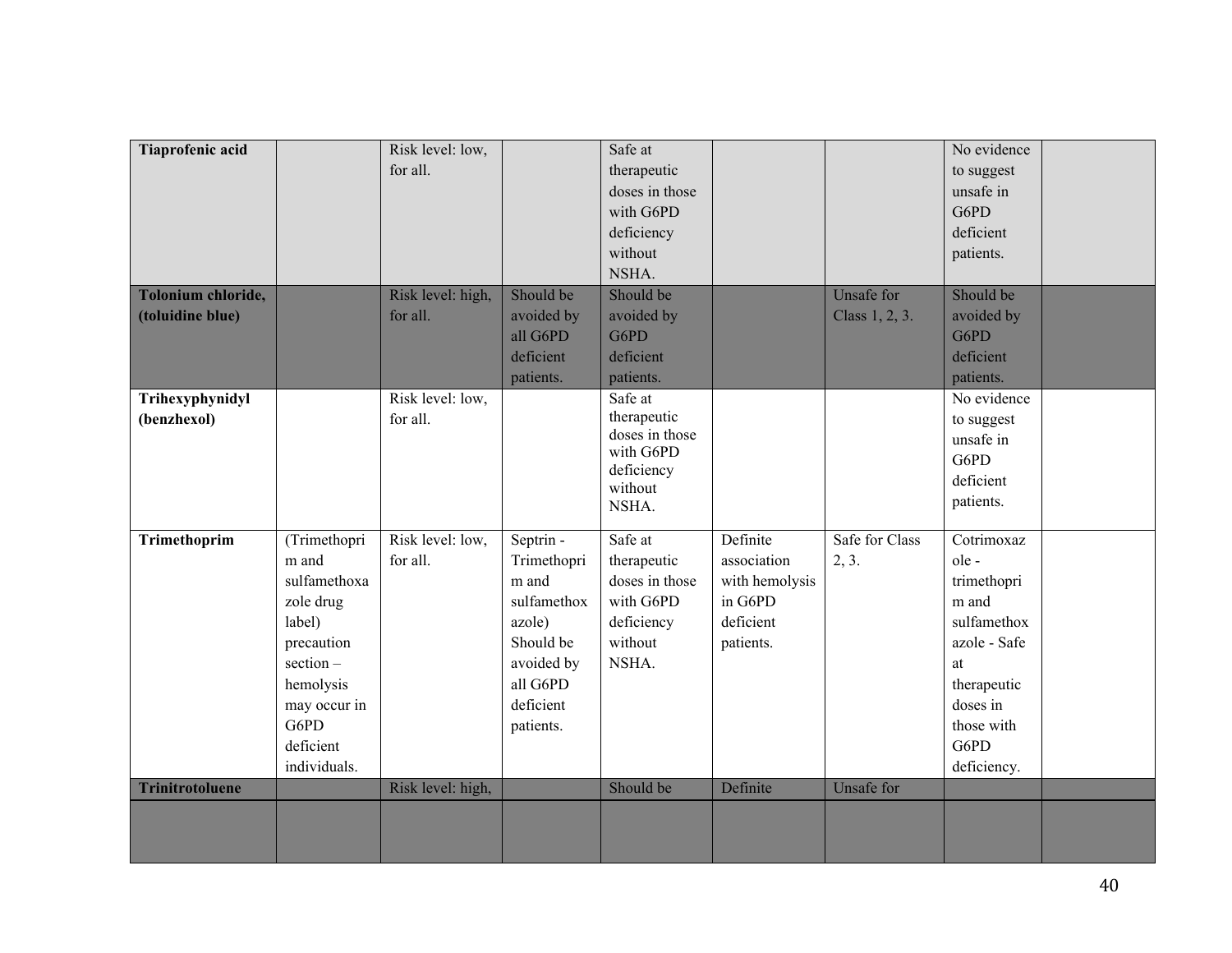| <b>Trinitrotoluene</b> | Risk level: high, |            | Should be      | Definite       | Unsafe for     |             |  |
|------------------------|-------------------|------------|----------------|----------------|----------------|-------------|--|
| $(2, 4, 6-$            | for Medit.,       |            | avoided by     | association    | Class 1, 2, 3. |             |  |
| trinitrotoluene)       | Asian.            |            | G6PD           | with hemolysis |                |             |  |
|                        |                   |            | deficient      | in G6PD        |                |             |  |
|                        |                   |            | patients.      | deficient      |                |             |  |
|                        |                   |            |                | patients.      |                |             |  |
| Tripelennamine         | Risk level: low,  |            | Safe at        |                | Safe for Class | No evidence |  |
|                        | for Medit.,       |            | therapeutic    |                | 2, 3.          | to suggest  |  |
|                        | Asian.            |            | doses in those |                |                | unsafe in   |  |
|                        |                   |            | with G6PD      |                |                | G6PD        |  |
|                        |                   |            | deficiency     |                |                | deficient   |  |
|                        |                   |            | without        |                |                | patients.   |  |
|                        |                   |            | NSHA.          |                |                |             |  |
| Vitamin K              | (Menadiol         | Should be  | Safe at        | Possible       | Safe for Class | No evidence |  |
|                        | Sodium Sulfate    | avoided by | therapeutic    | association    | 2, 3.          | to suggest  |  |
|                        | (vitamin K4       | all G6PD   | doses in those | with hemolysis |                | unsafe in   |  |
|                        | sodium            | deficient  | with G6PD      | in G6PD        |                | G6PD        |  |
|                        | sulfate)). Risk   | patients.  | deficiency     | deficient      |                | deficient   |  |
|                        | level: high, for  |            | without        | patients.      |                | patients.   |  |
|                        | all. Synthetic    |            | NSHA.          |                |                |             |  |
|                        | substitutes of    |            |                |                |                |             |  |
|                        | natural vitamin   |            |                |                |                |             |  |
|                        | K. It is probable |            |                |                |                |             |  |
|                        | that natural      |            |                |                |                |             |  |
|                        | vitamin K1        |            |                |                |                |             |  |
|                        | (phyto-           |            |                |                |                |             |  |

### **Table Key**

Shaded rows are those in which all references with an available review for the drug are in agreement that there is a risk of hemolysis in G6PD deficient individuals (dark grey) or they are in agreement that there is a low level of risk in G6PD deficient individuals who do not have NSHA (light grey). Blank cells are those for which no information for the particular drug was available.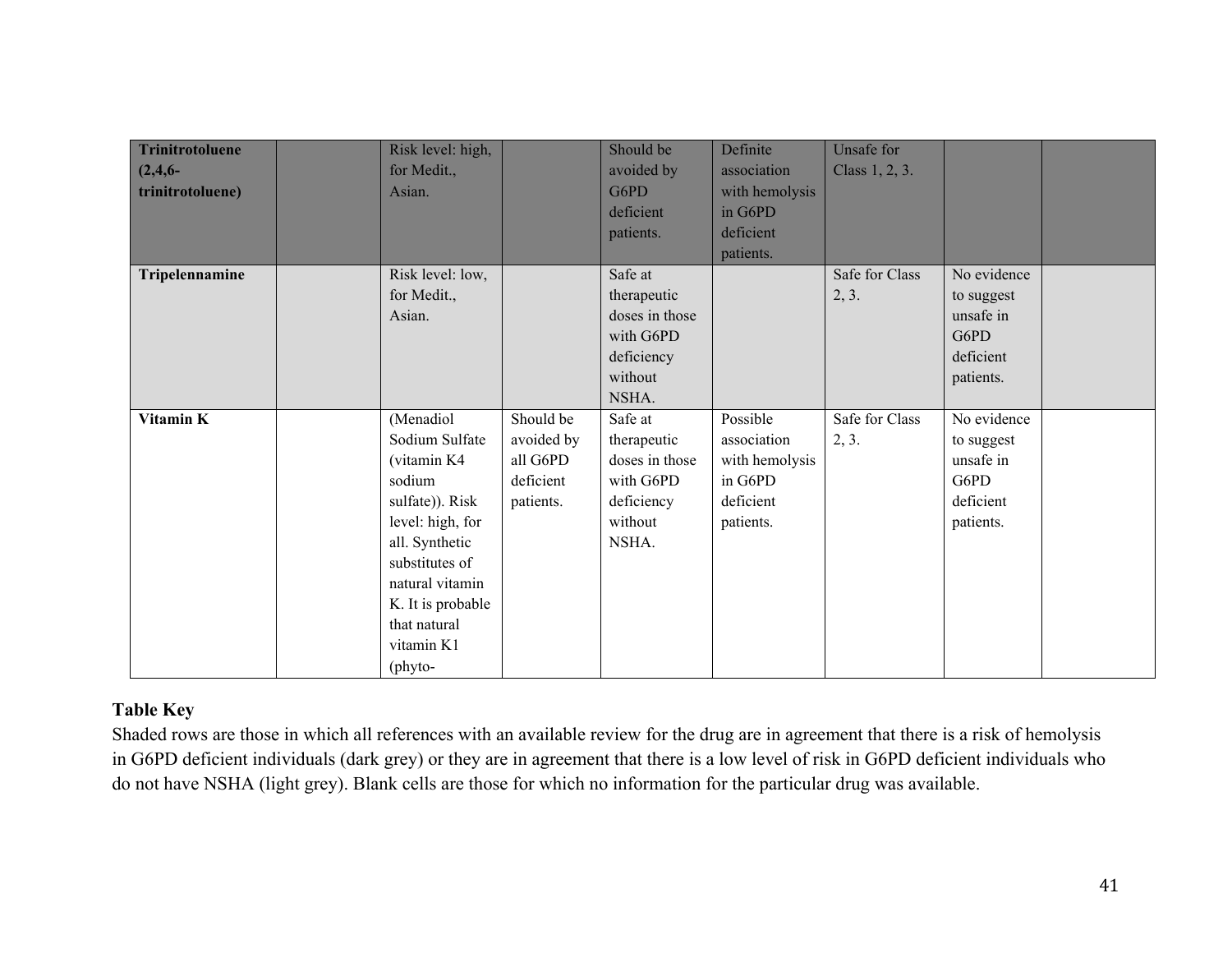<sup>a</sup>Drugs labels were searched for and downloaded at DailyMed, and manually read for information regarding G6PD deficiency. http://dailymed.nlm.nih.gov/dailymed/about.cfm?CFID=19319725&CFTOKEN=58cf841e285ab349-4BB80DDF-DED0-E0BA-8A9AD8C4DF2D7FCF&jsessionid=843066c9aeb61c0b912ef102d65774752f44 (accessed November 29<sup>th</sup> 2012). Drug labels with highlighted pharmacogenetic information can be found at https://www.pharmgkb.org/gene/PA28469#tabview=tab0&subtab=32

<sup>b</sup>Italian G6PD Deficiency Association www.g6pd.org

#### **Abbreviations:**

NSHA = nonspherocytic hemolytic anemia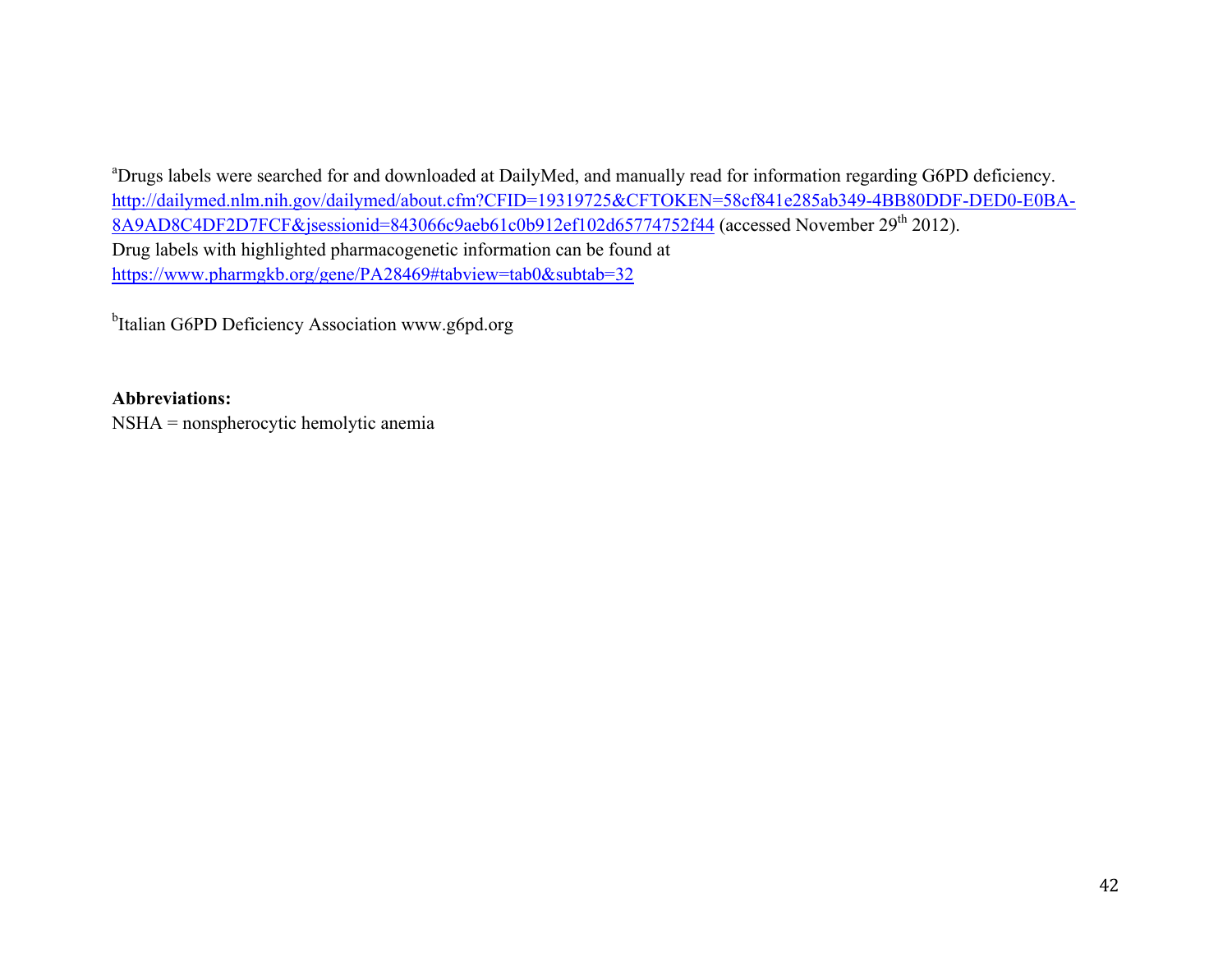| Type of experimental      | <b>Major findings</b>                         | <b>References</b>               | Level of              |
|---------------------------|-----------------------------------------------|---------------------------------|-----------------------|
| model (in vitro, in vivo  |                                               |                                 | evidence <sup>a</sup> |
| preclinical, or clinical) |                                               |                                 |                       |
| Clinical                  | G6PD deficient individuals (as determined by  | Ducros et al. (1991) (173)      | <b>Strong</b>         |
|                           | enzyme assay) developed acute hemolysis or    | Pui et al (1997) (174)          |                       |
|                           | methemoglobinemia after exposure to           | Bosly et al. (2003) (175)       |                       |
|                           | rasburicase or urate oxidase.                 | Browning and Kruse (2005) (176) |                       |
|                           |                                               | Borinstein et al. (2007) (177)  |                       |
|                           |                                               | Bhat et al. (2008) (178)        |                       |
|                           |                                               | Vadhan-Raj et al. (2011) (179)  |                       |
|                           |                                               | Sonbol et al. (2012) (180)      |                       |
|                           |                                               | Zaramella et al. (2012) (181)   |                       |
|                           |                                               | Cheah et al. (2013) (182)       |                       |
| Clinical                  | G6PD deficient individuals (as determined by  | Bain et al. (2010) (183)        | Moderate              |
|                           | genotype) developed acute hemolysis after     | Zaramella et al. (2012) (181)   |                       |
|                           | exposure to rasburicase or urate-oxidase.     | Joly et al. (2009) (184)        |                       |
| Clinical                  | Probable G6PD deficient individuals (no G6PD  | Ng et al. (2011) (185)          | Moderate              |
|                           | enzyme activity or genetic test to determine  | Patte et al. (2002) (186)       |                       |
|                           | G6PD status) developed acute hemolysis after  | Kizer et al (2006) (187)        |                       |
|                           | exposure to rasburicase or urate oxidase.     |                                 |                       |
| Clinical                  | G6PD normal individuals (as determined by     | Goldman et al. (2001) (188)     | Moderate              |
|                           | enzyme assay) developed acute hemolysis after | Kizer et al. (2006) (187)       |                       |
|                           | exposure to rasburicase or urate-oxidase.     | Bauters et al. (2010) (189)     |                       |
|                           |                                               | Bauters et al. (2011) (190)     |                       |

# **Supplemental Table S7. Evidence linking G6PD deficiency to Rasburicase-induced hemolysis or methemoglobinemia**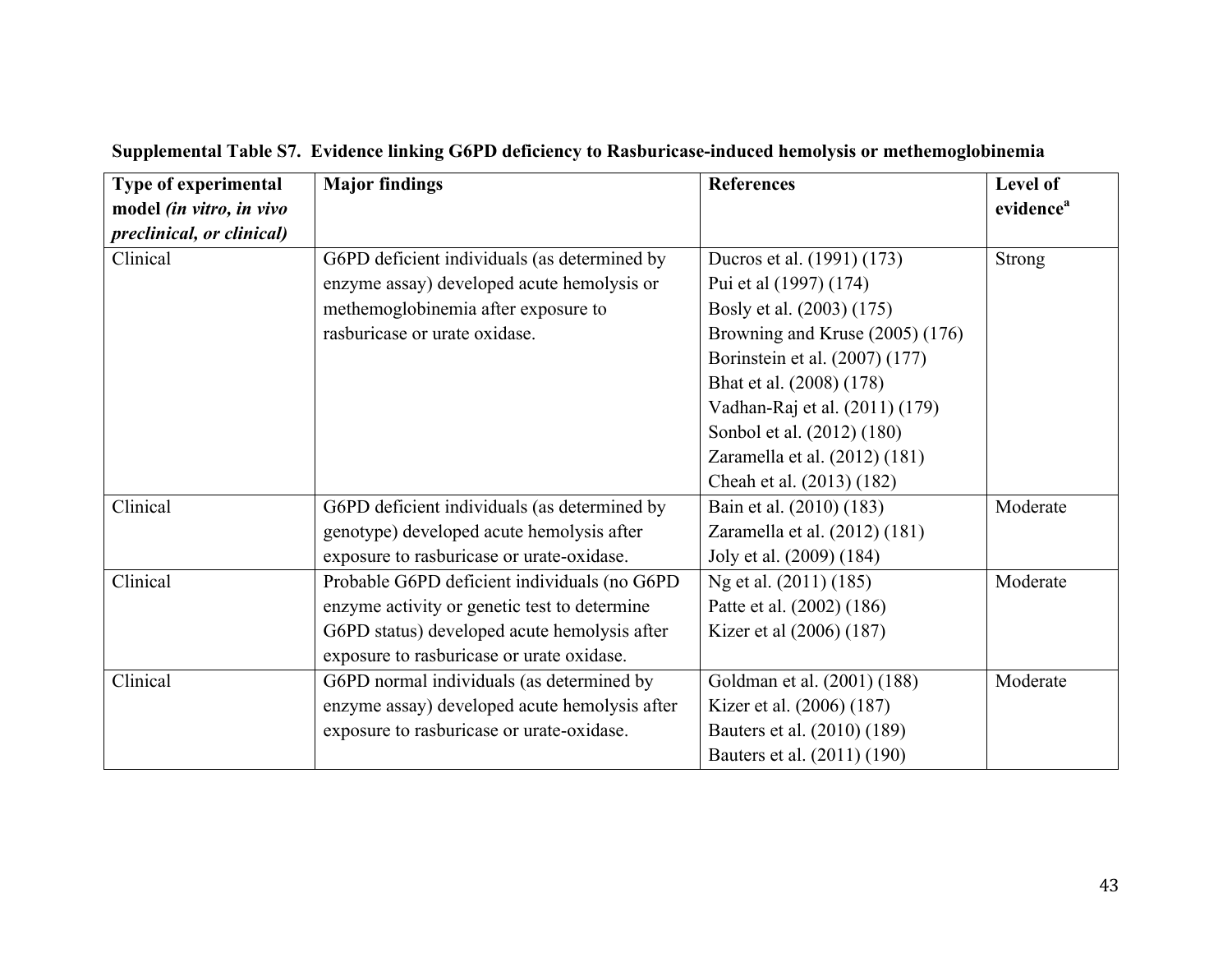<sup>a</sup>See above for description of 'Levels of Evidence Linking Genotype to Phenotype'. Some of the case studies, although not strong individually, collectively do support a strong level of evidence.

### **Abbreviations:**

G6PD – glucose-6-phosphate dehydrogenase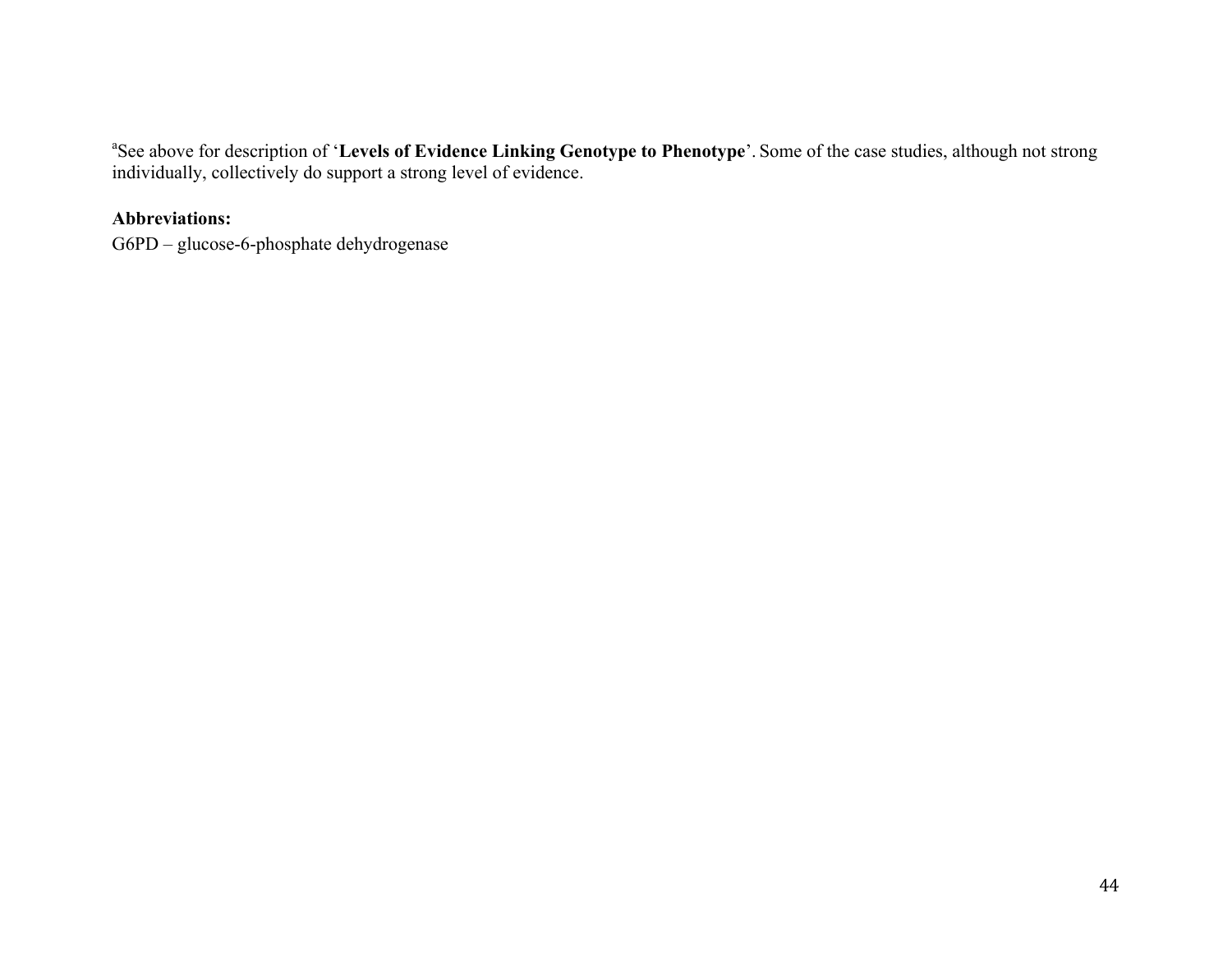### **References**

- (1) Beutler, E. G6PD deficiency. *Blood* **84**, 3613-36 (1994).
- (2) Mason, P.J., Bautista, J.M. & Gilsanz, F. G6PD deficiency: the genotypephenotype association. *Blood reviews* **21**, 267-83 (2007).
- (3) Cappellini, M.D. & Fiorelli, G. Glucose-6-phosphate dehydrogenase deficiency. *Lancet* **371**, 64-74 (2008).
- (4) Youngster, I. *et al.* Medications and glucose-6-phosphate dehydrogenase deficiency: an evidence-based review. *Drug Saf* 33, 713-26 (2010).
- (5) McDonagh, E.M., Thorn, C.F., Bautista, J.M., Youngster, I., Altman, R.B. & Klein, T.E. PharmGKB summary: very important pharmacogene information for G6PD. *Pharmacogenet Genomics* **22**, 219-28 (2012).
- (6) Navolanic, P.M. *et al.* Elitek-rasburicase: an effective means to prevent and treat hyperuricemia associated with tumor lysis syndrome, a Meeting Report, Dallas, Texas, January 2002. *Leukemia* **17**, 499-514 (2003).
- (7) Pui, C.H. Rasburicase: a potent uricolytic agent. *Expert Opin Pharmacother* **3**, 433-42 (2002).
- (8) Whelton, A. Current and future therapeutic options for the management of gout. *Am J Ther* **17**, 402-17 (2010).
- (9) Sivilotti, M.L. Oxidant stress and haemolysis of the human erythrocyte. *Toxicol Rev* **23**, 169-88 (2004).
- (10) Glucose-6-phosphate dehydrogenase deficiency. WHO Working Group. *Bulletin of the World Health Organization* 67, 601-11 (1989).
- (11) Nomenclature of glucose-6-phosphate dehydrogenase in man. *Am J Hum Genet* **19**, 757-61 (1967).
- (12) Yoshida, A., Beutler, E. & Motulsky, A.G. Human glucose-6-phosphate dehydrogenase variants. *Bulletin of the World Health Organization* 45, 243-53 (1971).
- (13) Minucci, A., Moradkhani, K., Hwang, M.J., Zuppi, C., Giardina, B. & Capoluongo, E. Glucose-6-phosphate dehydrogenase (G6PD) mutations database: review of the "old" and update of the new mutations. *Blood Cells Mol Dis* 48, 154-65 (2012).
- (14) Luzzatto, L. & Poggi, V. Glucose-6-Phosphate Dehydrogenase Deficiency In: *Nathan and Oski's Hematology of Infancy and Childhood, 7th Edition* (ed. Meloni, D., Anderson, A. Authors of the book: Orkin, S.H., Fisher, D.E., Look, A.T., Lux IV, S.E., Ginsburg, D., Nathan, D.G. ) (Saunders, Elsevier., 2009).
- (15) Beutler, E. & Vulliamy, T.J. Hematologically important mutations: glucose-6phosphate dehydrogenase. *Blood Cells Mol Dis* 28, 93-103 (2002).
- (16) Beutler, E., Kuhl, W., Vives-Corrons, J.L. & Prchal, J.T. Molecular heterogeneity of glucose-6-phosphate dehydrogenase A. *Blood* 74, 2550-5 (1989).
- (17) Nkhoma, E.T., Poole, C., Vannappagari, V., Hall, S.A. & Beutler, E. The global prevalence of glucose-6-phosphate dehydrogenase deficiency: a systematic review and meta-analysis. *Blood Cells Mol Dis* 42, 267-78 (2009).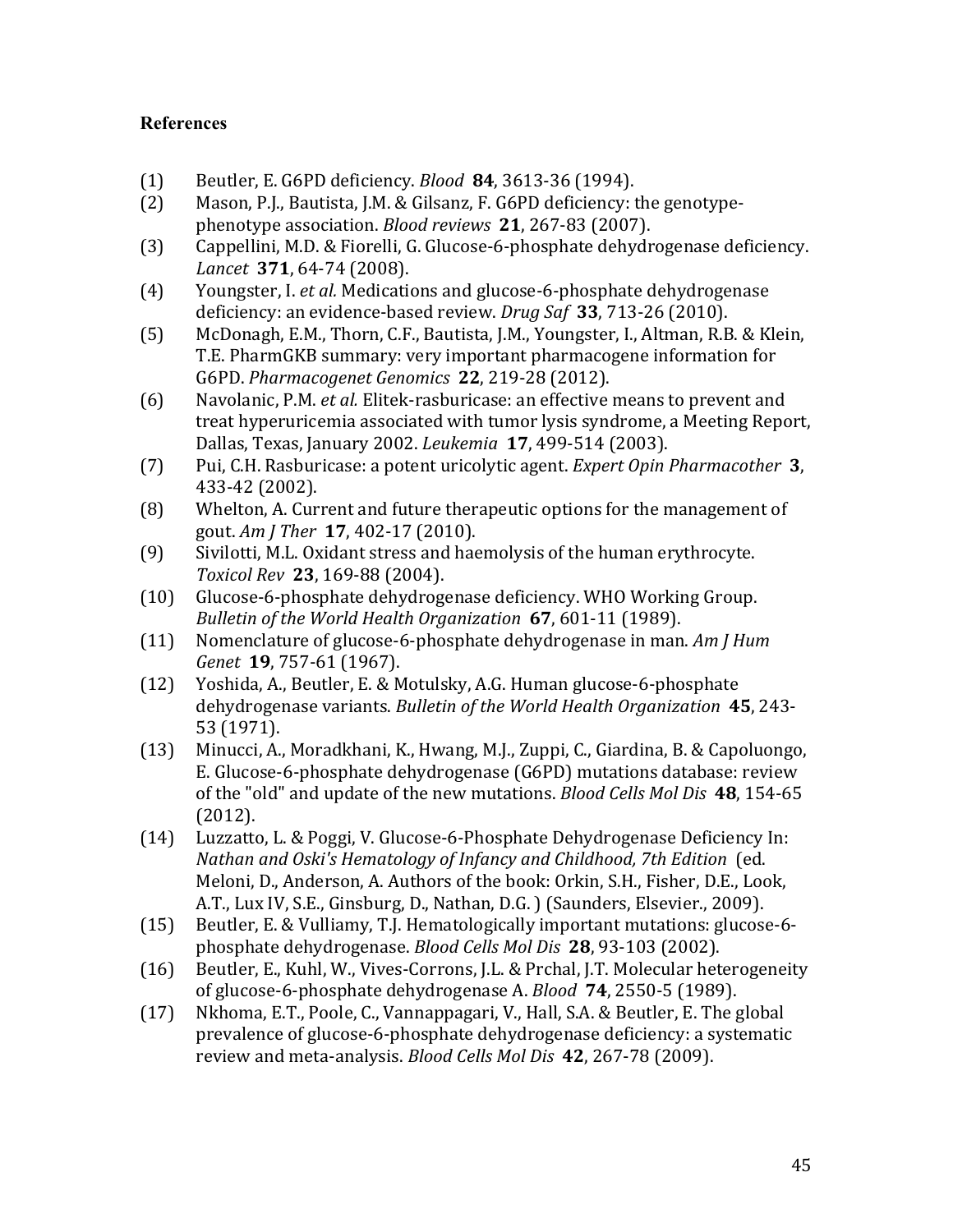- (18) Leslie, T. *et al.* The impact of phenotypic and genotypic G6PD deficiency on risk of plasmodium vivax infection: a case-control study amongst Afghan refugees in Pakistan. *PLoS medicine* 7, e1000283 (2010).
- (19) Rinaldi, A., Filippi, G. & Siniscalco, M. Variability of red cell phenotypes between and within individuals in an unbiased sample of 77 heterozygotes for G6PD deficiency in Sardinia. *Am J Hum Genet* **28**, 496-505 (1976).
- (20) Sanna, G., Frau, F., De Virgiliis, S., Piu, P., Bertolino, F. & Cao, A. Glucose-6phosphate dehydrogenase red blood cell phenotype in GdMediterranean heterozygous females and hemizygous males at birth. *Pediatric research* **15**, 1443-6 (1981).
- $(21)$  Au, W.Y., Ma, E.S., Lam, V.M., Chan, J.L., Pang, A. & Kwong, Y.L. Glucose 6phosphate dehydrogenase (G6PD) deficiency in elderly Chinese women heterozygous for G6PD variants. American journal of medical genetics Part A **129A**, 208-11 (2004).
- (22) Manco, L. *et al.* Chronic hemolytic anemia is associated with a new glucose-6phosphate dehydrogenase in-frame deletion in an older woman. *Blood Cells Mol Dis* **46**, 288-93 (2011).
- (23) Pamba, A. *et al.* Clinical spectrum and severity of hemolytic anemia in glucose 6-phosphate dehydrogenase-deficient children receiving dapsone. *Blood* **120**, 4123-33 (2012).
- (24) Muller, O. et al. Haemolysis risk in methylene blue treatment of G6PDsufficient and G6PD-deficient West-African children with uncomplicated falciparum malaria: a synopsis of four RCTs. *Pharmacoepidemiology and drug safety* **22**, 376-85 (2013).
- (25) Faiyaz-Ul-Haque, M. *et al.* Genetics of glucose-6-phosphate dehydrogenase deficiency in Saudi patients. *Clinical genetics* **78**, 98-100 (2010).
- (26) Elyassi, A.R. & Rowshan, H.H. Perioperative management of the glucose-6phosphate dehydrogenase deficient patient: a review of literature. Anesth *Prog* **56**, 86-91 (2009).
- (27) *http://www.g6pd.org: G6PD Deficiency Favism Association. The Association is* affiliated with UNIAMO, Italian Federation for Rare Diseases, which is member of EURORDIS, European Organization for Rare Diseases. (© 1996-2012 by Associazione Italiana Favismo - Deficit di G6PD). Accessed May 8th 2012.
- (28) Kletzien, R.F., Harris, P.K. & Foellmi, L.A. Glucose-6-phosphate dehydrogenase: a "housekeeping" enzyme subject to tissue-specific regulation by hormones, nutrients, and oxidant stress. *FASEB J* 8, 174-81 (1994).
- $(29)$  Goth, L. & Bigler, N.W. Catalase deficiency may complicate urate oxidase (rasburicase) therapy. *Free Radic Res* **41**, 953-5 (2007).
- (30) Skold, A., Cosco, D.L. & Klein, R. Methemoglobinemia: pathogenesis, diagnosis, and management. *South Med J* **104**, 757-61 (2011).
- (31) Curry, S. Methemoglobinemia. Ann Emerg Med 11, 214-21 (1982).
- (32) Mansouri, A. & Lurie, A.A. Concise review: methemoglobinemia. *American journal of hematology* **42**, 7-12 (1993).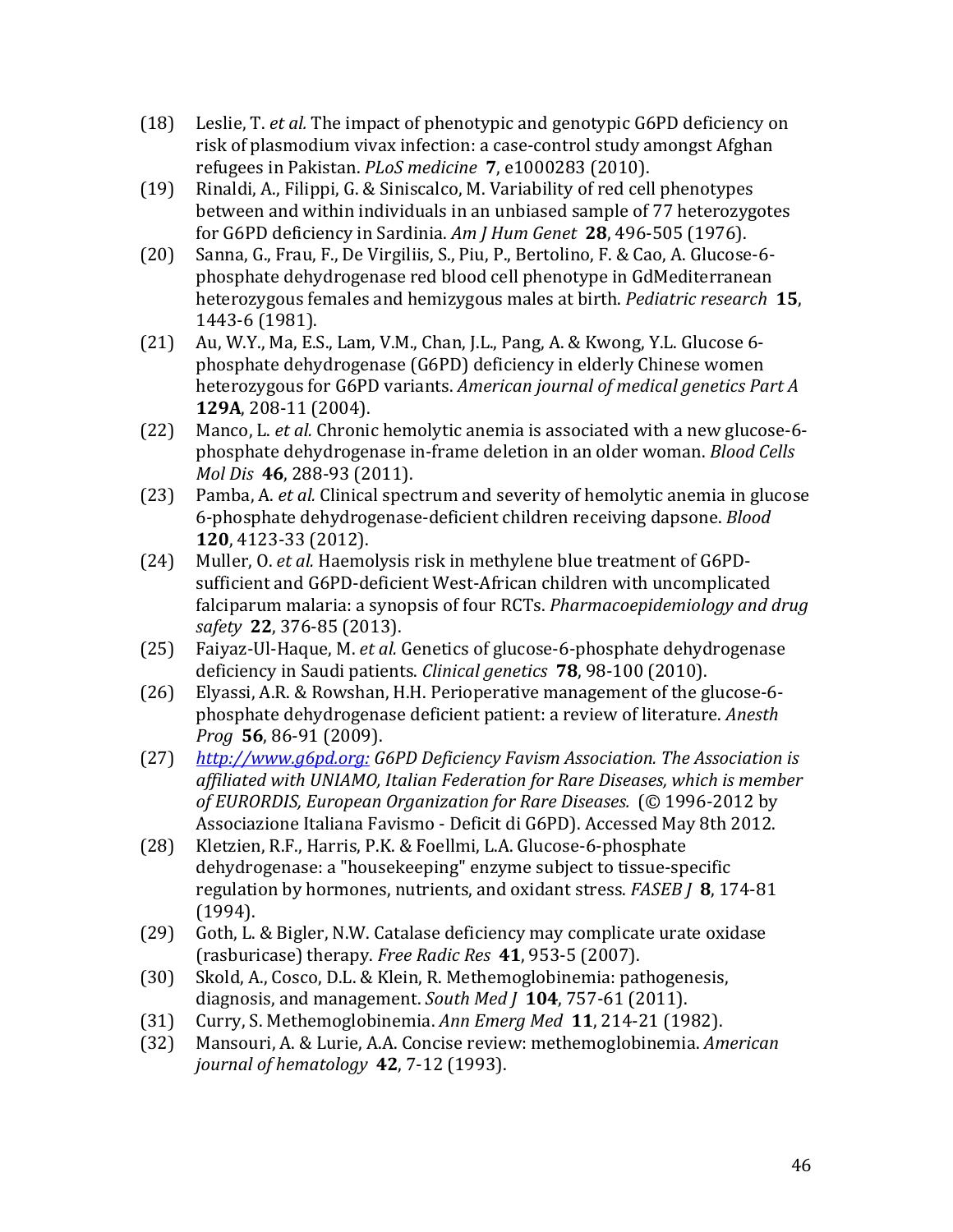- (33) Lo, S.C. & Agar, N.S. NADH-methemoglobin reductase activity in the erythrocytes of newborn and adult mammals. *Experientia* 42, 1264-5 (1986).
- (34) Valdes, R., Payne, D.A. & Linder, M.W. Laboratory analysis and application of pharmacogenetics to clinical practice. The National Academy of Clinical *Biochemistry (NACB) - Laboratory Medicine Practice Guidelines* 2010.
- (35) Moradkhani, K. *et al.* Practical approach for characterization of glucose 6phosphate dehydrogenase (G6PD) deficiency in countries with population ethnically heterogeneous: Description of seven new G6PD mutants. *American journal of hematology*, (2011).
- (36) Jablonska-Skwiecinska, E. et al. Several mutations including two novel mutations of the glucose-6-phosphate dehydrogenase gene in Polish G6PD deficient subjects with chronic nonspherocytic hemolytic anemia, acute hemolytic anemia, and favism. *Human mutation* **14**, 477-84 (1999).
- (37) MacDonald, D., Town, M., Mason, P., Vulliamy, T., Luzzatto, L. & Goff, D.K. Deficiency in red blood cells. *Nature* 350, 115 (1991).
- (38) Chao, L.T. *et al.* A to G substitution identified in exon 2 of the G6PD gene among G6PD deficient Chinese. *Nucleic acids research* **19**, 6056 (1991).
- (39) Vulliamy, T.J. *et al.* Clinical and haematological consequences of recurrent G6PD mutations and a single new mutation causing chronic nonspherocytic haemolytic anaemia. *British journal of haematology* **101**, 670-5 (1998).
- (40) Beutler, E., Kuhl, W., Gelbart, T. & Forman, L. DNA sequence abnormalities of human glucose-6-phosphate dehydrogenase variants. The *Journal of biological chemistry* **266**, 4145-50 (1991).
- (41) Kahn, A., Esters, A. & Habedank, M. GD (--) Aachen, a new variant of deficient glucose-6-phosphate dehydrogenase. Clinical, genetic, biochemical aspects. *Human genetics* **32**, 171-80 (1976).
- (42) Yasutaka, H. *et al.* Japenese siblings with chronic compensated hemolysis and acute hemolytic anemia due to a new glucose-6-phosphate dehydrogenase variant (G6PD Tenri). *J Japan Pediatr Soc* **106**, 759-62 (2002).
- (43) Beutler, E., Westwood, B., Melemed, A., Dal Borgo, P. & Margolis, D. Three new exon 10 glucose-6-phosphate dehydrogenase mutations. *Blood Cells Mol Dis* **21**, 64-72 (1995).
- (44) Zarza, R. *et al.* Two new mutations of the glucose-6-phosphate dehydrogenase (G6PD) gene associated with haemolytic anaemia: clinical, biochemical and molecular relationships. *British journal of haematology* **98**, 578-82 (1997).
- (45) Hirono, A., Kuhl, W., Gelbart, T., Forman, L., Fairbanks, V.F. & Beutler, E. Identification of the binding domain for  $NADP+$  of human glucose-6phosphate dehydrogenase by sequence analysis of mutants. *Proceedings of the National Academy of Sciences of the United States of America* 86, 10015-7 (1989).
- (46) Vaca, G., Ibarra, B., Romero, F., Olivares, N., Cantu, J.M. & Beutler, E. G-6-PD Guadalajara. A new mutant associated with chronic nonspherocytic hemolytic anemia. *Human genetics* **61**, 175-6 (1982).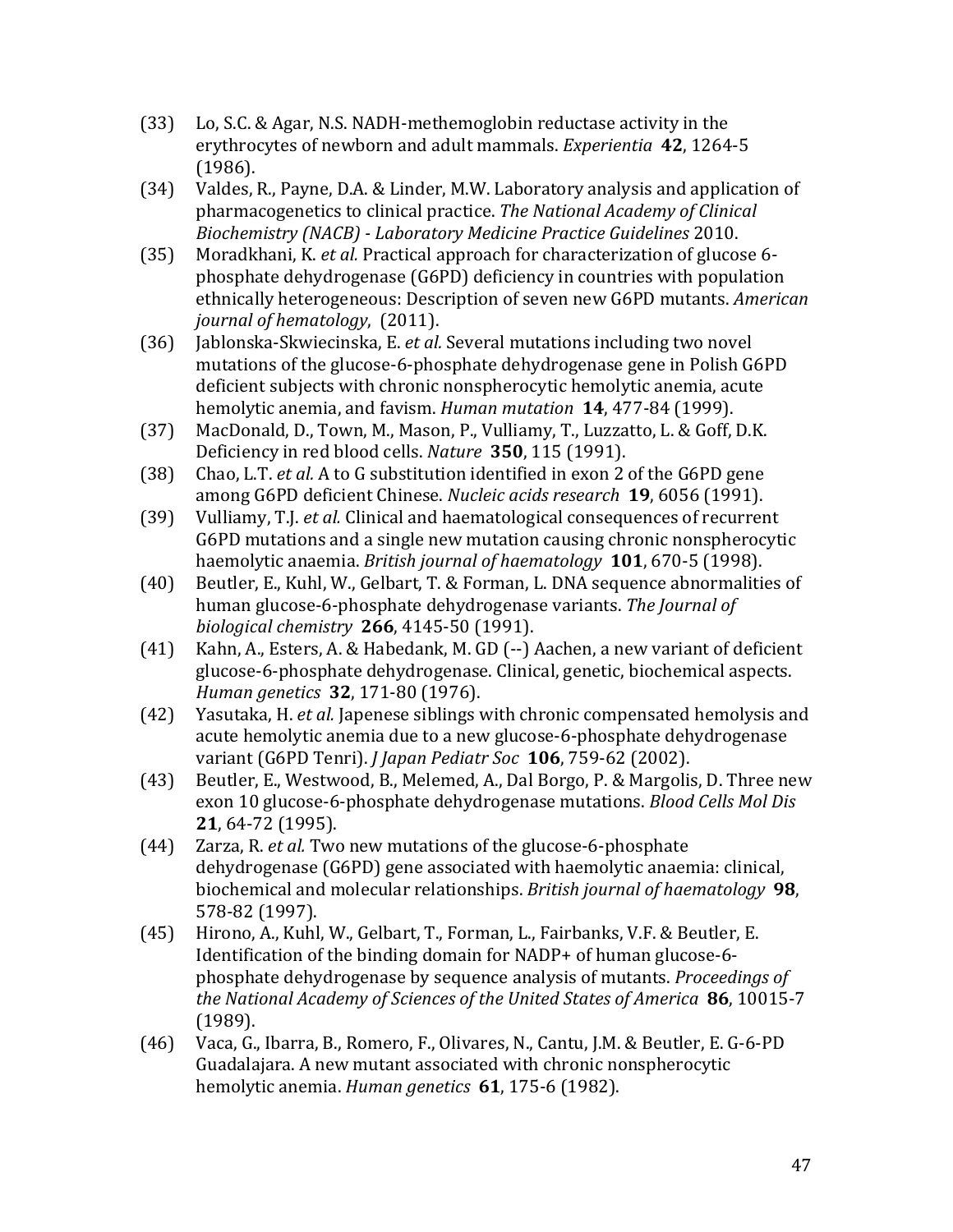- (47) Gaetani, G.F. *et al.* A new glucose-6-phosphate dehydrogenase variant with congenital nonspherocytic hemolytic anemia (G6PD Genova). Biochemical characterization and mosaicism expression in the heterozygote. *Human genetics* **84**, 337-40 (1990).
- (48) Hirono, A., Fujii, H., Takano, T., Chiba, Y., Azuno, Y. & Miwa, S. Molecular analysis of eight biochemically unique glucose-6-phosphate dehydrogenase variants found in Japan. *Blood* **89**, 4624-7 (1997).
- (49) Xu, W., Westwood, B., Bartsocas, C.S., Malcorra-Azpiazu, J.J., Indrak, K. & Beutler, E. Glucose-6 phosphate dehydrogenase mutations and haplotypes in various ethnic groups. *Blood* **85**, 257-63 (1995).
- (50) Maciag, M. *et al.* Molecular analysis of three novel G6PD variants: G6PD Pedoplis-Ckaro, G6PD Piotrkow and G6PD Krakow. Acta biochimica Polonica **54**, 877-81 (2007).
- (51) Filosa, S. *et al.* Molecular basis of chronic non-spherocytic haemolytic anaemia: a new G6PD variant (393 Arg----His) with abnormal KmG6P and marked in vivo instability. *British journal of haematology* **80**, 111-6 (1992).
- (52) Filosa, S. *et al.* A novel single-base mutation in the glucose 6-phosphate dehydrogenase gene is associated with chronic non-spherocytic haemolytic anaemia. *Human genetics* **94**, 560-2 (1994).
- (53) Elizondo, J. et al. G6PD-Puerto Limon: a new deficient variant of glucose-6phosphate dehydrogenase associated with congenital nonspherocytic hemolytic anemia. *Human genetics* **62**, 110-2 (1982).
- (54) Manco, L., Goncalves, P., Macedo-Ribeiro, S., Seabra, C., Melo, P. & Ribeiro, M.L. Two new glucose-6-phosphate dehydrogenase mutations causing chronic hemolysis. *Haematologica* **90**, 1135-6 (2005).
- (55) Ganczakowski, M. et al. Multiple glucose 6-phosphate dehydrogenasedeficient variants correlate with malaria endemicity in the Vanuatu archipelago (southwestern Pacific). Am J Hum Genet 56, 294-301 (1995).
- (56) Grabowska, D. *et al.* A novel mutation in the glucose-6-phosphate dehydrogenase gene in a subject with chronic nonspherocytic hemolytic anemia--characterization of enzyme using yeast expression system and molecular modeling. *Blood Cells Mol Dis* 32, 124-30 (2004).
- (57) van Wijk, R. *et al.* Distinct phenotypic expression of two de novo missense mutations affecting the dimer interface of glucose-6-phosphate dehydrogenase. *Blood Cells Mol Dis* **32**, 112-7 (2004).
- (58) Hirono, A., Miwa, S., Fujii, H., Ishida, F., Yamada, K. & Kubota, K. Molecular study of eight Japanese cases of glucose-6-phosphate dehydrogenase deficiency by nonradioisotopic single-strand conformation polymorphism analysis. *Blood* **83**, 3363-8 (1994).
- (59) Beutler, E., Westwood, B., Prchal, J.T., Vaca, G., Bartsocas, C.S. & Baronciani, L. New glucose-6-phosphate dehydrogenase mutations from various ethnic groups. *Blood* **80**, 255-6 (1992).
- (60) Kiani, F., Schwarzl, S., Fischer, S. & Efferth, T. Three-dimensional modeling of glucose-6-phosphate dehydrogenase-deficient variants from German ancestry. *PloS one* **2**, e625 (2007).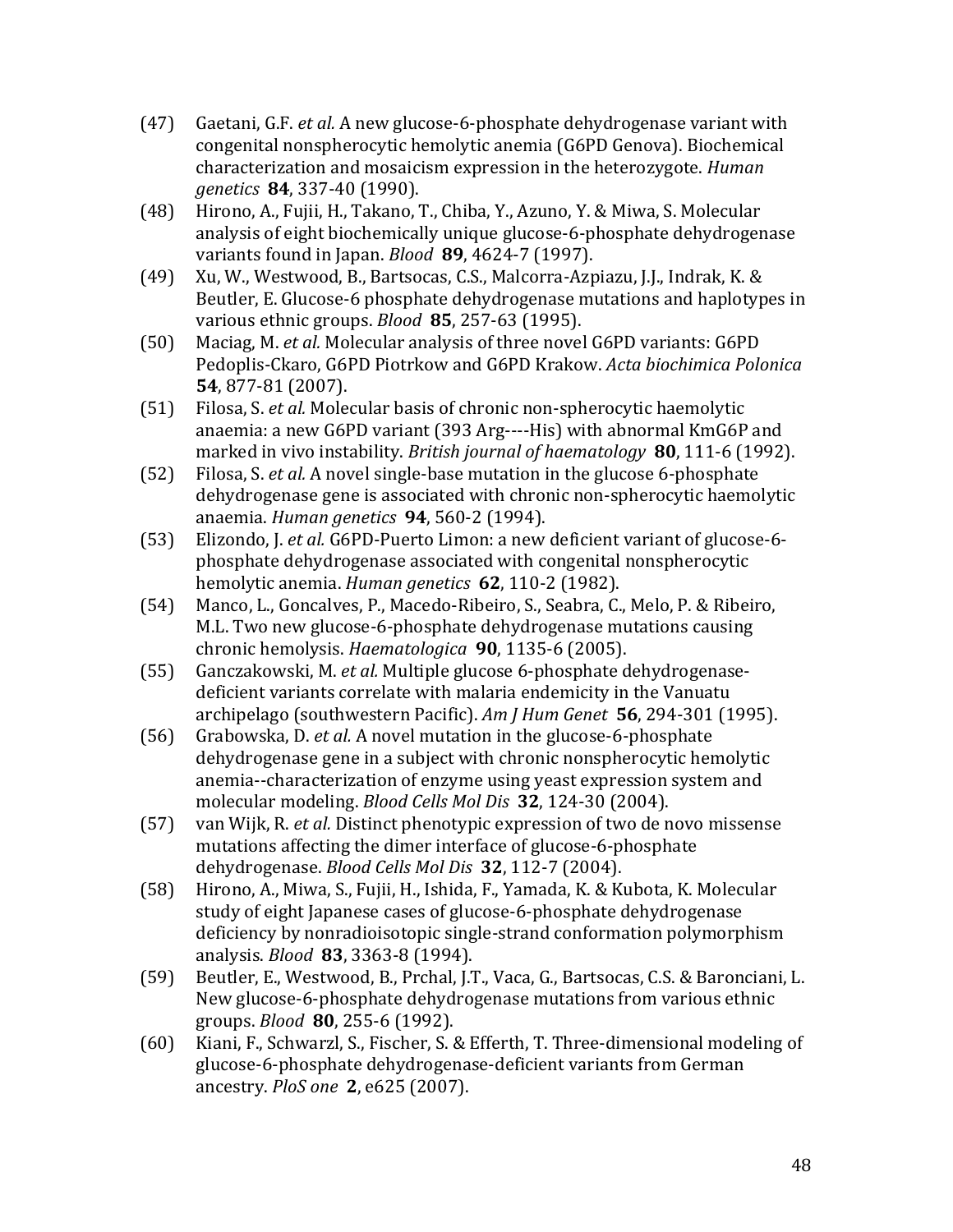- (61) Saad, S.T., Salles, T.S., Arruda, V.R., Sonati, M.F. & Costa, F.F. G6PD sumare: a novel mutation in the G6PD gene  $(1292 T--G)$  associated with chronic nonspherocytic anemia. *Human mutation* **10**, 245-7 (1997).
- (62) Fujii, H. *et al.* Glucose 6-phosphate dehydrogenase variants: a unique variant (G6PD Kobe) showed an extremely increased affinity for galactose 6phosphate and a new variant (G6PD Sapporo) resembling G6PD Pea Ridge. *Human genetics* **58**, 405-7 (1981).
- (63) Vulliamy, T.J. *et al.* Diverse point mutations in the human glucose-6phosphate dehydrogenase gene cause enzyme deficiency and mild or severe hemolytic anemia. *Proceedings of the National Academy of Sciences of the United States of America* **85**, 5171-5 (1988).
- (64) Manco, L., Goncalves, P., Antunes, P., Maduro, F., Abade, A. & Ribeiro, M.L. Mutations and haplotype diversity in 70 Portuguese G6PD-deficient individuals: an overview on the origin and evolution of mutated alleles. *Haematologica* **92**, 1713-4 (2007).
- (65) Tanphaichitr, V.S., Hirono, A., Pung-amritt, P., Treesucon, A. & Wanachiwanawin, W. Chronic nonspherocytic hemolytic anemia due to glucose-6-phosphate dehydrogenase deficiency: report of two families with novel mutations causing G6PD Bangkok and G6PD Bangkok Noi. *Annals of hematology* **90**, 769-75 (2011).
- (66) Baronciani, L., Tricta, F. & Beutler, E. G6PD "campinas:" a deficient enzyme with a mutation at the far 3' end of the gene. *Human mutation* 2, 77-8 (1993).
- (67) Minucci, A., Concolino, P., Vendittelli, F., Giardina, B., Zuppi, C. & Capoluongo, E. Glucose-6-phosphate dehydrogenase Buenos Aires: a novel de novo missense mutation associated with severe enzyme deficiency. *Clinical biochemistry* 41, 742-5 (2008).
- (68) McGonigle, D.P., Lalloz, M.R.A., Wild, B.J. & Layton, D.M. G6PD-Brighton: a new class I glucose-6-phosphate dehydrogenase variant due to a deletion in exon 13. *Brit J haematol* **101**, 51 (1988).
- (69) Vulliamy, T., Luzzatto, L., Hirono, A. & Beutler, E. Hematologically important mutations: glucose-6-phosphate dehydrogenase. *Blood Cells Mol Dis* 23, 302-13 (1997).
- (70) van Bruggen, R. *et al.* Deletion of leucine 61 in glucose-6-phosphate dehydrogenase leads to chronic nonspherocytic anemia, granulocyte dysfunction, and increased susceptibility to infections. *Blood* **100**, 1026-30 (2002).
- (71) McDade, J., Abramova, T., Mortier, N., Howard, T. & Ware, R.E. A novel G6PD mutation leading to chronic hemolytic anemia. *Pediatric blood & cancer* 51, 816-9 (2008).
- (72) Mason, P.J. *et al.* New glucose-6-phosphate dehydrogenase mutations associated with chronic anemia. *Blood* 85, 1377-80 (1995).
- (73) Hirono, A., Fujii, H. & Miwa, S. Identification of two novel deletion mutations in glucose-6-phosphate dehydrogenase gene causing hemolytic anemia. *Blood* **85**, 1118-21 (1995).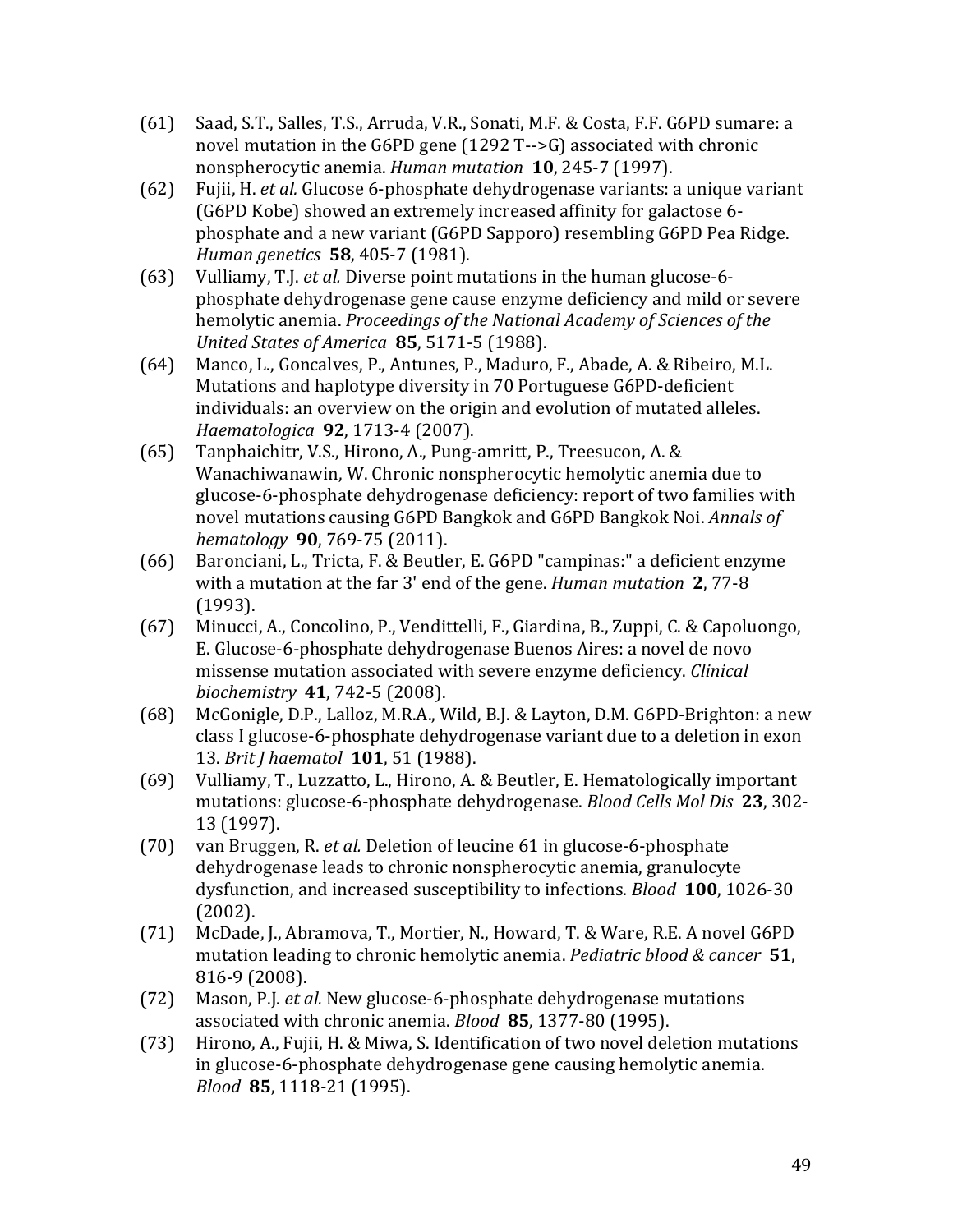- (74) Maeda, M., Constantoulakis, P., Chen, C.S., Stamatoyannopoulos, G. & Yoshida, A. Molecular abnormalities of a human glucose-6-phosphate dehydrogenase variant associated with undetectable enzyme activity and immunologically cross-reacting material. Am *J Hum Genet* **51**, 386-95 (1992).
- (75) Vlachos, A., Westwood, B., Lipton, J.M. & Beutler, E. G6PD Mount Sinai: a new severe hemolytic variant characterized by dual mutations at nucleotides 376G and 1159T (N126D). *Human mutation* **Suppl 1**, S154-5 (1998).
- (76) Rovira, A., Vulliamy, T., Pujades, M.A., Luzzatto, L. & Corrons, J.L. Molecular genetics of glucose-6-phosphate dehydrogenase (G6PD) deficiency in Spain: identification of two new point mutations in the G6PD gene. *British journal of haematology* **91**, 66-71 (1995).
- (77) Roos, D. *et al.* Molecular basis and enzymatic properties of glucose 6phosphate dehydrogenase volendam, leading to chronic nonspherocytic anemia, granulocyte dysfunction, and increased susceptibility to infections. *Blood* **94**, 2955-62 (1999).
- (78) Ogura, H. *et al.* A new glucose-6-phosphate dehydrogenase variant (G6PD) Tsukui) associated with congenital hemolytic anemia. *Human genetics* **78**, 369-71 (1988).
- (79) Beutler, E., Westwood, B. & Kuhl, W. Definition of the mutations of G6PD Wayne, G6PD Viangchan, G6PD Jammu, and G6PD 'LeJeune'. *Acta haematologica* **86**, 179-82 (1991).
- (80) Mizukawa, B. *et al.* Cooperating G6PD mutations associated with severe neonatal hyperbilirubinemia and cholestasis. *Pediatric blood & cancer* **56**, 840-2 (2011).
- (81) Poggi, V., Town, M., Foulkes, N.S. & Luzzatto, L. Identification of a single base change in a new human mutant glucose-6-phosphate dehydrogenase gene by polymerase-chain-reaction amplification of the entire coding region from genomic DNA. The Biochemical journal 271, 157-60 (1990).
- (82) Takizawa, T. *et al.* A unique electrophoretic slow-moving glucose 6phosphate dehydrogenase variant (G6PD Asahikawa) with a markedly acidic pH optimum. *Human genetics* **68**, 70-2 (1984).
- (83) Zimmerman, S.A., Ware, R.E., Forman, L., Westwood, B. & Beutler, E. Glucose-6-phosphate dehydrogenase Durham: a de novo mutation associated with chronic hemolytic anemia. The Journal of pediatrics **131**, 284-7 (1997).
- (84) Ravindranath, Y. & Beutler, E. Two new variants of glucose-6-phosphate dehydrogenase associated with hereditary non-spherocytic hemolytic anemia: G6PD Wayne and G6PD Huron. American journal of hematology 24, 357-63 (1987).
- (85) Costa, E. *et al.* Glucose-6-phosphate dehydrogenase aveiro: a de novo mutation associated with chronic nonspherocytic hemolytic anemia. *Blood* **95**, 1499-501 (2000).
- (86) Taki, M. *et al.* A new glucose-6-phosphate dehydrogenase variant G6PD Sugao  $(826C\rightarrow T)$  exhibiting chronic hemolytic anemia with episodes of hemolytic crisis immediately after birth. *International journal of hematology* **74**, 153-6 (2001).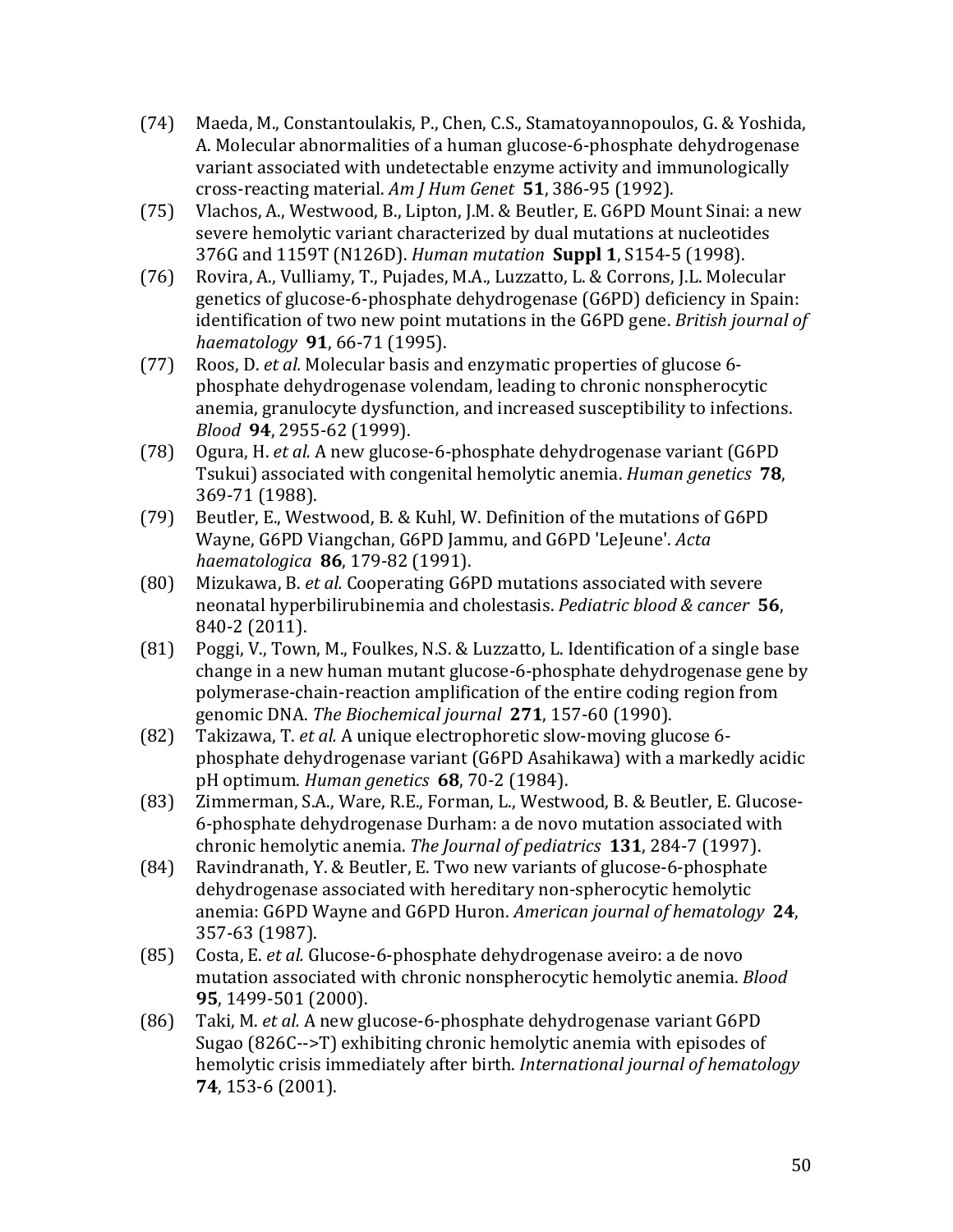- (87) Beutler, E., Gelbart, T. & Miller, W. Severe jaundice in a patient with a previously undescribed glucose-6-phosphate dehydrogenase (G6PD) mutation and Gilbert syndrome. *Blood Cells Mol Dis* 28, 104-7 (2002).
- (88) Hirono, A., Fujii, H., Shima, M. & Miwa, S. G6PD Nara: a new class 1 glucose-6phosphate dehydrogenase variant with an eight amino acid deletion. *Blood* **82**, 3250-2 (1993).
- (89) Iancovici-Kidon, M. et al. A new exon 9 glucose-6-phosphate dehydrogenase mutation (G6PD "Rehovot") in a Jewish Ethiopian family with variable phenotypes. *Blood Cells Mol Dis* **26**, 567-71 (2000).
- (90) Hirono, A., Ishii, A., Kere, N., Fujii, H., Hirono, K. & Miwa, S. Molecular analysis of glucose-6-phosphate dehydrogenase variants in the Solomon Islands. Am *J Hum Genet* **56**, 1243-5 (1995).
- (91) Hirono, A., Fujii, H., Hirono, K., Kanno, H. & Miwa, S. Molecular abnormality of a Japanese glucose-6-phosphate dehydrogenase variant (G6PD Tokyo) associated with hereditary non-spherocytic hemolytic anemia. *Human genetics* **88**, 347-8 (1992).
- (92) Cappellini, M.D., Montemuros, F.M.d., Bellis, G.D., Debernardi, S., Dotti, C. & Fiorelli, G. Multiple G6PD mutations are associated with a clinical and biochemical phenotype similar to that of G6PD Mediterranean. Hum Mutat **14**, 447-84 (1999).
- (93) Okano, Y. *et al.* Two novel glucose-6-phosphate dehydrogenase variants found in newborn mass-screening for galactosaemia. *Eur J Pediatr* **160**, 105-8 (2001).
- (94) Iwai, K. *et al.* Distribution of glucose-6-phosphate dehydrogenase mutations in Southeast Asia. *Human genetics* **108**, 445-9 (2001).
- (95) Calabro, V. *et al.* Genetic heterogeneity of glucose-6-phosphate dehydrogenase deficiency revealed by single-strand conformation and sequence analysis. Am *J Hum Genet* **52**, 527-36 (1993).
- (96) Menounos, P. *et al.* Molecular heterogeneity of the glucose-6-phosphate dehydrogenase deficiency in the Hellenic population. *Human heredity* **50**, 237-41 (2000).
- (97) Perng, L.I., Chiou, S.S., Liu, T.C. & Chang, J.G. A novel C to T substitution at nucleotide 1360 of cDNA which abolishes a natural Hha I site accounts for a new G6PD deficiency gene in Chinese. *Human molecular genetics* 1, 205 (1992).
- (98) Wagner, G., Bhatia, K. & Board, P. Glucose-6-phosphate dehydrogenase deficiency mutations in Papua New Guinea. *Human biology* 68, 383-94 (1996).
- (99) Vives-Corrons, J.L., Kuhl, W., Pujades, M.A. & Beutler, E. Molecular genetics of the glucose-6-phosphate dehydrogenase (G6PD) Mediterranean variant and description of a new G6PD mutant, G6PD Andalus1361A. Am J Hum Genet 47, 575-9 (1990).
- (100) Stevens, D.J., Wanachiwanawin, W., Mason, P.J., Vulliamy, T.J. & Luzzatto, L. G6PD Canton a common deficient variant in South East Asia caused by a 459 Arg----Leu mutation. *Nucleic acids research* **18**, 7190 (1990).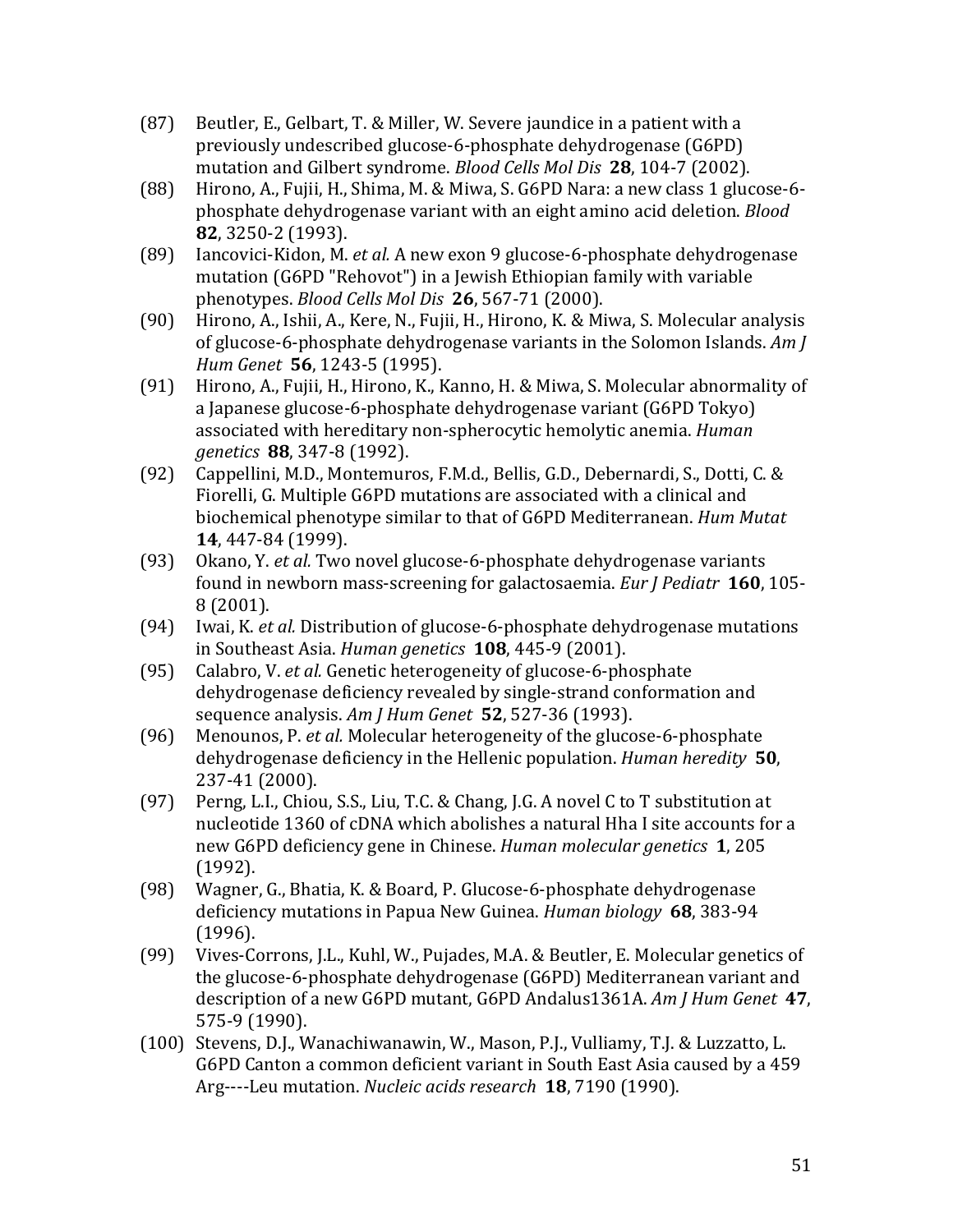- (101) Chiu, D.T. *et al.* Two commonly occurring nucleotide base substitutions in Chinese G6PD variants. *Biochemical and biophysical research communications* **180**, 988-93 (1991).
- (102) Rodrigues, M.O., Pereira, J.D., Gaspar, G., Olim, G., Martins, M.D. & Monteiro, C. Novel point mutation in exon 12 of the glucose-6- phosphate dehydrogenase gene: G6PD FLORES. *Journal of clinical laboratory analysis* **18**, 129-31 (2004).
- (103) Hamel, A.R., Cabral, I.R., Sales, T.S., Costa, F.F. & Olalla Saad, S.T. Molecular heterogeneity of G6PD deficiency in an Amazonian population and description of four new variants. *Blood Cells Mol Dis* 28, 399-406 (2002).
- (104) Laosombat, V. *et al.* Molecular heterogeneity of glucose-6-phosphate dehydrogenase (G6PD) variants in the south of Thailand and identification of a novel variant (G6PD Songklanagarind). *Blood Cells Mol Dis* 34, 191-6 (2005).
- (105) Yan, T. *et al.* Incidence and complete molecular characterization of glucose-6phosphate dehydrogenase deficiency in the Guangxi Zhuang autonomous region of southern China: description of four novel mutations. *Haematologica* **91**, 1321-8 (2006).
- (106) Matsuoka, H. et al. Seven different glucose-6-phosphate dehydrogenase variants including a new variant distributed in Lam Dong Province in southern Vietnam. *Acta medica Okayama* **61**, 213-9 (2007).
- (107) Beutler, E., Kuhl, W., Saenz, G.F. & Rodriguez, W. Mutation analysis of glucose-6-phosphate dehydrogenase (G6PD) variants in Costa Rica. *Human genetics* **87**, 462-4 (1991).
- (108) Cittadella, R. *et al.* Genetic heterogeneity of glucose-6-phosphate dehydrogenase deficiency in south-east Sicily. Annals of human genetics 61, 229-34 (1997).
- (109) Kumakawa, T., Suzuki, S., Fujii, H. & Miwa, S. Frequency of glucose 6phosphate dehydrogenase (G6PD) deficiency in Tokyo and a new variant: G6PD Musashino. *Nihon Ketsueki Gakkai zasshi : journal of Japan Haematological Society* **50**, 25-8 (1987).
- (110) Chen, X., Yue, L. & Li, C. A novel G473A mutation in the glucose-6-phosphate dehydrogenase gene. *Pediatric blood & cancer* **55**, 383-5 (2010).
- $(111)$  Tang, T.K., Huang, C.S., Huang, M.J., Tam, K.B., Yeh, C.H. & Tang, C.J. Diverse point mutations result in glucose-6-phosphate dehydrogenase (G6PD) polymorphism in Taiwan. *Blood* **79**, 2135-40 (1992).
- (112) Hirono, A., Kawate, K., Honda, A., Fujii, H. & Miwa, S. A single mutation  $202G$ >A in the human glucose-6-phosphate dehydrogenase gene  $(G6PD)$  can cause acute hemolysis by itself. *Blood* 99, 1498 (2002).
- (113) Chen, H.L., Huang, M.J., Huang, C.S. & Tang, T.K. G6PD NanKang (517 T-->C; 173 Phe-->Leu): a new Chinese G6PD variant associated with neonatal jaundice. *Human heredity* **46**, 201-4 (1996).
- (114) Ainoon, O., Boo, N.Y., Yu, Y.H., Cheong, S.K., Hamidah, H.N. & Lim, J.H. Complete molecular characterisation of glucose-6-phosphate dehydrogenase (G6PD) deficiency in a group of Malaysian Chinese neonates. *The Malaysian journal of pathology* **26**, 89-98 (2004).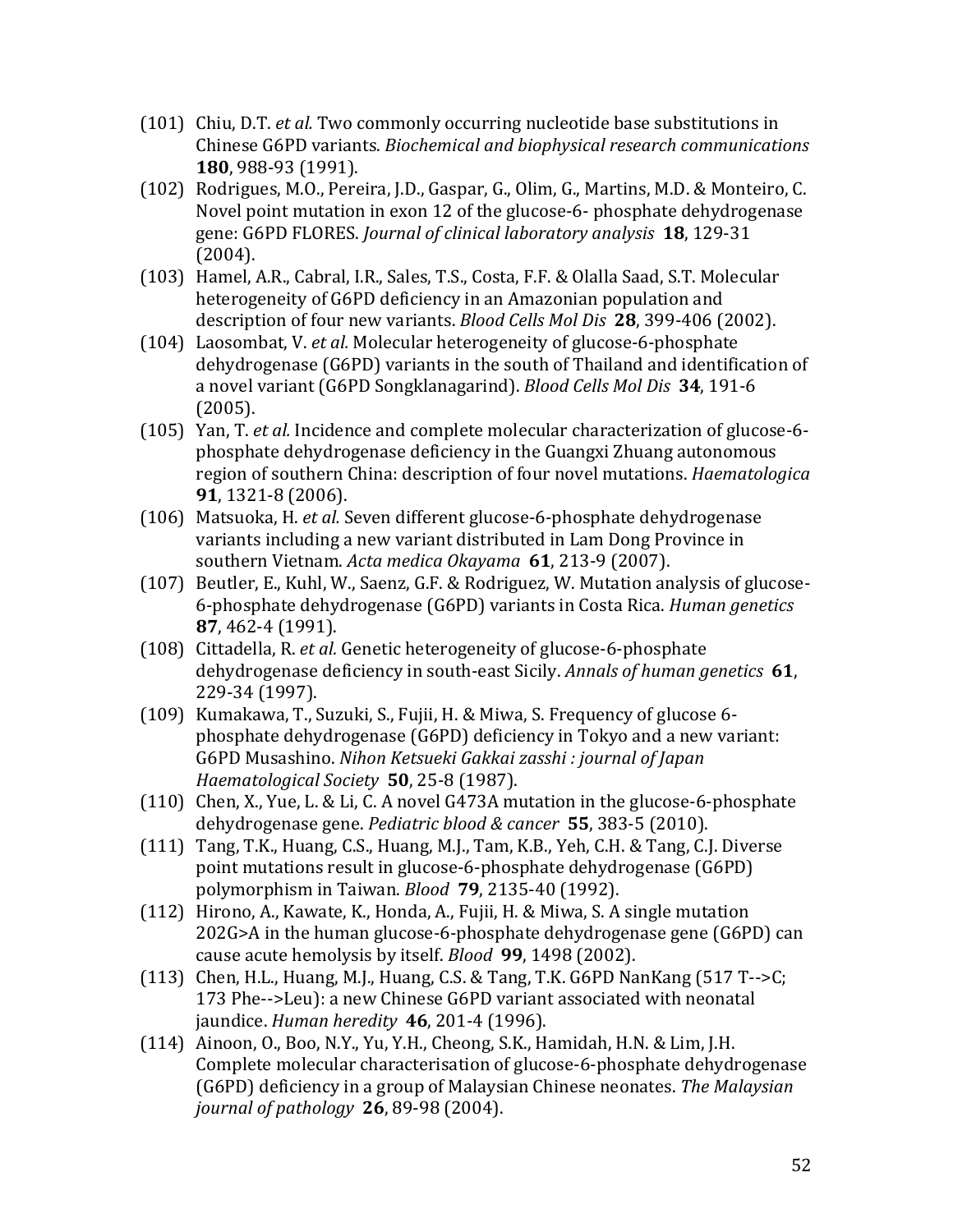- (115) Chen, H.L., Huang, M.J., Huang, C.S. & Tang, T.K. Two novel glucose 6phosphate dehydrogenase deficiency mutations and association of such mutations with F8C/G6PD haplotype in Chinese. *Journal of the Formosan Medical Association* = Taiwan yi zhi 96, 948-54 (1997).
- (116) Corcoran, C.M. *et al.* Molecular heterogeneity underlying the G6PD Mediterranean phenotype. *Human genetics* 88, 688-90 (1992).
- (117) Chiu, D.T. *et al.* Molecular characterization of glucose-6-phosphate dehydrogenase (G6PD) deficiency in patients of Chinese descent and identification of new base substitutions in the human G6PD gene. *Blood* 81, 2150-4 (1993).
- (118) Chalvam, R., Kedar, P.S., Colah, R.B., Ghosh, K. & Mukherjee, M.B. A novel R198H mutation in the glucose-6-phosphate dehydrogenase gene in the tribal groups of the Nilgiris in Southern India. *Journal of human genetics* 53, 181-4 (2008).
- (119) Cai, W. et al. [Molecular characterization of glucose-6-phosphate dehydrogenase deficiency in the Han and Li nationalities in Hainan, China and identification of a new mutation in human G6PD gene]. *Zhonghua yi xue yi* chuan xue za zhi = Zhonghua yixue yichuanxue zazhi = Chinese journal of *medical genetics* **18**, 105-9 (2001).
- (120) Beutler, E., Westwood, B., Kuhl, W. & Hsia, Y.E. Glucose-6-phosphate dehydrogenase variants in Hawaii. *Human heredity* 42, 327-9 (1992).
- (121) Cappellini, M.D., Martinez di Montemuros, F., Dotti, C., Tavazzi, D. & Fiorelli, G. Molecular characterisation of the glucose-6-phosphate dehydrogenase (G6PD) Ferrara II variant. *Human genetics* 95, 440-2 (1995).
- (122) Poon, M.C., Hall, K., Scott, C.W. & Prchal, J.T. G6PD Viangchan: a new glucose 6-phosphate dehydrogenase variant from Laos. *Human genetics* **78**, 98-9 (1988).
- (123) Galanello, R., Loi, D., Sollaino, C., Dessi, S., Cao, A. & Melis, M.A. A new glucose 6 phosphate dehydrogenase variant G6PD Sinnai (34 G-->T). Mutations in brief no. 156. Online. *Human mutation* **12**, 72-3 (1998).
- (124) Minucci, A. *et al.* Description of a novel missense mutation of glucose-6phosphate dehydrogenase gene associated with asymptomatic high enzyme deficiency. *Clinical biochemistry* **40**, 856-8 (2007).
- (125) Kaeda, J.S. *et al.* A new glucose-6-phosphate dehydrogenase variant, G6PD Orissa  $(44$  Ala-->Gly), is the major polymorphic variant in tribal populations in India. *Am J Hum Genet* **57**, 1335-41 (1995).
- (126) Minucci, A., Antenucci, M., Giardina, B., Zuppi, C. & Capoluongo, E. G6PD Murcia, G6PD Ube and G6PD Orissa: report of three G6PD mutations unusual for Italian population. *Clinical biochemistry* 43, 1180-1 (2010).
- (127) Alfinito, F. et al. Molecular characterization of G6PD deficiency in Southern Italy: heterogeneity, correlation genotype-phenotype and description of a new variant (G6PD Neapolis). *British journal of haematology* 98, 41-6 (1997).
- (128) Nafa, K. *et al.* G6PD Aures: a new mutation (48 Ile-->Thr) causing mild G6PD deficiency is associated with favism. *Human molecular genetics* 2, 81-2 (1993).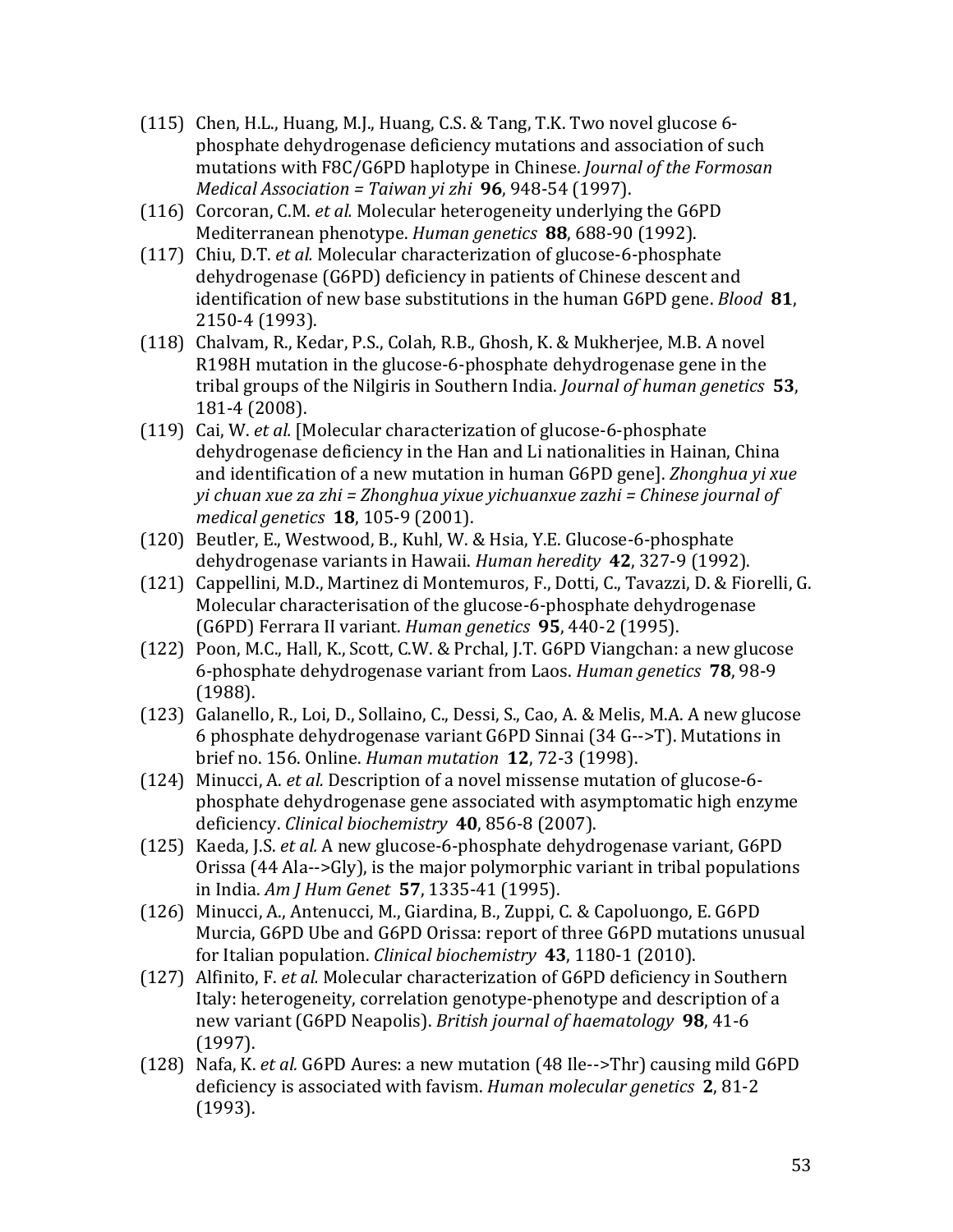- (129) Daoud, B.B., Mosbehi, I., Prehu, C., Chaouachi, D., Hafsia, R. & Abbes, S. Molecular characterization of erythrocyte glucose-6-phosphate dehydrogenase deficiency in Tunisia. *Pathologie-biologie* **56**, 260-7 (2008).
- (130) Barisic, M. *et al.* Characterization of G6PD deficiency in southern Croatia: description of a new variant, G6PD Split. *Journal of human genetics* **50**, 547-9 (2005).
- (131) Drousiotou, A. *et al.* Molecular characterization of G6PD deficiency in Cyprus. *Blood Cells Mol Dis* **33**, 25-30 (2004).
- (132) Calabro, V. et al. Genetic heterogeneity at the glucose-6-phosphate dehydrogenase locus in southern Italy: a study on a population from the Matera district. *Human genetics* **86**, 49-53 (1990).
- (133) Nakatsuji, T. & Miwa, S. Incidence and characteristics of glucose-6-phosphate dehydrogenase variants in Japan. *Human genetics* **51**, 297-305 (1979).
- (134) Ninfali, P. *et al.* Molecular analysis of G6PD variants in northern Italy: a study on the population from the Ferrara district. *Human genetics* 92, 139-42 (1993).
- (135) Jiang, W. et al. Structure and function of glucose-6-phosphate dehydrogenase-deficient variants in Chinese population. *Human genetics* **119**, 463-78 (2006).
- (136) Kotea, R. *et al.* Three major G6PD-deficient polymorphic variants identified among the Mauritian population. *British journal of haematology* **104**, 849-54 (1999).
- (137) Weimer, T.A., Salzano, F.M., Westwood, B. & Beutler, E. G6PD variants in three South American ethnic groups: population distribution and description of two new mutations. *Human heredity* **48**, 92-6 (1998).
- (138) Usanga, E.A., Bienzle, U., Cancedda, R., Fasuan, F.A., Ajayi, O. & Luzzatto, L. Genetic variants of human erythrocyte glucose 6-phosphate dehydrogenase: new variants in West Africa characterized by column chromatography. *Annals of human genetics* **40**, 279-86 (1977).
- (139) Vulliamy, T.J., Wanachiwanawin, W., Mason, P.J. & Luzzatto, L. G6PD mahidol, a common deficient variant in South East Asia is caused by a (163)glycine---serine mutation. *Nucleic acids research* **17**, 5868 (1989).
- (140) Vulliamy, T., Rovira, A., Yusoff, N., Colomer, D., Luzzatto, L. & Vives-Corrons, J.L. Independent origin of single and double mutations in the human glucose 6-phosphate dehydrogenase gene. *Human mutation* 8, 311-8 (1996).
- (141) Kirkman, H.N., Simon, E.R. & Pickard, B.M. Seattle variant of glucose-6phosphate dehydrogenase. The *Journal of laboratory and clinical medicine* **66**, 834-40 (1965).
- (142) Cappellini, M.D. et al. Biochemical and molecular characterization of a new sporadic glucose-6-phosphate dehydrogenase variant described in Italy: G6PD Modena. *British journal of haematology* 87, 209-11 (1994).
- (143) Kawamoto, F. et al. Further investigations of glucose-6-phosphate dehydrogenase variants in Flores Island, eastern Indonesia. *Journal of human genetics* **51**, 952-7 (2006).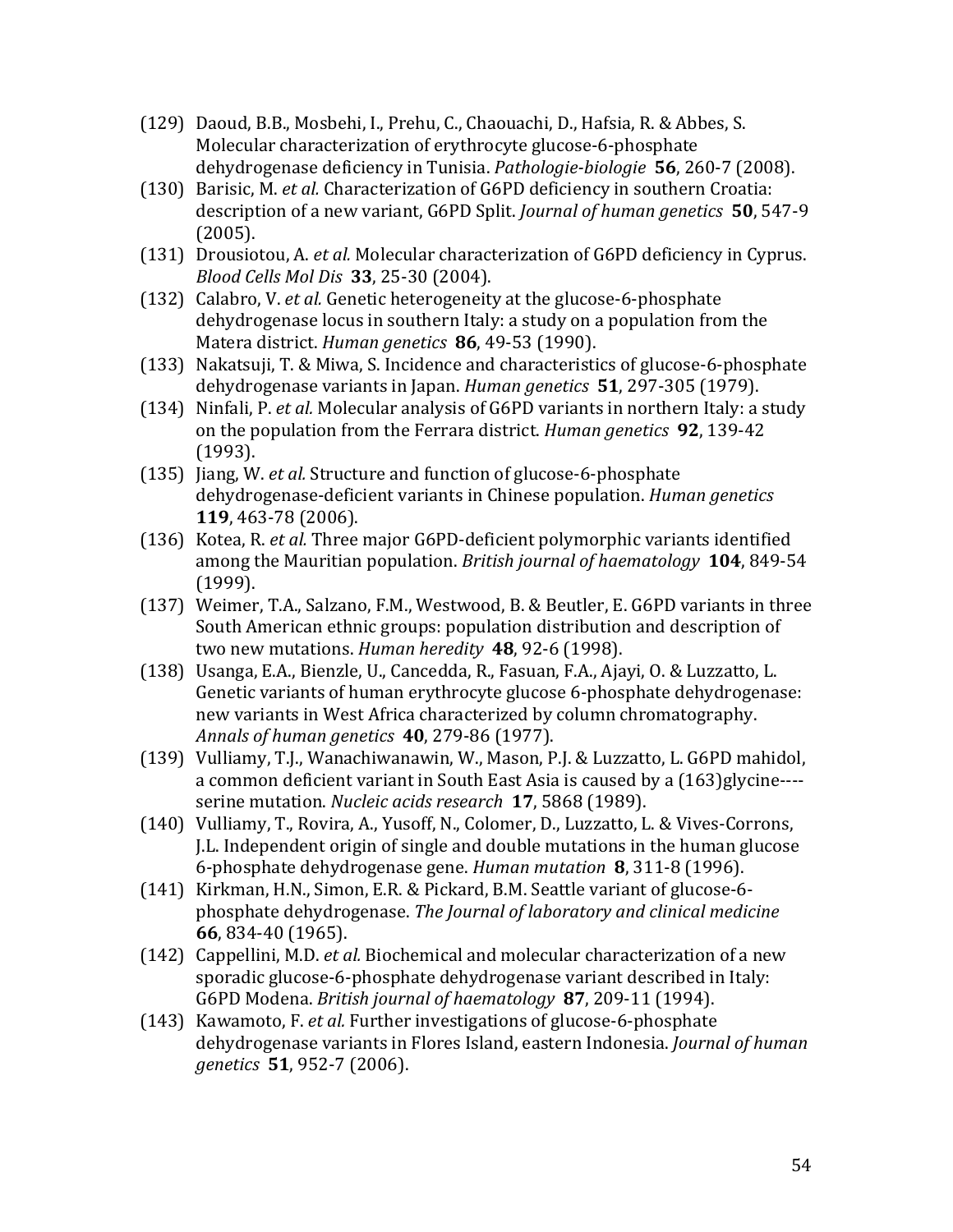- (144) Viglietto, G. *et al.* Common glucose-6-phosphate dehydrogenase (G6PD) variants from the Italian population: biochemical and molecular characterization. Annals of human genetics **54**, 1-15 (1990).
- (145) Ahluwalia, A. *et al.* G6PD Kalyan and G6PD Kerala; two deficient variants in India caused by the same 317 Glu-->Lys mutation. *Human molecular genetics* **1**, 209-10 (1992).
- (146) Sukumar, S., Mukherjee, M.B., Colah, R.B. & Mohanty, D. Two distinct Indian G6PD variants G6PD Jamnagar and G6PD Rohini caused by the same 949 G-->A mutation. *Blood Cells Mol Dis* **35**, 193-5 (2005).
- (147) Takizawa, T., Yoneyama, Y., Miwa, S. & Yoshida, A. A single nucleotide base transition is the basis of the common human glucose-6-phosphate dehydrogenase variant  $A (+)$ . *Genomics* **1**, 228-31 (1987).
- (148) Weimer, T.A., Salzano, F.M., Westwood, B. & Beutler, E. Molecular characterization of glucose-6-phosphate dehydrogenase variants from Brazil. *Human biology* **65**, 41-7 (1993).
- (149) Sukumar, S., Mukherjee, M.B., Colah, R.B. & Mohanty, D. Molecular characterization of G6PD Insuli--a novel  $989$  CGC --> CAC (330 Arg --> His) mutation in the Indian population. *Blood Cells Mol Dis* **30**, 246-7 (2003).
- (150) Dern, R.J., McCurdy, P.R. & Yoshida, A. A new structural variant of glucose-6phosphate dehydrogenase with a high production rate (G6PD Hektoen). The *Journal of laboratory and clinical medicine* **73**, 283-90 (1969).
- (151) Yoshida, A. Amino acid substitution (histidine to tyrosine) in a glucose-6phosphate dehydrogenase variant (G6PD Hektoen) associated with overproduction. *Journal of molecular biology* **52**, 483-90 (1970).
- (152) Ren, X., He, Y., Du, C., Jiang, W., Chen, L. & Lin, Q. A novel mis-sense mutation (G1381A) in the G6PD gene identified in a Chinese man. *Chinese medical journal* **114**, 399-401 (2001).
- (153) Hamada, M., Shirakawa, T., Poh-San, L., Nishiyama, K., Uga, S. & Matsuo, M. Two new variants of G6PD deficiencies in Singapore. *Nepal Medical College journal* : *NMCJ* **12**, 137-41 (2010).
- (154) Sarkar, S., Biswas, N.K., Dey, B., Mukhopadhyay, D. & Majumder, P.P. A large, systematic molecular-genetic study of G6PD in Indian populations identifies a new non-synonymous variant and supports recent positive selection. *Infection, genetics and evolution : journal of molecular epidemiology and* evolutionary genetics in infectious diseases **10**, 1228-36 (2010).
- (155) Hung, N.M. *et al.* Glucose-6-phosphate dehydrogenase (G6PD) variants in East Sepik Province of Papua New Guinea: G6PD Jammu, G6PD Vanua Lava, and a novel variant (G6PD Dagua). *Trop Med Health* 4, 163-9 (2008).
- (156) Bulliamy, T., Luzzatto, L., Hirono, A. & Beutler, E. Hematologically important mutations: glucose-6-phosphate dehydrogenase. *Blood Cells Mol Dis* 23, 302-13 (1997).
- (157) Jalloh, A. *et al.* G6PD deficiency assessment in Freetown, Sierra Leone, reveals further insight into the molecular heterogeneity of G6PD A. *Journal of human genetics* **53**, 675-9 (2008).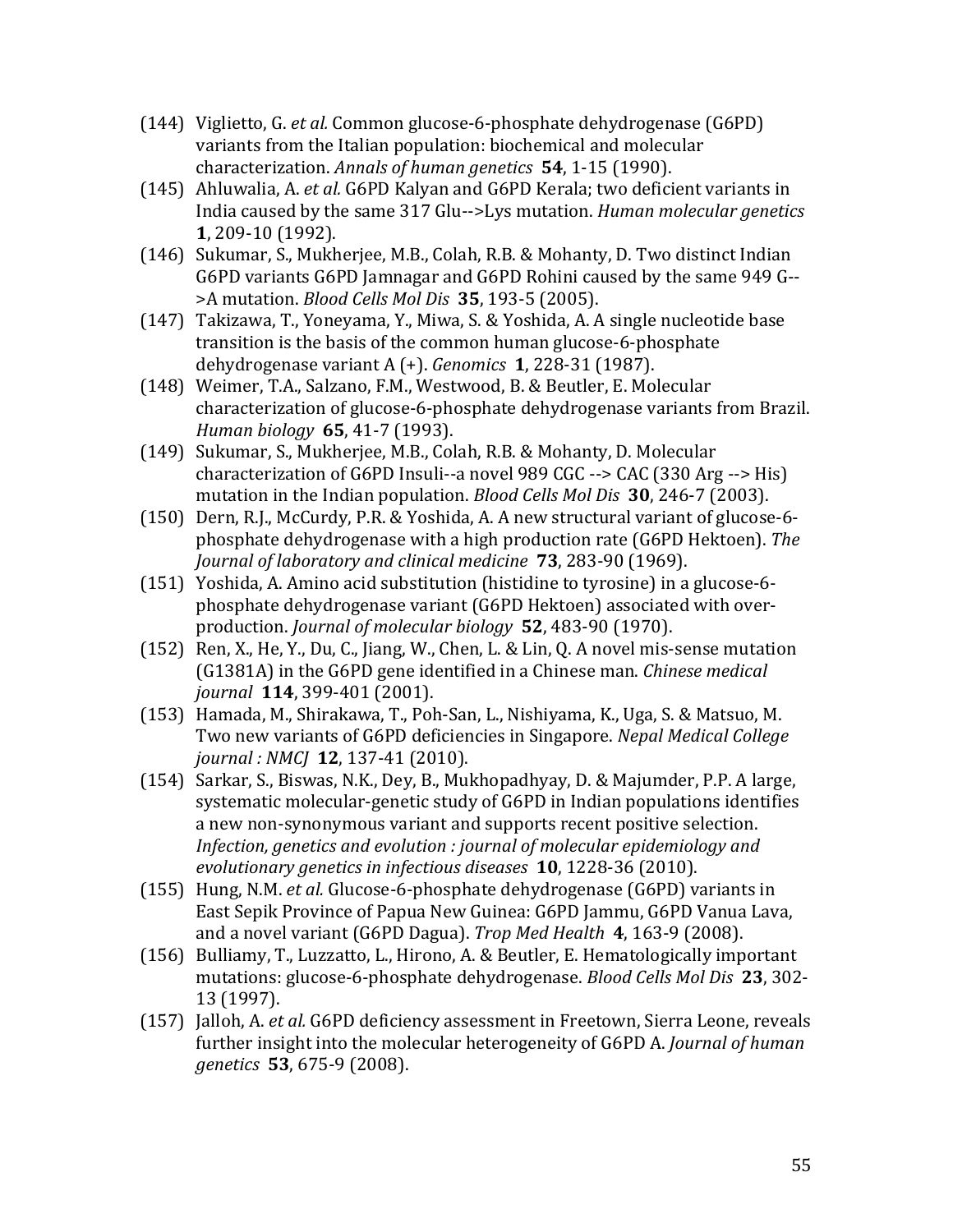- (158) Beutler, E. & Kuhl, W. The NT 1311 polymorphism of G6PD: G6PD Mediterranean mutation may have originated independently in Europe and Asia. *Am J Hum Genet* **47**, 1008-12 (1990).
- (159) Mazieres, S. *et al.* Subtle adjustments of the glucose-6-phosphate dehydrogenase (G6PD) mutation database and reference sequence. *Blood Cells Mol Dis.* (2013).
- (160) Manco, L., Botigue, L.R., Ribeiro, M.L. & Abade, A. G6PD deficient alleles and haplotype analysis of human G6PD locus in Sao Tome e Principe (West Africa). *Human biology* **79**, 679-86 (2007).
- (161) Modiano, D. et al. The lower susceptibility to Plasmodium falciparum malaria of Fulani of Burkina Faso (west Africa) is associated with low frequencies of classic malaria-resistance genes. *Transactions of the Royal Society of Tropical Medicine and Hygiene* **95**, 149-52 (2001).
- (162) Badens, C. *et al.* Molecular basis of haemoglobinopathies and G6PD deficiency in the Comorian population. *The hematology journal : the official journal of the European Haematology Association* / *EHA* 1, 264-8 (2000).
- (163) Migot-Nabias, F. *et al.* Human genetic factors related to susceptibility to mild malaria in Gabon. *Genes and immunity* **1**, 435-41 (2000).
- (164) Mombo, L.E. *et al.* Human genetic polymorphisms and asymptomatic Plasmodium falciparum malaria in Gabonese schoolchildren. The American *journal of tropical medicine and hygiene* **68**, 186-90 (2003).
- (165) May, J. *et al.* Red cell glucose-6-phosphate dehydrogenase status and pyruvate kinase activity in a Nigerian population. *Trop Med Int Health* 5, 119-23 (2000).
- (166) Coulibaly, F.H. *et al.* Molecular genetics of glucose-6-phosphate dehydrogenase deficiency in a population of newborns from Ivory Coast. *Clinical biochemistry* **33**, 411-3 (2000).
- (167) De Araujo, C., Migot-Nabias, F., Guitard, J., Pelleau, S., Vulliamy, T. & Ducrocq, R. The role of the G6PD AEth376G/968C allele in glucose-6-phosphate dehydrogenase deficiency in the seerer population of Senegal. *Haematologica* 91, 262-3 (2006).
- (168) Murhekar, K.M. *et al.* Red cell genetic abnormalities, beta-globin gene haplotypes, and APOB polymorphism in the Great Andamanese, a primitive Negrito tribe of Andaman and Nicobar Islands, India. *Human biology* 73, 739-44 (2001).
- (169) Than, A.M., Harano, T., Harano, K., Myint, A.A., Ogino, T. & Okadaa, S. High incidence of 3-thalassemia, hemoglobin E, and glucose-6-phosphate dehydrogenase deficiency in populations of malaria-endemic southern Shan State, Myanmar. *International journal of hematology* 82, 119-23 (2005).
- (170) Samilchuk, E., D'Souza, B. & Al-Awadi, S. Population study of common glucose-6-phosphate dehydrogenase mutations in Kuwait. *Human heredity* **49**, 41-4 (1999).
- (171) Alfadhli, S., Kaaba, S., Elshafey, A., Salim, M., AlAwadi, A. & Bastaki, L. Molecular characterization of glucose-6-phosphate dehydrogenase gene defect in the Kuwaiti population. Archives of pathology & laboratory medicine **129**, 1144-7 (2005).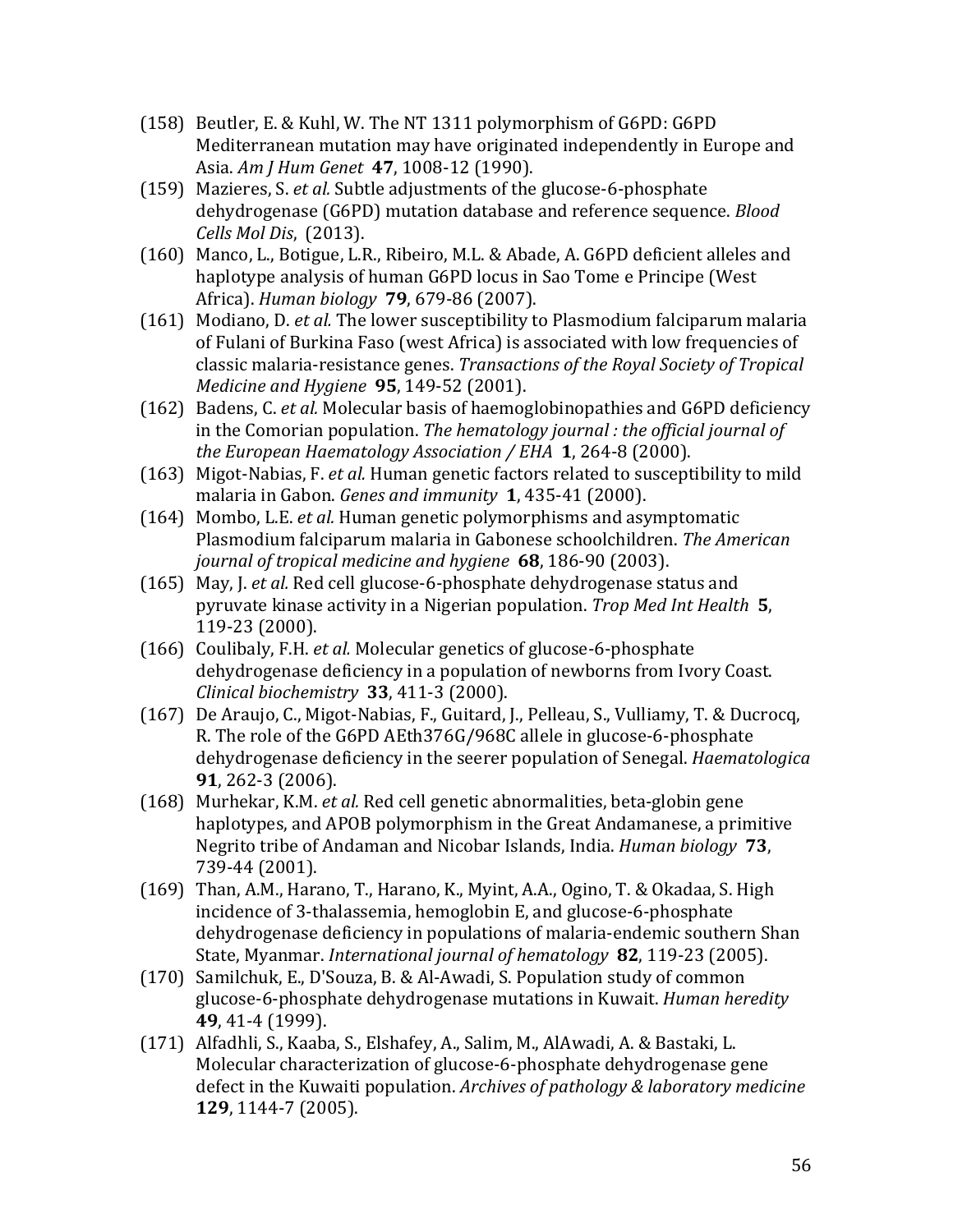- (172) Karadsheh, N.S., Moses, L., Ismail, S.I., Devaney, J.M. & Hoffman, E. Molecular heterogeneity of glucose-6-phosphate dehydrogenase deficiency in Jordan. *Haematologica* **90**, 1693-4 (2005).
- (173) Ducros, J., Saingra, S., Rampal, M., Coulange, C., Barbe, M.C. & Verzetti, G. Hemolytic anemia due to G6PD deficiency and urate oxidase in a kidneytransplant patient. *Clin Nephrol* 35, 89-90 (1991).
- (174) Pui, C.H. *et al.* Urate oxidase in prevention and treatment of hyperuricemia associated with lymphoid malignancies. *Leukemia* **11**, 1813-6 (1997).
- (175) Bosly, A. *et al.* Rasburicase (recombinant urate oxidase) for the management of hyperuricemia in patients with cancer: report of an international compassionate use study. *Cancer* 98, 1048-54 (2003).
- (176) Browning, L.A. & Kruse, J.A. Hemolysis and methemoglobinemia secondary to rasburicase administration. Ann Pharmacother 39, 1932-5 (2005).
- (177) Borinstein, S.C., Xu, M. & Hawkins, D.S. Methemoglobinemia and hemolytic anemia caused by rasburicase administration in a newly diagnosed child with Burkitt lymphoma/leukemia. *Pediatric blood & cancer* **50**, 189 (2008).
- (178) Bhat, P., Sisler, I. & Collier, A.B., 3rd. Exchange transfusion as treatment for rasburicase induced methemoglobinemia in a glucose-6-phosphate dehydrogenase deficient patient. Pediatric blood & cancer **51**, 568 (2008).
- (179) Vadhan-Raj, S. et al. A randomized trial of a single-dose rasburicase versus five-daily doses in patients at risk for tumor lysis syndrome. Ann Oncol, (2011).
- (180) Sonbol, M.B., Yadav, H., Vaidya, R., Rana, V. & Witzig, T.E. Methemoglobinemia and hemolysis in a patient with G6PD deficiency treated with rasburicase. *American journal of hematology*, (2012).
- (181) Zaramella, P. *et al.* Lethal effect of a single dose of rasburicase in a preterm newborn infant. Pediatrics 131, e309-12 (2013).
- (182) Cheah, C.Y., Lew, T.E., Seymour, J.F. & Burbury, K. Rasburicase Causing Severe Oxidative Hemolysis and Methemoglobinemia in a Patient with Previously Unrecognized Glucose-6-Phosphate Dehydrogenase Deficiency. *Acta haematologica* **130**, 254-9 (2013).
- (183) Bain, B.J. A ghostly presence-G6PD deficiency. *American journal of hematology* **85**, 271 (2010).
- (184) Joly, P., Bon, C., Francina, A., Gelineau, M.C., Lacan, P. & Orfeuvre, H. [A severe G6PD deficiency revealed during a chemotherapy protocol including rasburicase]. Annales de biologie clinique 67, 432-6 (2009).
- (185) Ng, J.S., Edwards, E.M. & Egelund, T.A. Methemoglobinemia induced by rasburicase in a pediatric patient: A case report and literature review. *J Oncol Pharm Pract,* (2011).
- (186) Patte, C. *et al.* Urate-oxidase in the prevention and treatment of metabolic complications in patients with B-cell lymphoma and leukemia, treated in the Societe Francaise d'Oncologie Pediatrique LMB89 protocol. *Ann Oncol* 13, 789-95 (2002).
- (187) Kizer, N., Martinez, E. & Powell, M. Report of two cases of rasburicaseinduced methemoglobinemia. *Leuk Lymphoma* 47, 2648-50 (2006).